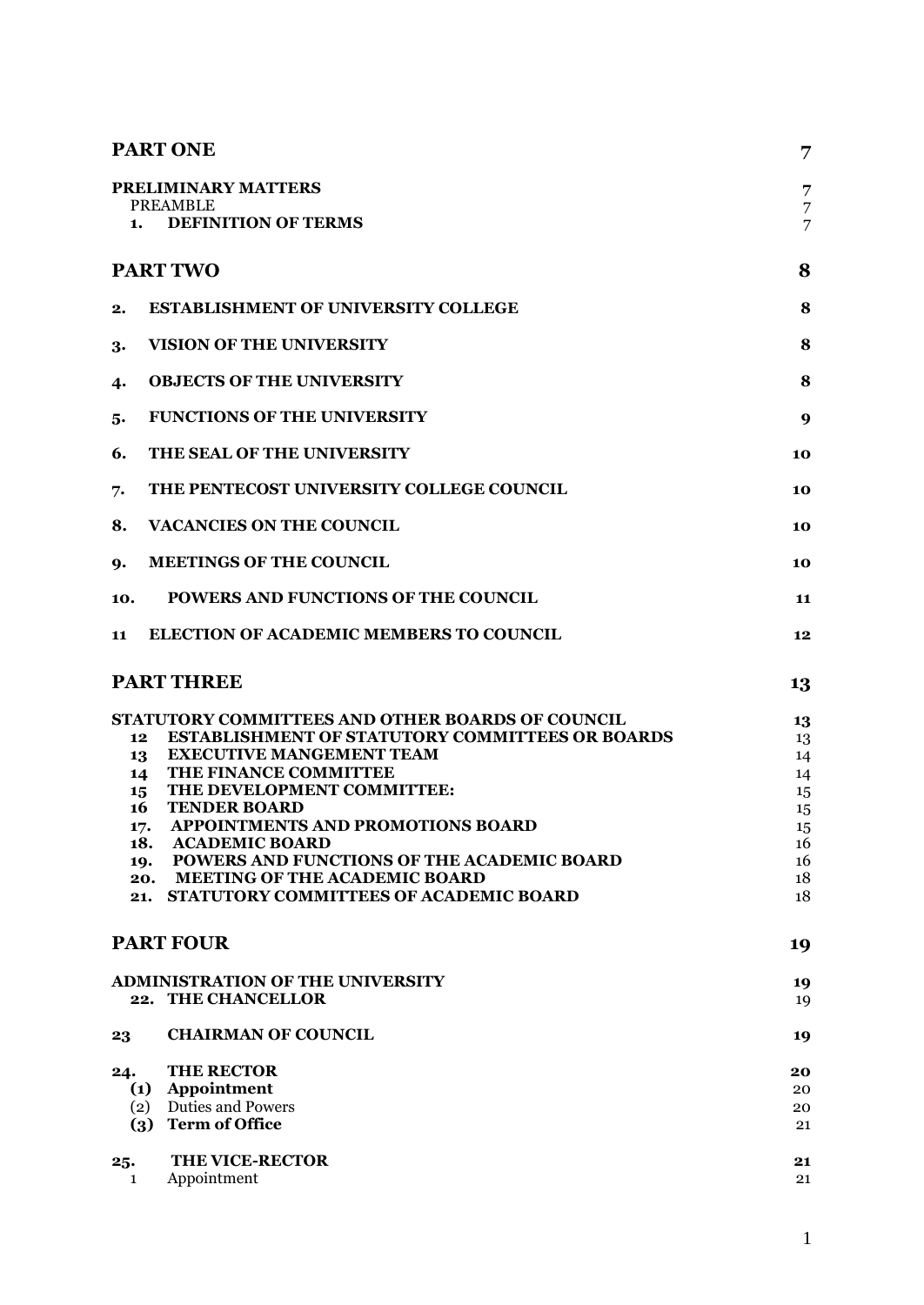| $\mathbf{2}$   | <b>Duties and Powers</b>                             | 22 |
|----------------|------------------------------------------------------|----|
| 26             | <b>REGISTRAR</b>                                     | 23 |
| 1              | Appointment                                          | 23 |
| $\mathbf{2}$   | <b>Duties</b>                                        | 23 |
| 3              | Term of Office                                       | 24 |
| 27             | <b>DEPUTY REGISTRARS</b>                             | 24 |
| 28.            | <b>FINANCIAL CONTROLLER</b>                          | 24 |
| 1              | Appointment                                          | 24 |
| $\mathbf{2}$   | <b>Duties</b>                                        | 24 |
| 3              | <b>Term of Office</b>                                | 25 |
| 29             | LIBRARIAN                                            | 25 |
| 1              | Appointment                                          | 25 |
| $\mathbf{2}$   | <b>Duties</b>                                        | 25 |
| 3              | <b>Term of Office</b>                                | 25 |
|                | <b>AUDITING OF THE ACCOUNTS OF THE UNIVERSITY</b>    | 25 |
|                |                                                      |    |
| 30             | <b>EXTERNAL AUDITOR</b>                              | 25 |
| 31.            | <b>INTERNAL AUDITOR</b>                              | 26 |
| 1              | Appointment                                          | 26 |
| $\overline{2}$ | Duties                                               | 26 |
| 3              | <b>Term of Office</b>                                | 26 |
|                |                                                      |    |
|                | <b>PART FIVE</b>                                     | 26 |
|                | <b>ACADEMIC ORGANISATION OF THE UNIVERSITY</b>       | 26 |
| 32             | <b>STRUCTURE OF FACULTIES AND DEPARTMENTS</b>        | 26 |
|                | 33. ELECTION OF DEANS                                | 26 |
| 34.            | <b>FUNCTIONS OF DEANS</b>                            | 28 |
| 35.            | <b>ESTABLISHMENT OF FACULTY BOARD</b>                | 28 |
|                | 36. FUNCTIONS OF FACULTY BOARDS                      | 29 |
|                | <b>ACADEMIC DEPARTMENTS OF THE UNIVERSITY</b>        |    |
| $37 -$         | 38. APPOINTMENT AND FUNCTIONS OF HEADS OF DEPARTMENT | 29 |
|                | 39. DEPARTMENTAL BOARDS                              | 30 |
|                |                                                      | 31 |
| 40.            | <b>BOARD OF GRADUATE STUDIES</b>                     | 31 |
|                | 1 Establishment                                      | 31 |
|                | $(5)$ Composition                                    | 31 |
| 6              | <b>Functions</b>                                     | 31 |
|                |                                                      |    |
| 41.            | <b>CHAPLAIN/ DEAN OF STUDENTS</b>                    | 32 |
| 1              | Appointment                                          | 32 |
| $\mathbf{2}$   | <b>Duties</b>                                        | 32 |
| 42.            | <b>CONVOCATION</b>                                   | 32 |
| 43.            | <b>COMPOSITION OF CONVOCATION</b>                    | 33 |
| 44.            | <b>FUNCTIONS OF CONVOCATION</b>                      | 33 |
| 45.            | <b>MEETINGS OF CONVOCATION</b>                       | 33 |
| 46.            | <b>CONGREGATION</b>                                  | 34 |

2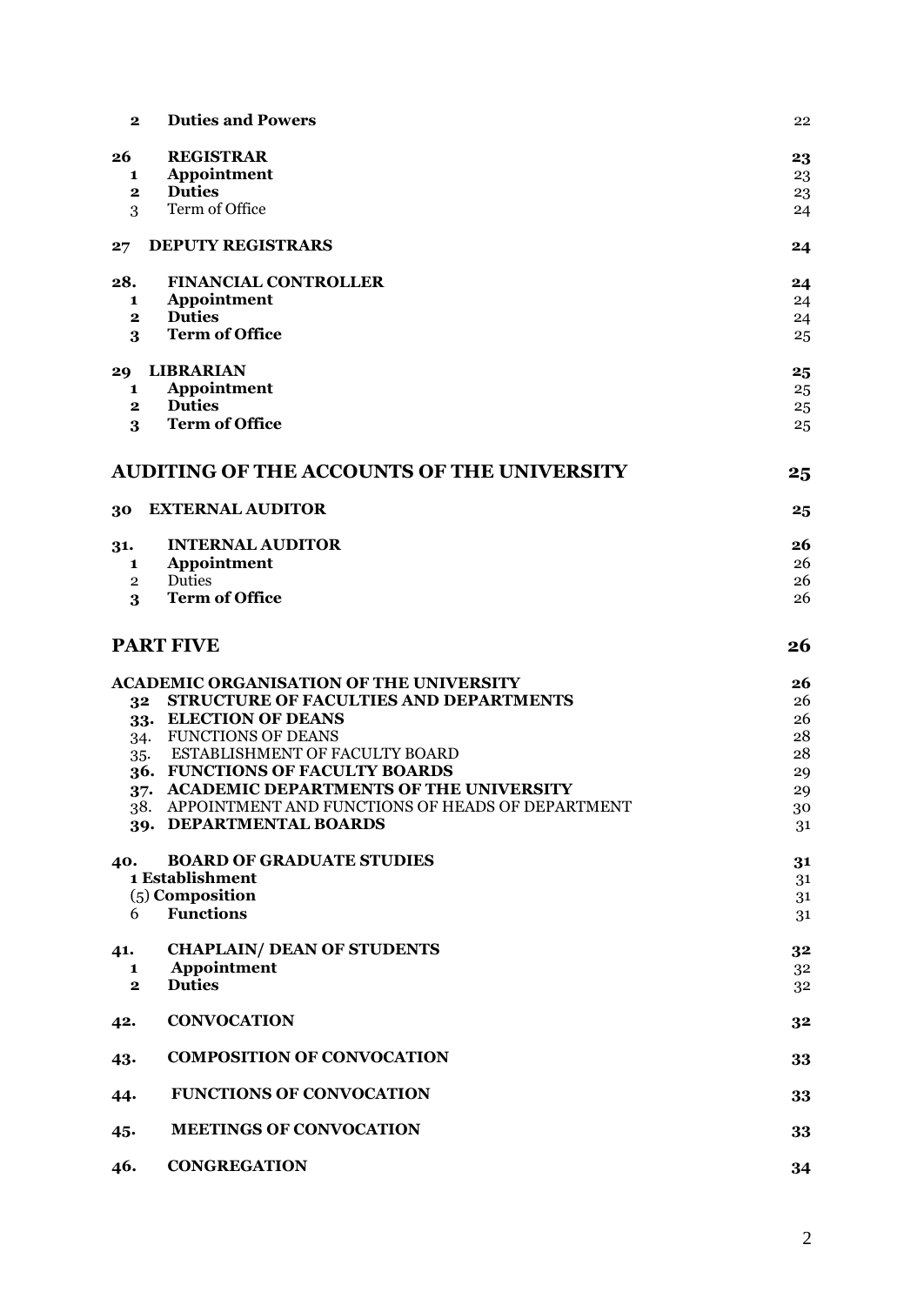# **PART 6 34**

| APPOINTMENTS AND DISCIPLINARY MATTERS                         | 34  |
|---------------------------------------------------------------|-----|
| 47. APPOINTMENT OF SENIOR MEMBERS                             | 34  |
| 48. RESIGNATION, RETIREMENT AND TERMINATION OF APPOINTMENT OF |     |
| <b>SENIOR MEMBERS</b>                                         | 34  |
| 49. PROBATIONARY PERIOD                                       | 35  |
| 50. DISCIPLINARY BOARD                                        | 35  |
| <b>FUNCTIONS AND PROCEDURES OF THE DISCIPLINARY BOARD</b>     | 35  |
| 52. DISMISSAL OF SENIOR MEMBERS                               | 36. |
| DISCIPLINE OF STAFF OTHER THAN SENIOR MEMBERS                 | 37  |
| <b>DISCIPLINE OF JUNIOR MEMBERS</b>                           | 37  |
| <b>SANCTIONS FOR JUNIOR MEMBERS</b><br>55                     | 38  |
| <b>VACATION OF POST BY SENIOR MEMBERS</b><br>56.              | 38  |
| PENALTIES FOR BREACH OF DISCIPLINE<br>57                      | 38  |
|                                                               |     |

# **[PART SEVEN](#page-37-3) 38**

|     | MISCELLANEOUS MATTERS                          | 38 |
|-----|------------------------------------------------|----|
|     | 58. ADMISSIONS OF STUDENTS                     | 38 |
| 59. | <b>MATRICULATION</b>                           | 38 |
|     | <b>60. MISCELLANEOUS PROVISIONS</b>            | 38 |
| 61. | UNIVERSITY PROPERTY                            | 39 |
| 62. | <b>STUDENTS REPRESENTATIVE COUNCIL</b>         | 39 |
|     | 63. AWARD OF HONORARY DEGREES                  | 40 |
| 64. | <b>REGULATIONS</b>                             | 40 |
| 65. | <b>ANNUAL REPORTS</b>                          | 41 |
| 66. | AMENDMENT TO STATUTES                          | 41 |
| 67. | <b>TRANSITIONAL PROVISIONS</b>                 | 41 |
|     | <b>68. COMMENCEMENT</b>                        | 42 |
|     | <b>ACADEMIC ORGANIZATION OF THE UNIVERSITY</b> | 43 |
|     |                                                |    |

# **[SCHEDULE 1](#page-42-1) 43**

|    | STRUCTURE OF ACADEMIC DIVISIONS OF THE UNIVERSITY | 43 |
|----|---------------------------------------------------|----|
| A. | <b>Faculty of Theology &amp; Mission</b>          | 43 |
|    | <b>Faculty of Business Administration</b>         | 43 |
|    | <b>Faculty of Information Technology</b>          | 44 |
| D. | <b>Faculty of General Education (2006)</b>        | 44 |
| Е. | <b>Faculty of Development Studies (2008)</b>      | 44 |
| F. | Faculty of Health Sciences (2008)                 | 44 |
| G. | Faculty of Tourism and Hospitality (2008)         | 44 |
|    |                                                   |    |

# **[SCHEDULE 2](#page-44-0) 45**

| STATUTORY COMMITTEES OF THE PENTECOST UNIVERSITY COLLEGE COUNCIL 45 |    |
|---------------------------------------------------------------------|----|
| <b>Executive of the Pentecost University College Council</b>        | 45 |
| <b>Finance Committee</b><br>2.                                      | 45 |
| 3. Development Committee                                            | 45 |
| <b>Estate Management Sub-Committee</b><br>8                         | 46 |
| <b>Tender Board</b><br>5.                                           | 46 |
| <b>Appointments and Promotions Board</b><br>6.                      | 46 |
| <b>Faculty Appointments and Promotions Committee</b><br>7.          | 47 |
| <b>Administration Appointments and Promotions Committee</b><br>8.   | 48 |
| <b>Appeals relating to Appointments and Promotions</b><br>9.        | 48 |
| 10. Appointments and Promotions of Staff other than Senior Members  | 48 |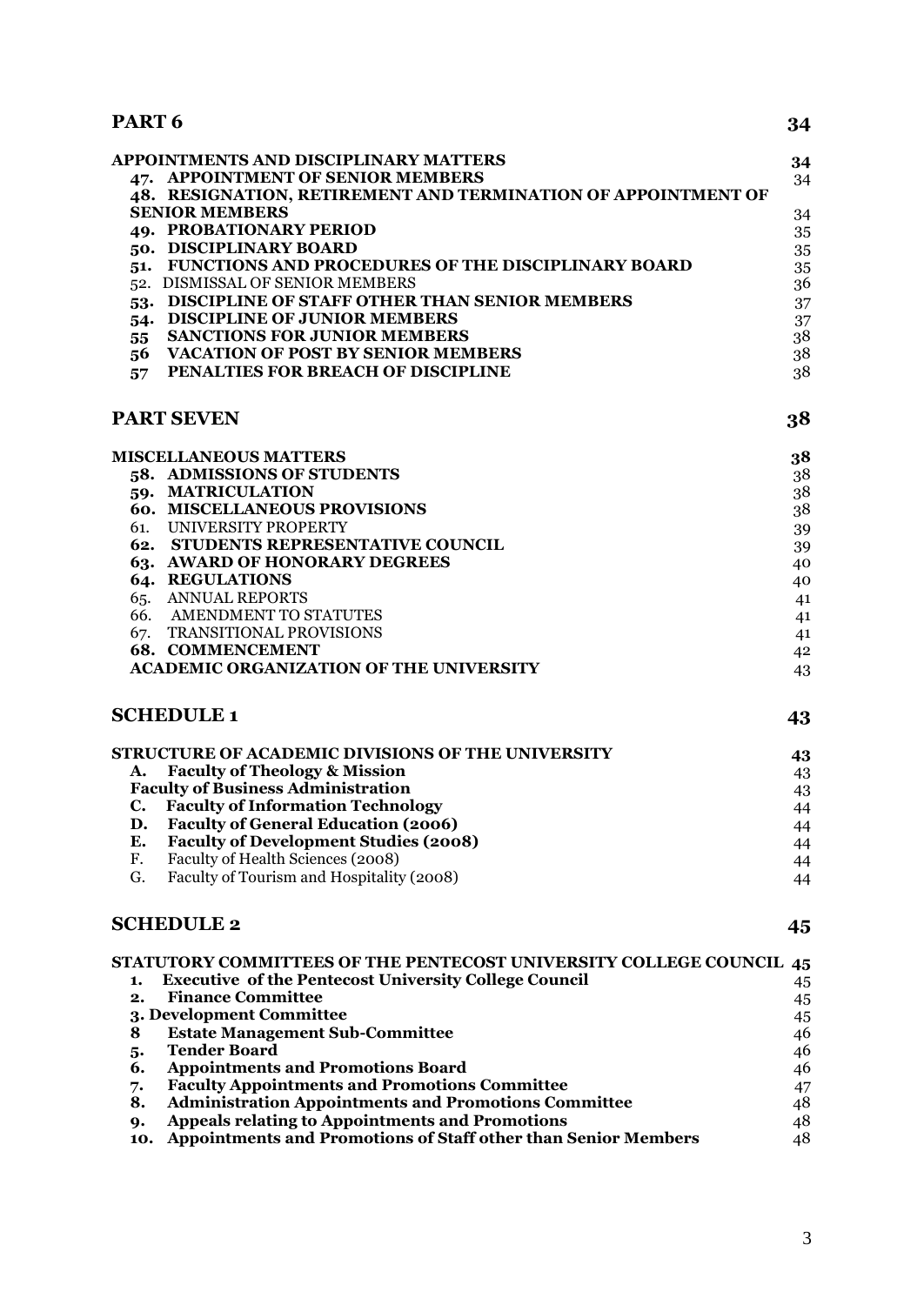| <b>GUIDELINES FOR APPOINTMENTS AND PROMOTIONS</b>                                                                                                                                                                                                                                                                                                                                                                                                                                                                                         |                                                                            |
|-------------------------------------------------------------------------------------------------------------------------------------------------------------------------------------------------------------------------------------------------------------------------------------------------------------------------------------------------------------------------------------------------------------------------------------------------------------------------------------------------------------------------------------------|----------------------------------------------------------------------------|
| <b>General Criteria for Appointments and Promotions to Teaching and Research</b><br>1.<br><b>Grades</b>                                                                                                                                                                                                                                                                                                                                                                                                                                   | 50                                                                         |
| <b>Assistant Lecturer or Assistant Research Fellow</b><br>2.                                                                                                                                                                                                                                                                                                                                                                                                                                                                              | 50                                                                         |
| <b>Lecturer or Research Fellow</b><br>3.                                                                                                                                                                                                                                                                                                                                                                                                                                                                                                  | 50                                                                         |
| <b>Senior Lecturer or Senior Research Fellow</b><br>4.                                                                                                                                                                                                                                                                                                                                                                                                                                                                                    | 51                                                                         |
| <b>Associate Professor</b><br>5.                                                                                                                                                                                                                                                                                                                                                                                                                                                                                                          | 51                                                                         |
| <b>Full Professor</b><br>6.                                                                                                                                                                                                                                                                                                                                                                                                                                                                                                               | 51                                                                         |
| <b>Visiting and Temporary Appointments</b><br>7.                                                                                                                                                                                                                                                                                                                                                                                                                                                                                          | 51                                                                         |
| <b>Tutor/Research Associate</b><br>8.                                                                                                                                                                                                                                                                                                                                                                                                                                                                                                     | 52                                                                         |
| <b>Criteria for Appointments and Promotions to Non-Teaching Staff</b><br>9.                                                                                                                                                                                                                                                                                                                                                                                                                                                               | 52                                                                         |
| <b>REGISTRAR'S OFFICE</b><br>10.<br><b>CRITERIA FOR APPOINTMENT</b>                                                                                                                                                                                                                                                                                                                                                                                                                                                                       | 52<br>52                                                                   |
| UNIVERSITY LIBRARIAN<br>11.<br><b>Junior Assistant Librarian</b><br>a)<br><b>Assistant Librarian</b><br>b)<br>Senior Assistant Librarian<br>c)<br><b>Deputy Librarian</b><br>d)<br><b>University Librarian</b><br>e)                                                                                                                                                                                                                                                                                                                      | 53<br>53<br>53<br>53<br>54<br>54                                           |
| <b>FINANCE OFFICE/INTERNAL AUDIT</b>                                                                                                                                                                                                                                                                                                                                                                                                                                                                                                      | 54                                                                         |
| <b>APPOINTMENT</b><br><b>Eligibility for Appointment</b><br>1.<br>Junior Assistant Accountant / Junior Assistant Internal Auditor<br>2.<br><b>Assistant Accountant/Assistant Internal Auditor</b><br>3.<br><b>Deputy Accounts Manager/Deputy Audit Manager</b><br>4.<br><b>Accounts Manager/Audit Manager</b><br>5.<br><b>Deputy Financial Controller/Deputy Internal Auditor</b><br>6.<br>Financial Controller/Chief Internal Auditor<br>7.                                                                                              | 54<br>54<br>54<br>54<br>55<br>55<br>55<br>56                               |
| <b>SCHEDULE 3</b>                                                                                                                                                                                                                                                                                                                                                                                                                                                                                                                         | 57                                                                         |
| STATUTORY COMMITTEES OF ACADEMIC BOARD<br><b>Executive Committee</b><br>1.<br>2. Planning and Resource Committee<br><b>Library Board</b><br>3.<br><b>Research and Conferences Committee</b><br>4.<br><b>Disciplinary Board (Senior Members)</b><br>5.<br><b>Board of Graduate Studies</b><br>6.<br><b>Joint Admissions Board</b><br>7.<br><b>Publications Board</b><br>8.<br><b>Academic Planning Committee</b><br>9.<br><b>Time-Table Committee</b><br>10.<br><b>Chaplaincy Board</b><br>11.<br><b>Public Relations Committee</b><br>12. | 57<br>57<br>57<br>58<br>59<br>59<br>59<br>60<br>60<br>61<br>61<br>61<br>62 |
| <b>Students Affairs Committee</b><br>13.                                                                                                                                                                                                                                                                                                                                                                                                                                                                                                  | 62                                                                         |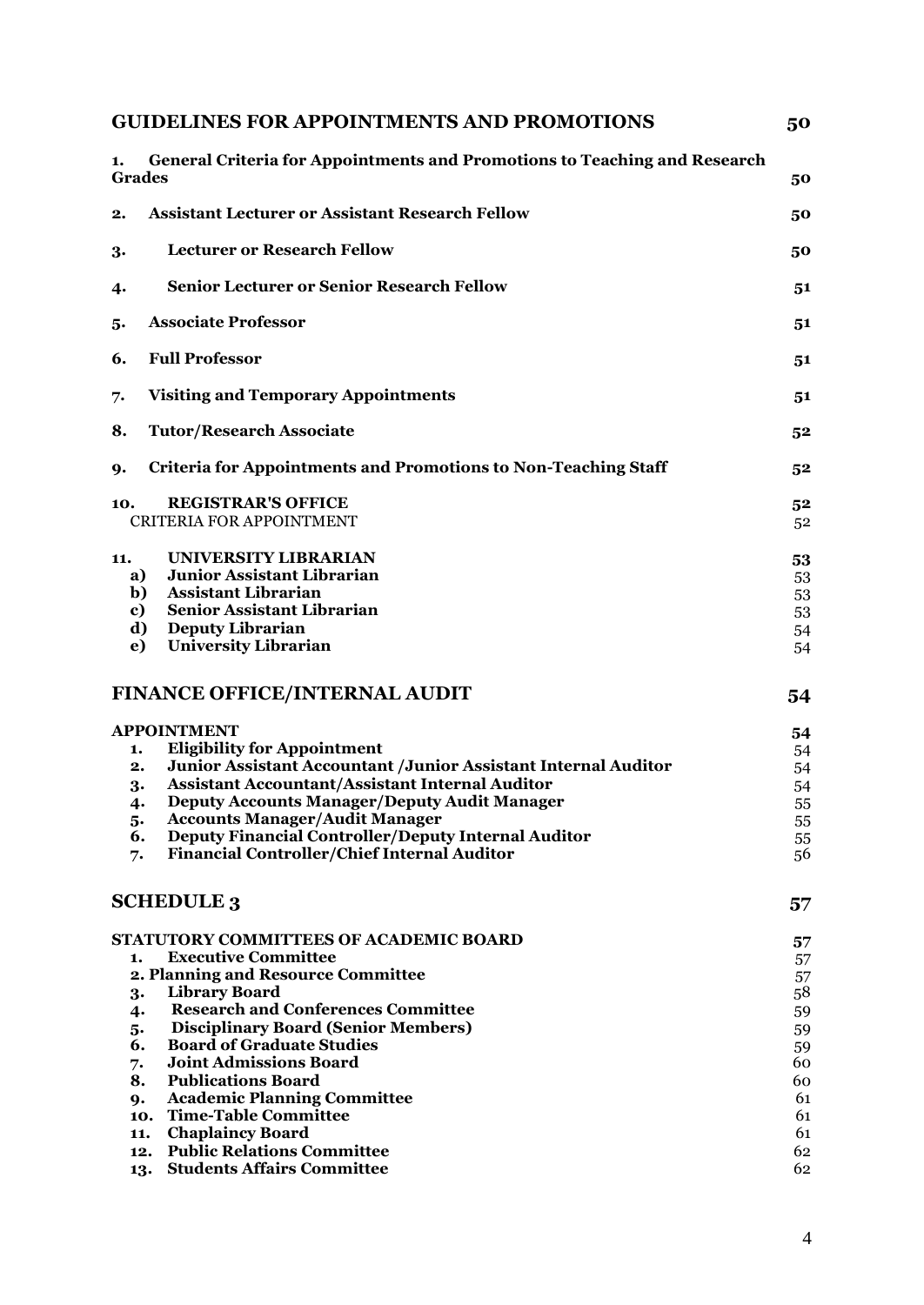| <b>SCHEDULE 4</b>                               | 63 |
|-------------------------------------------------|----|
| <b>RULES MADE UNDER STATUTE 50 - DISCIPLINE</b> | 63 |
| <b>SCHEDULE 5</b>                               | 66 |
| <b>COMPOSITION OF CONVOCATION</b>               | 66 |
| <b>SCHEDULE 6</b>                               | 67 |
| SINGLE TRANSFERABLE VOTE SYSTEM                 | 67 |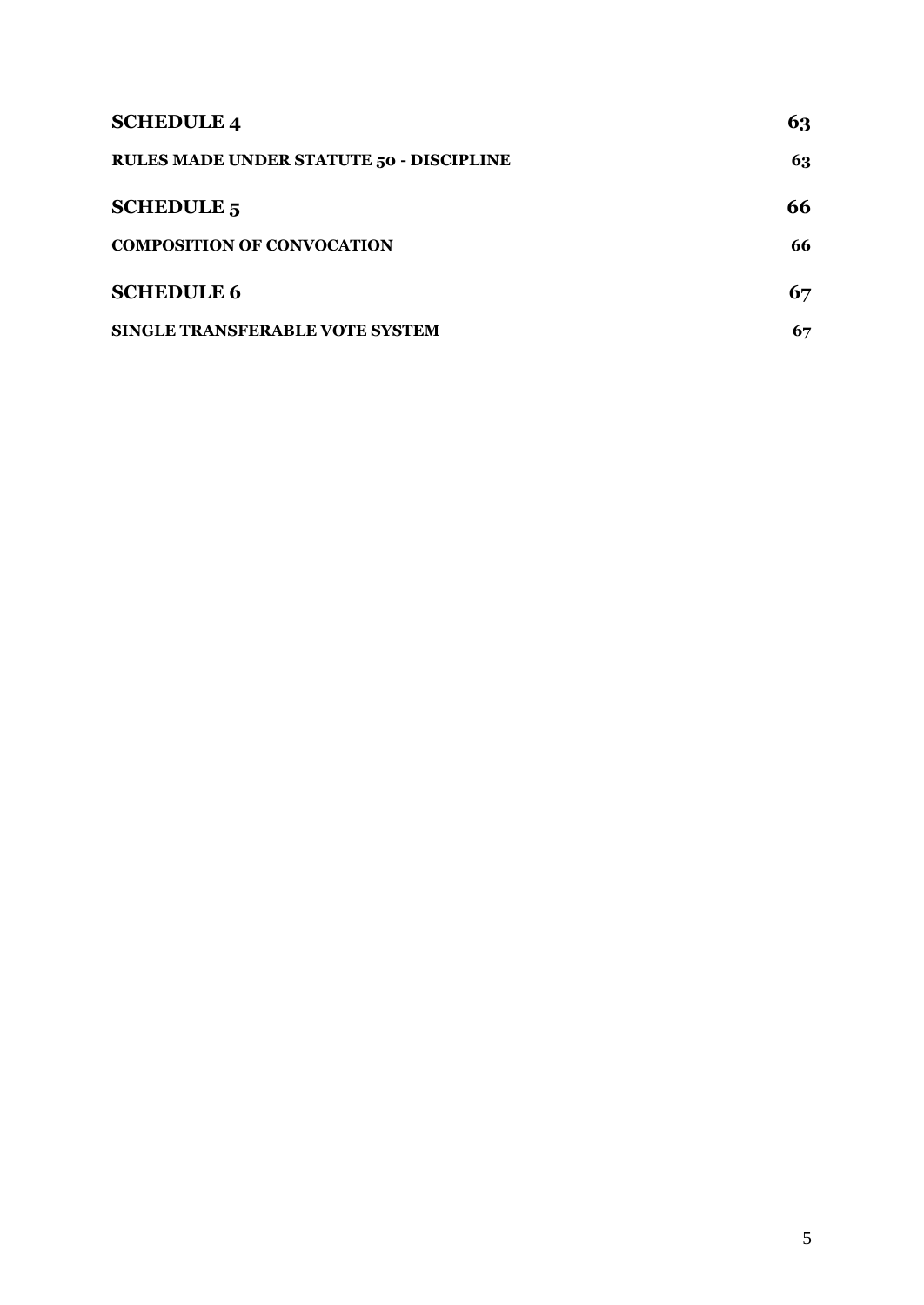# **THE BASIS OF OUR FAITH**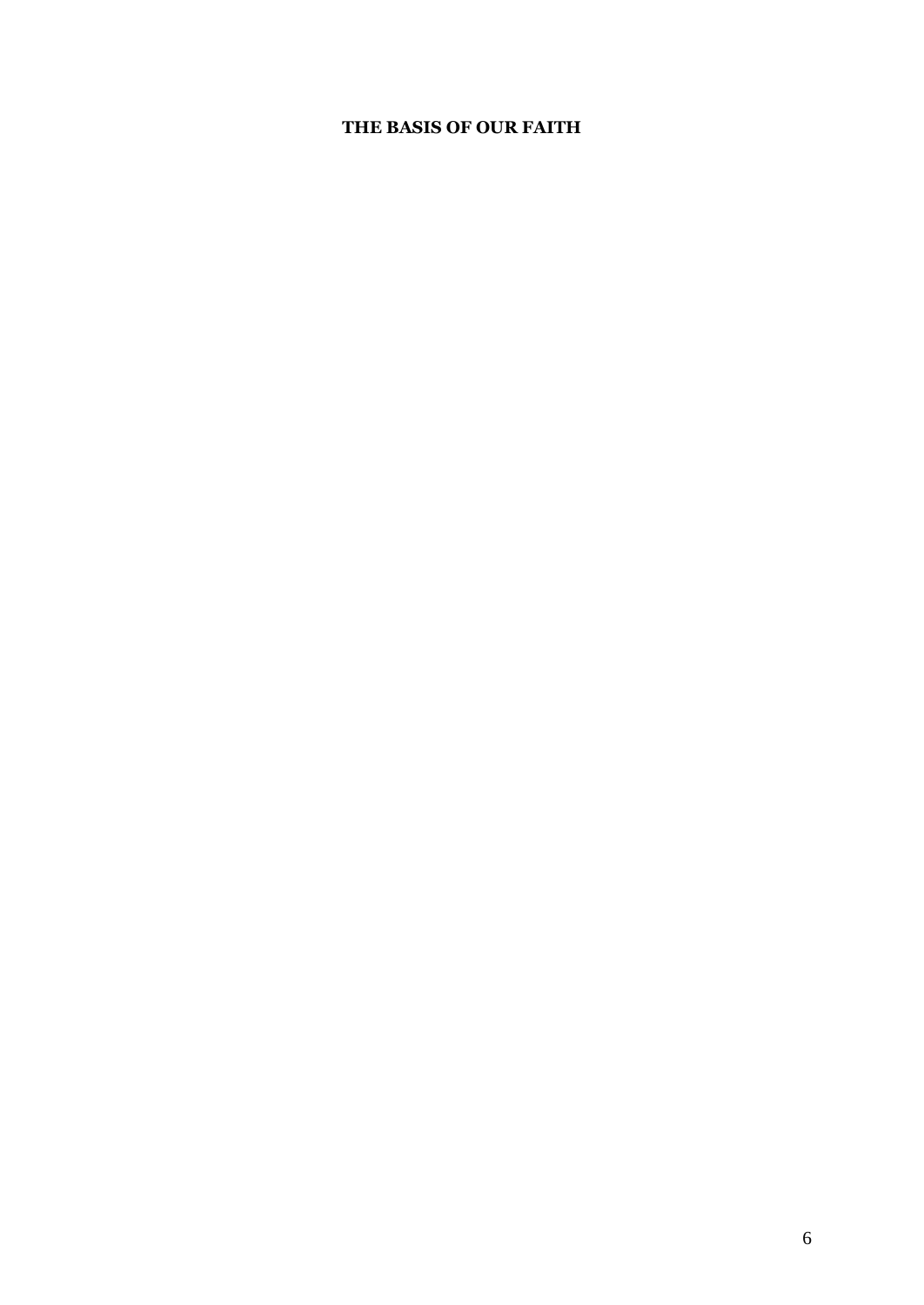# <span id="page-6-0"></span>**PART ONE**

## <span id="page-6-1"></span>PRELIMINARY MATTERS

## <span id="page-6-2"></span>**PREAMBLE**

In accordance with the powers bestowed on the University College Council, being the governing body of the Pentecost University College (PUC) under Article 16 Section seven (7) of the Constitution of the Church of Pentecost, these Statutes are promulgated to govern and regulate both the academic and administrative bodies of the Pentecost University College (PUC) on this day **May 6, 2005** in the year of our Lord.

# <span id="page-6-3"></span>**1. DEFINITION OF TERMS**

In these Statutes unless the context otherwise requires:

- a. "University" means Pentecost University College.
- b. "Council" means Pentecost University College Council.
- c. "Academic Board" the Academic Board of the University.
- d. "Church" refers to The Church of Pentecost.
- e. "Faculty" means an aggregation of related Departments as specified in the appropriate Schedule.
- f. "Department" means a part of a Faculty that is concerned with teaching and research in a recognizable academic discipline and has been designated by the Academic Board.
- g. "Centre" means an establishment, which is oriented to providing services including teaching and research in support of established Faculties in the University.
- h. "Professorial Rank" refers to Professors and Associate Professors.
- i. "Senior Members" means all academic, professorial and administrative personnel who by appointment become Members of Convocation or who would become such members if they were not of less than two years standing from their first degrees or equivalent professional qualification.
- j. "Junior Members" means all the students enrolled for the time being in the University.
- k. "Senior Staff" refers to those persons in the employment of the University of a rank not lower than that of an Administrative Assistant or its equivalent.
- l. "Junior Staff" means those persons in the employment of the University of the rank not below the rank of an Administrative Assistant or its equivalent.
- m. "Staff" mean those persons other than Senior Members in active employment of the University.
- n. "Registrar" means a person appointed Registrar of the University.
- o. "Semester" means an academic term of 16 weeks.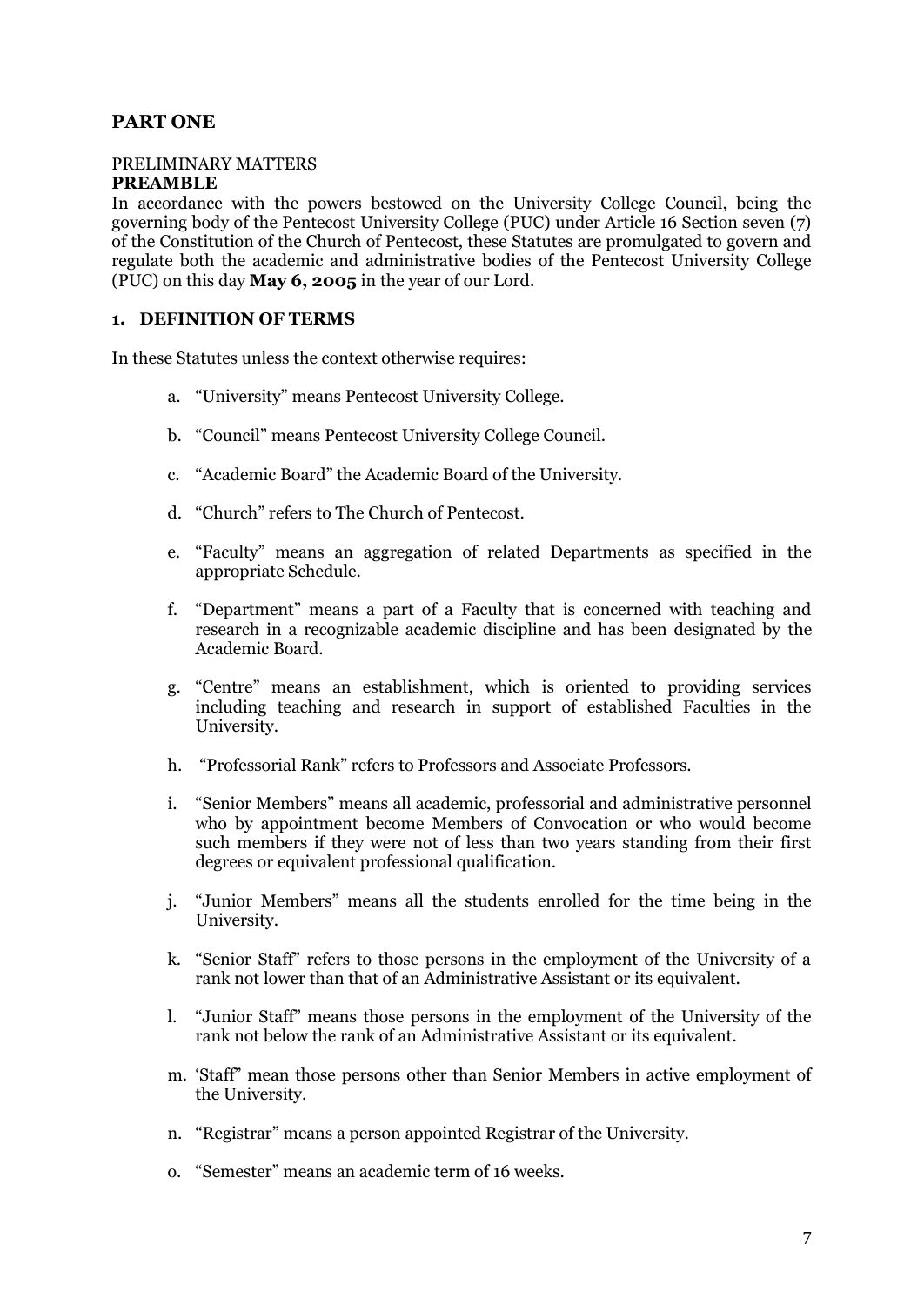## PART TWO

### <span id="page-7-1"></span><span id="page-7-0"></span>**2. ESTABLISHMENT OF UNIVERSITY COLLEGE**

- (1) The Pentecost University College (PUC)-referred to in these Statutes as the University- is a corporate body registered with the Department/Office of the Registrar General, Accra. The University is a non-profit co-educational institution founded by the Church of Pentecost (COP) to provide sound Christian-based tertiary/higher education to raise upright and effective leaders to serve the Church and the nation.
- (2) The University shall have perpetual succession and a common seal of authority and authenticity and shall have power to:
	- (a) Enter into transactions to acquire, hold and dispose of any moveable and immoveable property;
	- (b) Take absolute care of any such property and thereby ensure quality utilization of the property;
	- (c) Receive gifts, donations and bequests in cash or in kind, which shall be utilized for the purposes stated by the donors;
	- (d) Invest and hold investments;
	- (e) Enter into contracts and agreements with the government of Ghana; other institutions/bodies and individuals locally and internationally;
	- (f) Borrow money off the property of the University;
	- (g) Sue and be sued;
	- (h) Perform or do all other things to ensure the proper performance of its functions and in accordance with the provisions of these Statutes.

### <span id="page-7-2"></span>**3. VISION OF THE UNIVERSITY**

To empower students to serve their own generation and posterity with integrity and the fear of God

# <span id="page-7-3"></span>**4. OBJECTS OF THE UNIVERSITY**

- (1) The object of the University is to produce world-class human resource to meet the demands of the country's development through dissemination of knowledge, quality learning, research and training.
- (2) For the purpose of attaining its object the University shall be governed by the highest level of Christian integrity and ethical standards and pursue affirmative and opendoor admissions policies.
- (3) Provide a multifaceted education in theological, business management and sound cutting edge information technology and other academic courses towards higher degrees.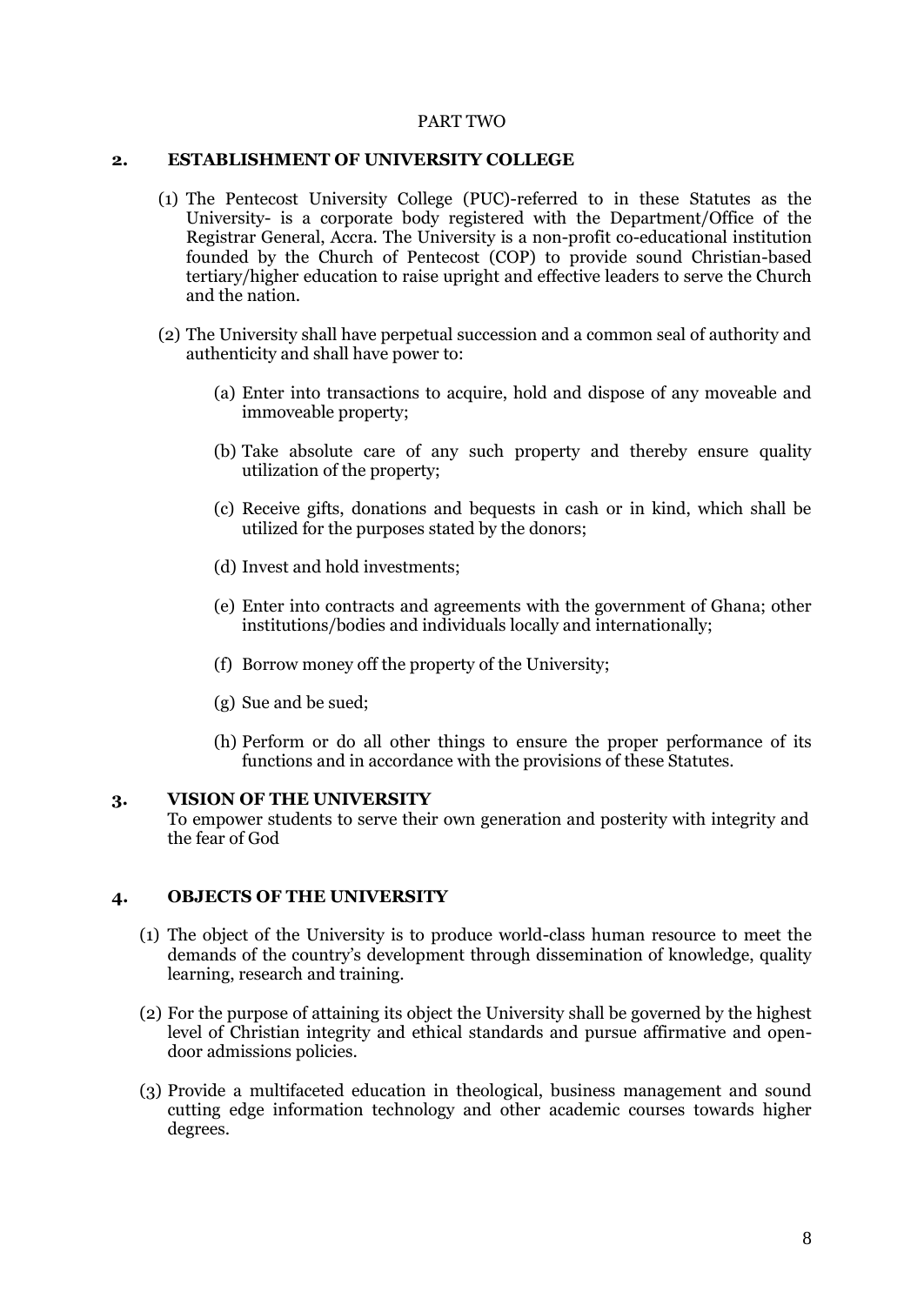- (4) Align its current and future programmes to meet the aspirations of students, society and the world community.
- (5) Evaluate from time to time its programmes to achieve current state-of-the-art status while including courses to meet the needs of the country's human resource development.
- (6) Provide a solid foundation and experience of learning and create avenues for students to acquire a holistic knowledge and skill to problem solving through quality wellbalanced teaching and research programmes.
- (7) Establish a strong linkage between the University and society through its extension\ministry programmes to address the complex challenges confronting the nation.
- (8) Collaborate with both local and international Colleges and organizations whose objectives are similar or complimentary to those of the University through joint research programmes and the exchange of ideas, senior members, staff and students.
- (9) Disseminate knowledge acquired through teaching and research and to encourage students and Senior Members to publish the results of studies or research works, which are of academic and practical value.

## <span id="page-8-0"></span>**5. FUNCTIONS OF THE UNIVERSITY**

- (1) The University shall:
- a) Establish Faculties, Departments, Centres and any other academic facilities as may be approved by the Pentecost University College Council.
- b) Ensure that adequate resources are available at any point in time, to all categories of University staff for the smooth running of academic, administrative and social programmes/activities in the University.
- c) Determine the calibre and competence of faculty, the quality, relevance and scope of academic programmes and how these academic programmes may be taught in the University.
- d) Conduct examinations based on continuous assessment procedures and thereby confer degrees, diplomas, certificates and other qualifications of the University.
- e) Conduct research and encourage the conduct of research to enlarge the frontiers of knowledge and disseminate knowledge accumulated through research for a holistic development of the spiritual, intellectual and socio-cultural life of students, the Church and society.
- f) Develop close academic and cultural linkages or relationships with society, academic institutions, donors and funding agencies within and outside Ghana.
- g) Carry out any other functions as may be determined and approved by the Pentecost University College Council.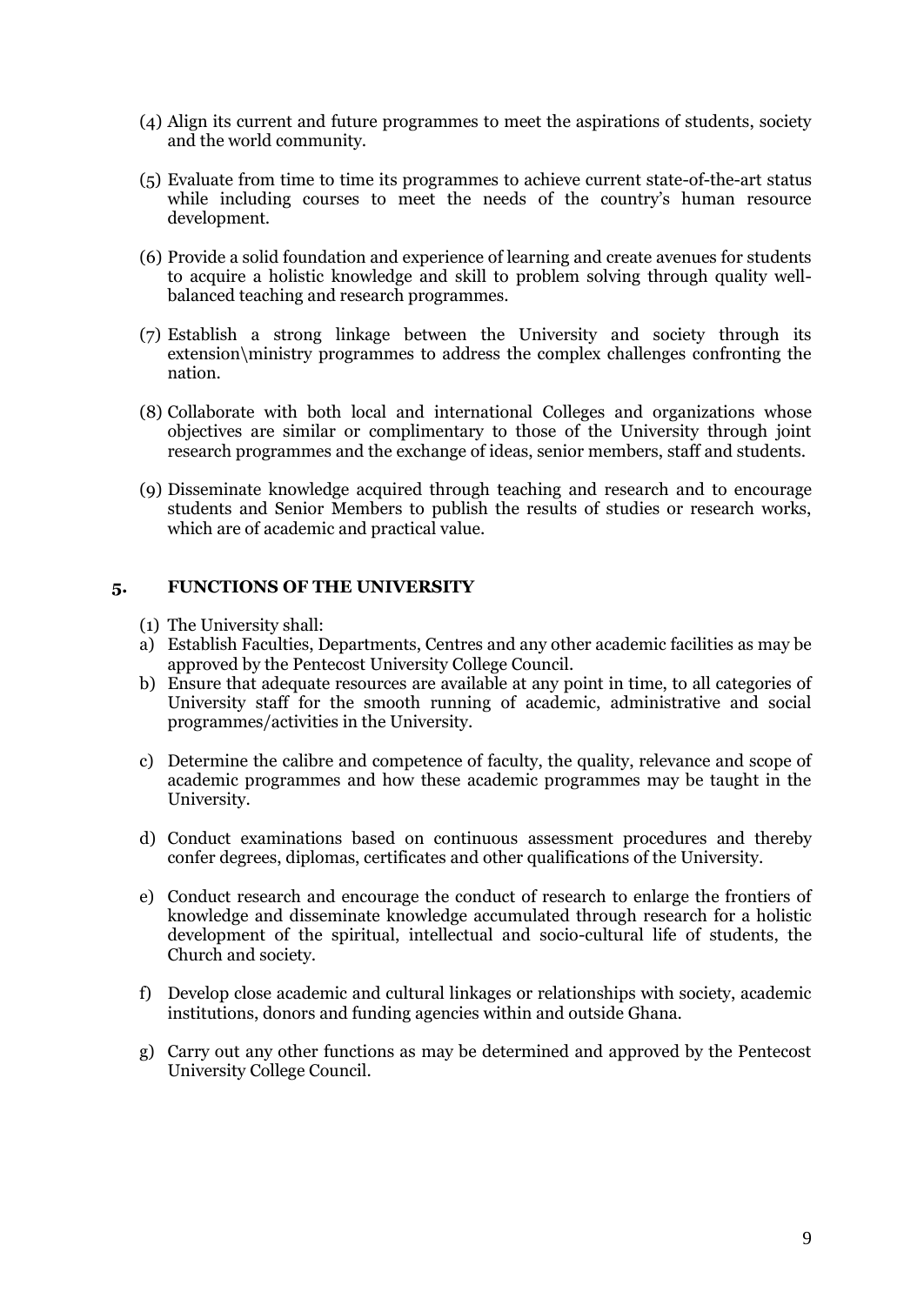# <span id="page-9-0"></span>**6. THE SEAL OF THE UNIVERSITY**

- (1) The Seal of the University shall be kept in proper custody by the Rector and shall be used upon the authority and direction of the Council.
- (2) The Seal of the University shall be authenticated by the signatures of the Rector and Registrar or any other person specifically appointed by the Council and accordingly authorized in that behalf.
- (3) The Seal of the University when affixed to any document and accordingly validated under this section, shall be noticed officially and judicially, and unless and until the contrary is proven, any necessary order or authorization of the Pentecost University College Council under this section shall be presumed to have been duly given.

# <span id="page-9-1"></span>**7. THE PENTECOST UNIVERSITY COLLEGE COUNCIL**

(1) The University shall be governed by a governing council called PENTECOST UNIVERSITY COLLEGE COUNCIL, in these Statutes referred to as the "Council," which shall consist of the following members of whom at least two shall be women:

- a. The Chairman
- b. Rector
- c. Vice-Rector (In attendance)
- d. Vice Chancellor of UG, Legon or his Rep.
- e. Registrar-Secretary (In attendance)
- f. Financial Controller- (In attendance)
- g. Two (2) Members of Convocation
- h. Three (3) other distinguished persons from various sectors of society.
- i. The President of the Alumini Association of the College.
- j. Five (5) Appointees appointed to the Council by the Church of Pentecost preferably one educationist, one from industry and another from a financial institution.
- (2) The term of office of any person appointed by the Church of Pentecost to the Council shall be for four calendar years and thereafter shall be eligible for only one term. The commencement of the term of office shall be reckoned from the first day of January following the election or appointment.

# <span id="page-9-2"></span>**8. VACANCIES ON THE COUNCIL**

Where by resignation, physical or mental incapacity, death or any cause a vacancy occurs in the Council, any such vacancy shall be filled as soon as convenient by the person or body which appointed or elected the member whose office has become vacant, and the person appointed to fill that vacancy shall hold office for the residue of the term of the member to whose office he\she is appointed or elected.

# <span id="page-9-3"></span>**9. MEETINGS OF THE COUNCIL**

1. Notice of any meeting of the Council and the agenda (business) to be discussed at the meeting other than an emergency meeting shall be circulated by the Registrar in writing to every member of the Council at least seven (7) days before the date fixed for such a meeting.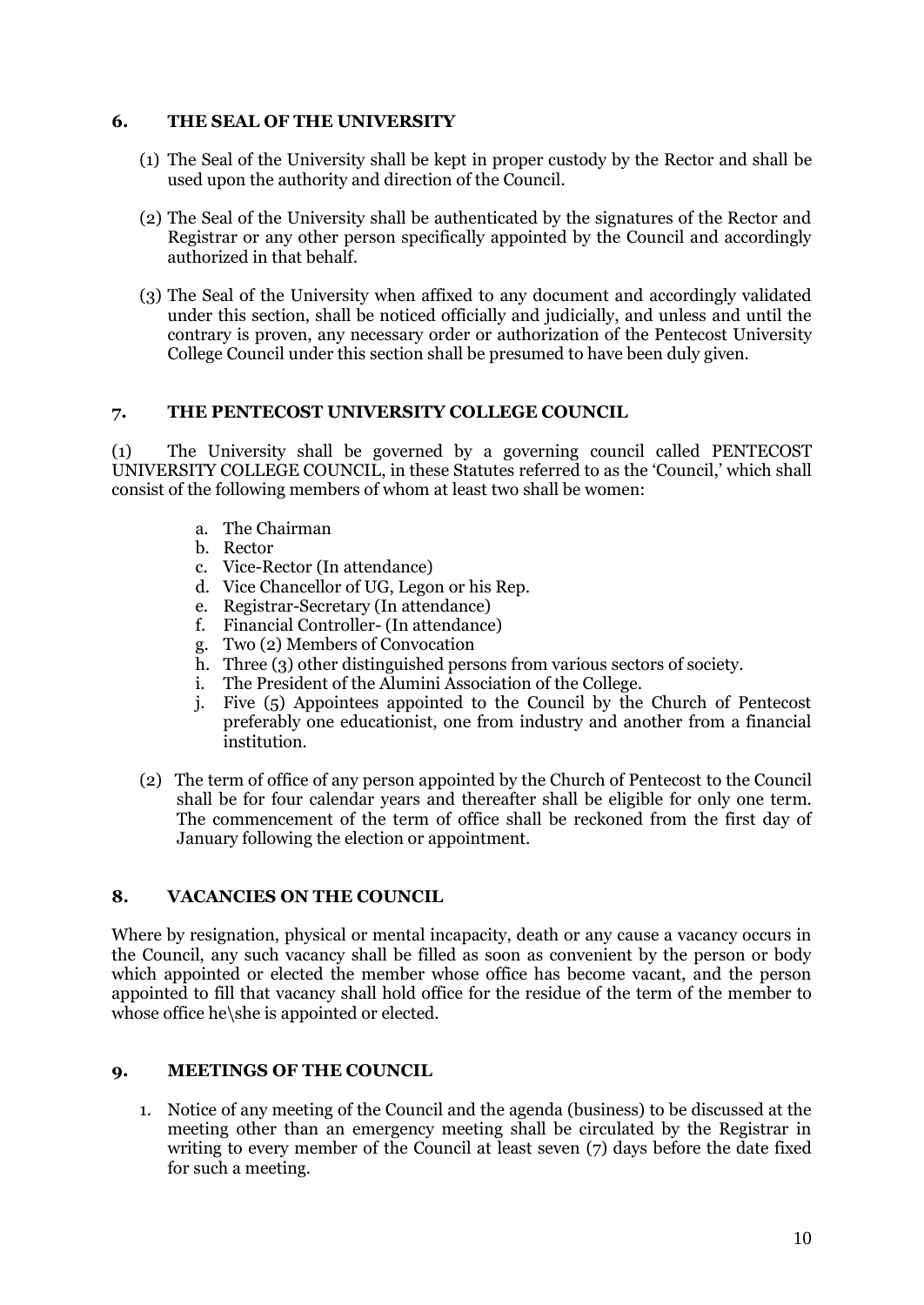- 2. The Council shall meet at least three (3) times in every academic year.
- 3. Special meetings of the Council may be convened by the Chairperson of the Council or in his absence and incapacity by the Rector and shall be convened if five (5) members of the Council sign a request to that effect.
- 4. The quorum of meetings of the Council shall be seven (7) persons including the Rector and at least three (3) members who are not members of the University.
- 5. In the absence of the Rector, the Vice-Rector shall represent him.
- 6. In the event of the Rector"s resignation, physical or mental incapacity, death or any cause, the Council Chairman, in consultation with Chancellor shall appoint a representative to attend Council meeting.
- 7. Decisions on matters brought before the Council shall be decided by a simple majority of votes cast.
- 8. In all matters of decision-making, the Chairman shall have an original and casting vote.
- 9. The Council may co-opt such persons, as it shall deem necessary to participate in the proceedings at its meetings, provided that co-opted persons shall not be counted for a quorum or have a vote.

## <span id="page-10-0"></span>**10. POWERS AND FUNCTIONS OF THE COUNCIL**

- (1) The Council shall have power to:
	- a. Govern, control and manage all administrative and academic affairs of the University on behalf of The Church of Pentecost.
	- b. Award degrees, diplomas, certificates and any other qualification upon the recommendation of the Academic Board.
	- c. Confer the title of Emeritus Professor, Honorary Professor, Honorary Lecturer or other academic titles to deserving personalities upon the recommendation of the Academic Board.
	- d. Control and manage all property, funds and investments of the University and
- (2) Shall have power on behalf of the University:
	- a) To sell, buy, exchange and lease and accept leases of property.
	- b) Generally to enter into, carry out, vary and cancel contracts.
	- c) To borrow money on behalf of the University on security of the property of the University or otherwise.
	- d) Control the finances of the University and shall have power to determine finally any question of finance arising out of the administration of the University or the execution of its policy or in the execution of any trust by the University, provided always that before determining any question of finance which directly affects the educational policy of the University, the Council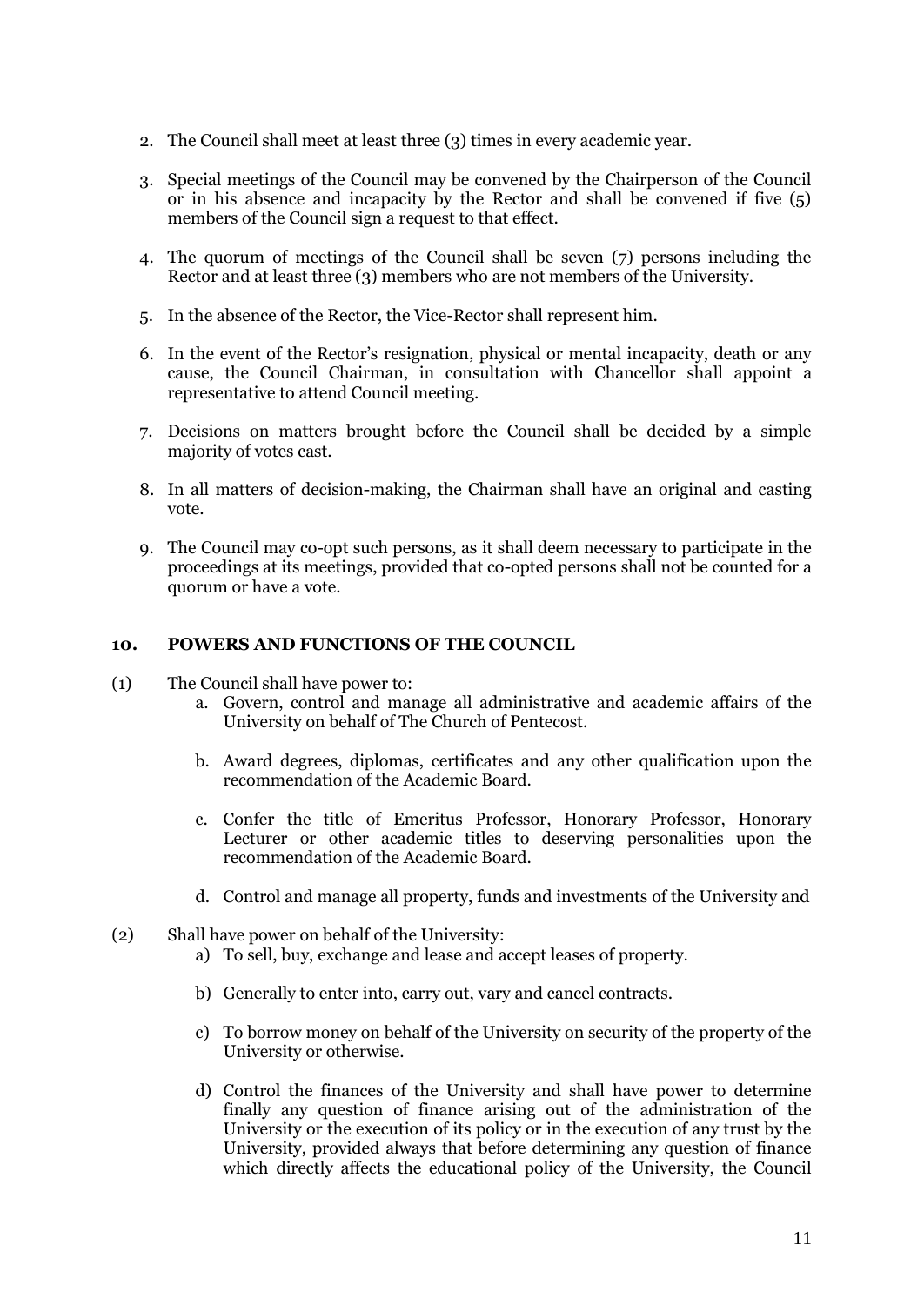shall invite the opinion of the Academic Board and shall take into consideration recommendations made by the Academic Board.

- e) Prescribe the manner and form in which units of the University shall submit accounts or estimates of income and expenditure.
- f) Determine the annual expenditure necessary for the maintenance of:
	- The property of the University
	- An adequate staff for transacting the academic, financial and administrative business of the University, and shall in its discretion, appropriate monies for these purposes.
- g) Be responsible for all measures necessary or desirable for the conservation or augmentation of the resources of the University and for this purpose may from time to time specify any matter affecting the income or expenditure of the University in respect of which the consent of the Academic Board shall be sought before action is taken or liability is incurred.
- h) Determine the allocation of recurrent funds at the disposal of the University.

## <span id="page-11-0"></span>**11 ELECTION OF ACADEMIC MEMBERS TO COUNCIL**

- 1. Members of Convocation shall elect two persons from its academic members to serve on the Council. The term of office of any person elected by Convocation to the Council shall be for four calendar years and thereafter shall be eligible for only one term. The commencement of the term of office shall be reckoned from the first day of January following the election.
- 2. The two academic members to be elected by Convocation to the Council shall be of professorial rank and non-professorial rank respectively. The election shall be conducted in two categories namely, professorial category and non-professorial category with separate list of candidates and separate ballot papers for each category. All members of Convocation shall be entitled to vote in each category. A member of the Council who at the time of his/her election was a Lecturer or Senior Lecturer but is subsequently promoted to a professorial grade shall give up his/her membership.
- 3. All candidates for election must be proposed by a member and seconded by two other members of Convocation in writing to the Returning Officer. Candidates for election must signify in writing willingness to contest the elections.
- 4. The Registrar of the University shall be the Returning Officer and shall conduct the election by secret ballot in accordance with Schedule 6 to these Statutes. Three scrutineers appointed by Convocation shall assist the Returning Officer. No election shall be valid unless and until the scrutineers have unanimously certified in writing to the Academic Board that the counting of the votes and the declaration of the candidates elected have been carried out in a transparent and correct manner.
- 5. It shall be the duty of the Registrar to notify all members of Convocation of the existence of vacancies on the Council, and shall at the same time call for nominations allowing two weeks for these to be received. All members of Convocation shall be notified of the date of the election, which shall be not later than two weeks after the date that nominations closed.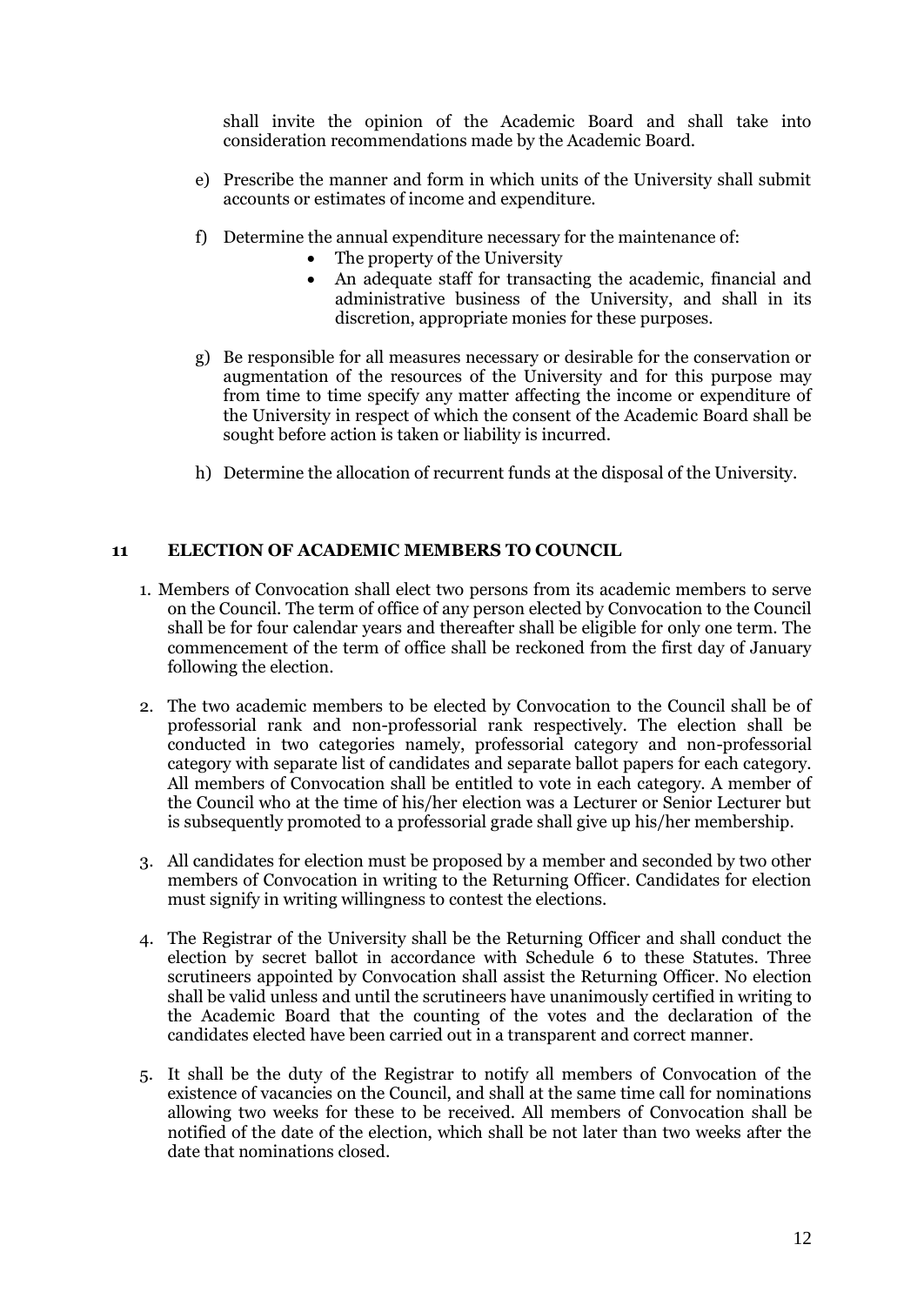- 6. A member of Convocation may vote by proxy in which case such a person shall communicate not later than forty-eight hours prior to the election, the name(s) of such proxy(ies).
- 7. Election to the Council shall be held as soon as possible at the beginning of the academic year and where possible not later than 30th November, preceding the year in which the appointment is to take effect.
- 8. Where a vacancy occurs in the Convocation during the year through death, resignation, or any other cause, the Registrar shall **immediately** notify the members of Convocation of such vacancy and shall conduct a bye-election. Such a bye-election shall be conducted in the same way as regular elections, and the person so elected shall hold office for the residue of the term for which the member whom he/she replaces was elected.

# <span id="page-12-0"></span>PART THREE

## <span id="page-12-1"></span>STATUTORY COMMITTEES AND OTHER BOARDS OF COUNCIL

### <span id="page-12-2"></span>**12 ESTABLISHMENT OF STATUTORY COMMITTEES OR BOARDS**

- (1) There shall be established Statutory Committees of the Pentecost University College Council as specified below.
- (2) The Statutory Committees or Boards of the Pentecost University College Council, whose compositions are detailed in Schedule 2 to these Statutes, shall have powers to perform specific functions assigned for and on behalf of the Council.
- (3) Unless as otherwise provided by these Statutes, or regulations adopted pursuant thereto, or by the Schedules to these Statutes, the quorum for the transaction of business of any University body shall be not less than one-half of the total membership of that body or if one-half is not a whole number, then the next higher whole number. If any Committee is unable to raise a quorum for two successive meetings, the chairman of that Committee shall report to the Executive Management Team of the Council for advice.
- (4) No decision reached at a meeting of any University body shall be valid unless it has received the approval of not less than one-half of the members present and voting at that meeting. If there is equality of votes in respect of any decision reached at any meeting of any University body, the chairman of the meeting shall have, in addition to his original vote, a casting vote.
- (5) Subject to such regulations as may be made under these Statutes in that behalf, any question as to the procedure to be observed in respect of any matter arising at a meeting of any University body or committee shall be determined by the entire members present at such meeting.
- (6) Unless otherwise provided, all statutory committees and boards of the University shall meet at least once in every semester.
- (7) No act or decision of any University body shall be invalid by reason of the existence of any vacancy among its members.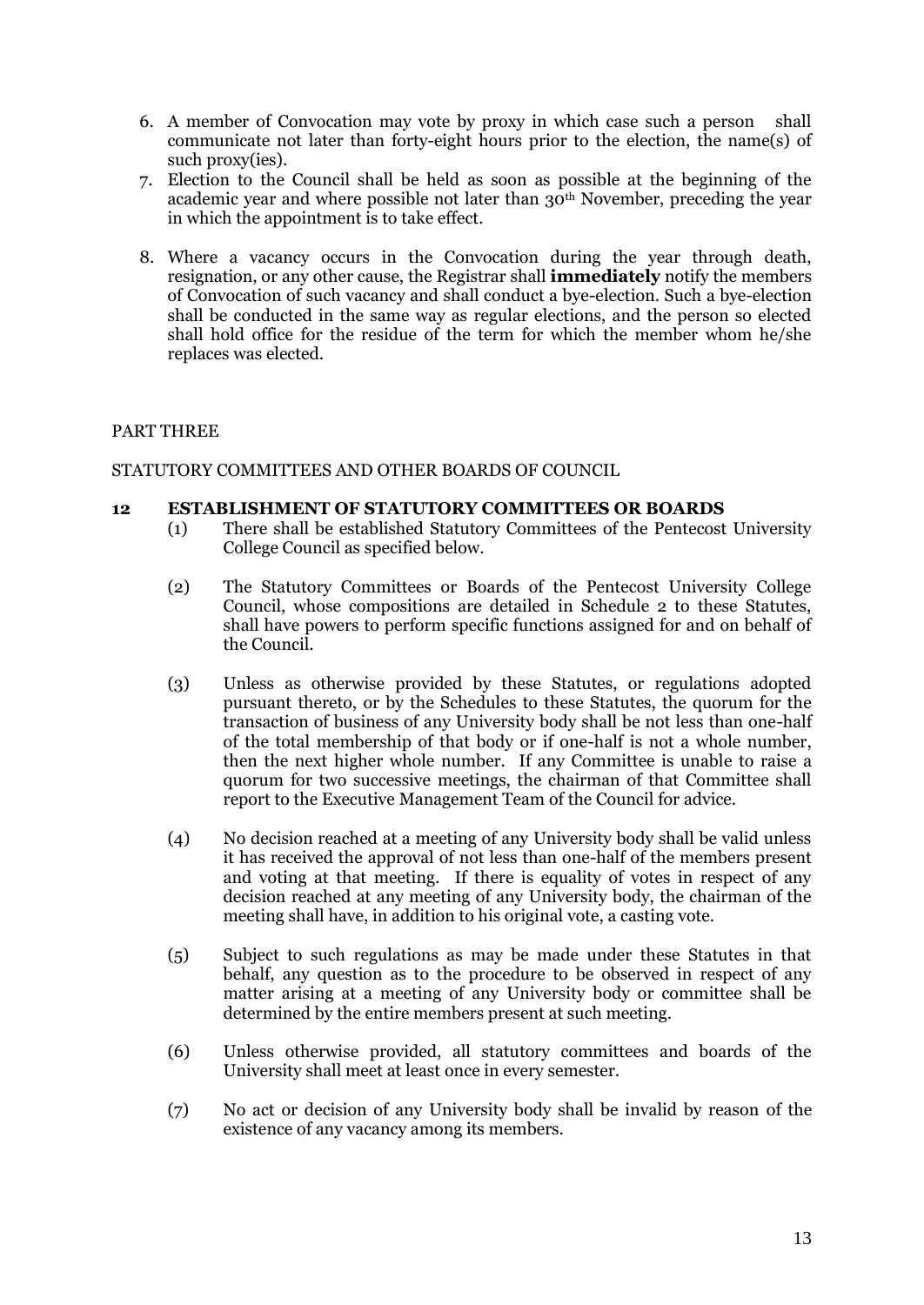(8) Courses of study [graduate and undergraduate] pursued by a student of the University in an institution or a place approved by the Academic Board on the recommendation of the Faculty Board, may, with the approval of the Academic Board, be deemed part of the qualifying scheme for a degree in the University provided that a candidate for the award of such a degree should have been registered in the University for at least a period of two academic years including the final year in the case of undergraduate students and one year in the case of graduate students.

# <span id="page-13-0"></span>**13 EXECUTIVE MANAGEMENT TEAM**

- (1) The Council shall appoint an Executive Management Team, which, subject to the general policy, control and direction of the Council, shall on behalf of the Council perform the following functions:
- a. Act on behalf of the Council in between the Council meetings.
- b. Ensure that decisions of the Council are implemented.
- c. Co-ordinate the activities of all committees of the Council.
- d. Initiate action on all matters related to the University for the Council"s approval.
- (2) The composition of the Executive Management Team of the Pentecost University College Council shall be as indicated in Schedule 2. 1 of the Statutes.

### <span id="page-13-1"></span>**14 THE FINANCE COMMITTEE**

- (1) The Finance Committee of the University shall be appointed by the Council and shall be subject to the general policy, control and guidance of the Council and on behalf of the Council shall perform the executive functions of the Council with regard to all financial matters coming within the functions of the Council prescribed by and subject to these Statutes.
- (2) The Finance Committee shall have power to:
	- a. Prepare the annual accounts of the University for approval by the Pentecost University College Council.
	- b. Control and regulate such expenditure in the light of the University"s approved annual budget and in accordance with the University's Financial Regulation.
	- c. Invest and otherwise manage the University funds.
	- d. Incur or otherwise authorize persons or bodies to incur expenditure from University funds, including any income accruing to any section of or body within the University.
	- e. Perform all the functions assigned to it in the University"s Financial and Stores Regulations subject to any conditions that the Pentecost University College Council may determine.
	- f. Carry out any other functions that may be delegated to it.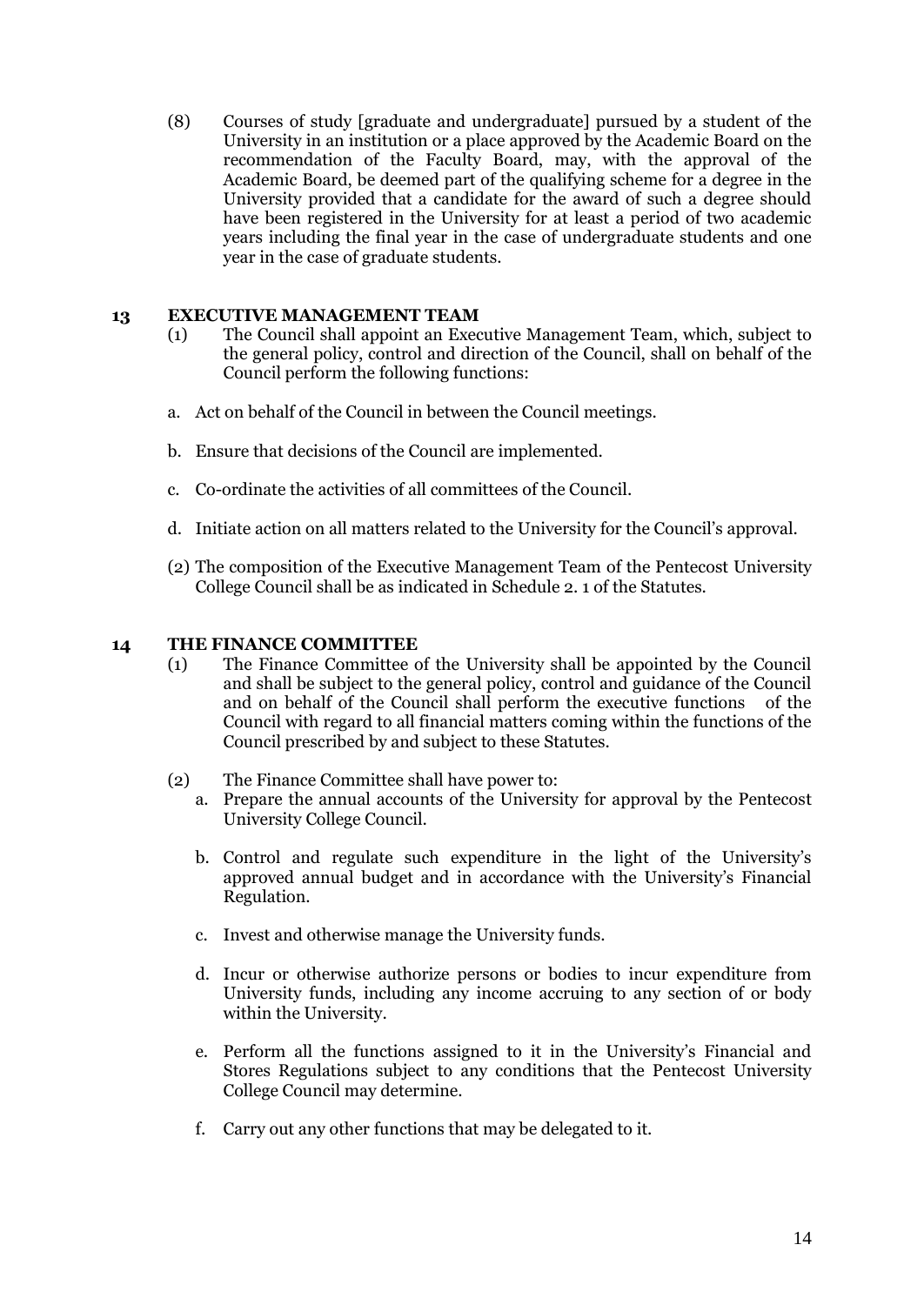(3) The composition of the Finance Committee shall be as detailed in Schedule 2 to these statutes.

# <span id="page-14-0"></span>**15 THE DEVELOPMENT COMMITTEE**

- (1) The Council shall appoint a Development Committee which, subject to the general policy control and direction of the Council, shall on behalf of the Council, be responsible for all matters concerning the acquisition, development, maintenance and disposal of land, buildings and other property and without prejudice to the generality of its powers, shall within the financial resources made available to it by the Finance Committee have power to:
	- i. take all steps as it considers fit for the development, care and maintenance of the property of the University
	- ii. determine buildings programmes and approve plans for the physical development of the University
	- iii. appoint such architects, consultants and other professional persons as in its view are required for the best implementation of the physical development plans of the University
	- iv. decide on contracts for site and building development, where appropriate
	- v. determine all design matters.

(2) The composition of the Development Committee is set forth in Schedule 2 to these **Statutes** 

# <span id="page-14-1"></span>**16 TENDER BOARD**

A Tender Board shall be appointed by the Council as a sub-Committee of the Development Committee.

- (1) The Tender Board shall consider contract awards and report to the Development Committee.
- (2) The composition of the Tender Board is set forth in Schedule 2 to the Statutes.

# <span id="page-14-2"></span>**17. APPOINTMENTS AND PROMOTIONS BOARD**

There shall be an appointments and promotions board of the University which shall be subject to the general policy control and direction of the Council.

- (1) The Appointments and Promotions Boards acting on behalf of the Council shall
	- I. engage Professors, Honorary and Visiting teaching staff and other academic Staff and report to the Council.
- II. engage or promote non-teaching senior members and other staff of the University and report to the Council.
- (2) The Rector may appoint academic staff at the rank of Lecturers, Senior Lecturers and Professors from other University institutions, and distinguished non-University scholars as Visiting Professors, Visiting Senior Lecturer, Visiting Lecturers and Visiting Scholars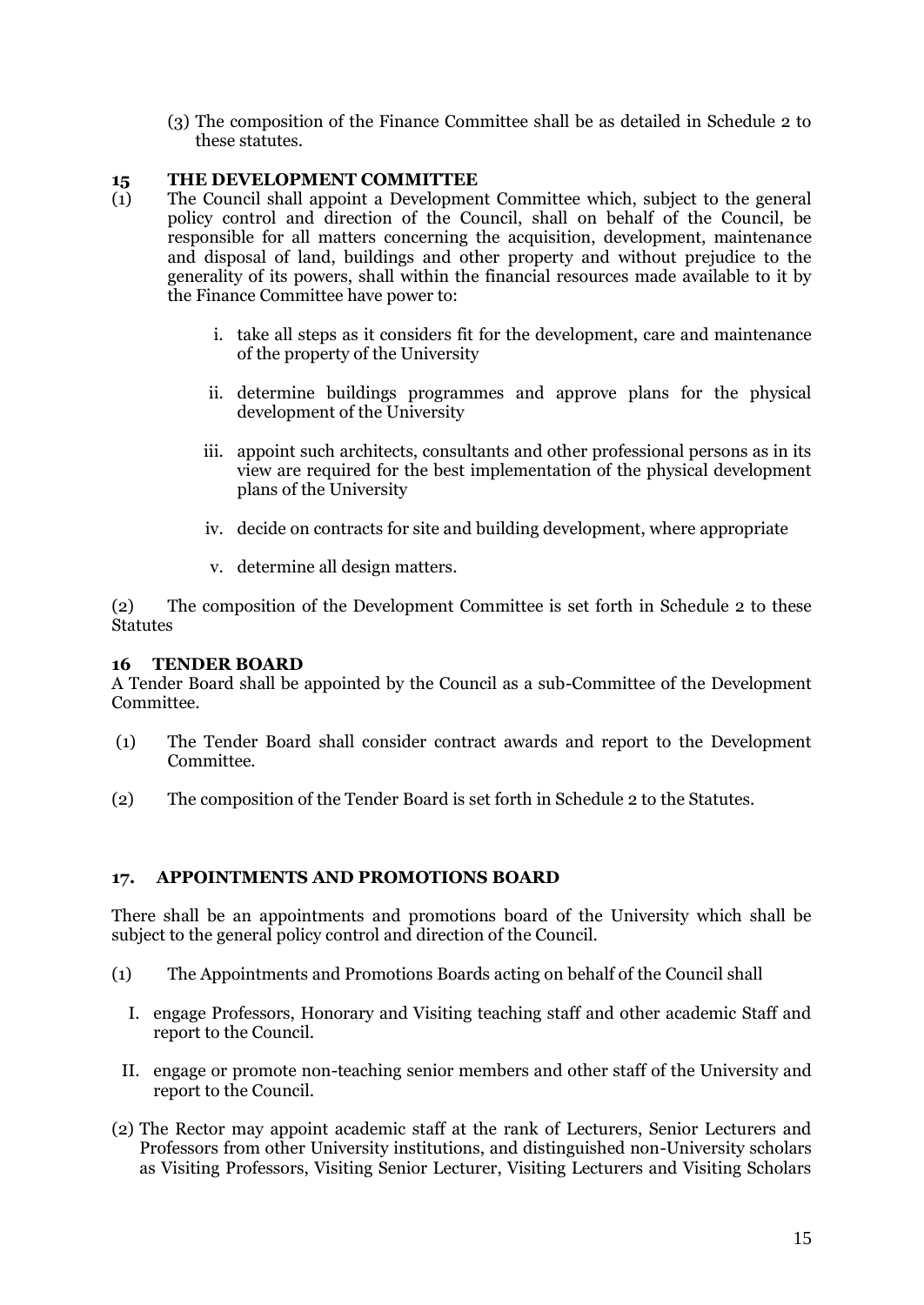for periods up to one year subject to confirmation by the Appointments a Promotions Board.

- (3) No formal reference may be required in respect of such visiting appointments nor external assessors be required but the curriculum vitae of each candidate shall be obtained.
- (4) There shall be three committees of the Appointments and Promotions Board constituted as set forth in Schedule 2 to these Statutes.

# <span id="page-15-0"></span>**18. ACADEMIC BOARD**

(1) An Academic Board shall be established as a policy co-ordinating body of the University which shall consist of the following members

- 1) Rector as Chairperson
- 2) Vice-Rector
- 3) Deans and Directors
- 4) Librarian
- 5) Heads of Academic Departments.
- 6) Professors and Associate Professors
- 7) The Registrar-Secretary and non-voting member
- 8) One other full-time member of each Academic Department, Institute or Centre except that any Faculty which is not divided into Departments may on approval of Academic Board be represented by its Dean and two other members. The academic staff of the Faculty concerned shall elect the other members.
- 9) Representatives of Convocation who are serving on the Pentecost University College Council and are not already members of the Academic Board in any other capacity.
- 10) Other members who may be co-opted by the Board as and when necessary.

### <span id="page-15-1"></span>**19. POWERS AND FUNCTIONS OF THE ACADEMIC BOARD**

- (1) The Academic Board shall have power to perform the following functions:
	- (a) Formulate and carry out the academic policy of the University and generally to regulate and approve the programmes of instruction and examinations in the University.
	- (b) Promote research within the University and request every year, Reports from Faculties, Departments, Institutes and Centres on researches being done.
	- (c) Advise the Pentecost University College Council on the appointment of academic staff.
	- (d) Make regulations for the admission of students to the University.
	- (e) Make arrangements for the conduct of examinations and determine dates for holding them.
	- (f) Appoint Internal and External Examiners on the recommendations of Faculty Board and Schools concerned and to determine the terms and conditions of the appointments.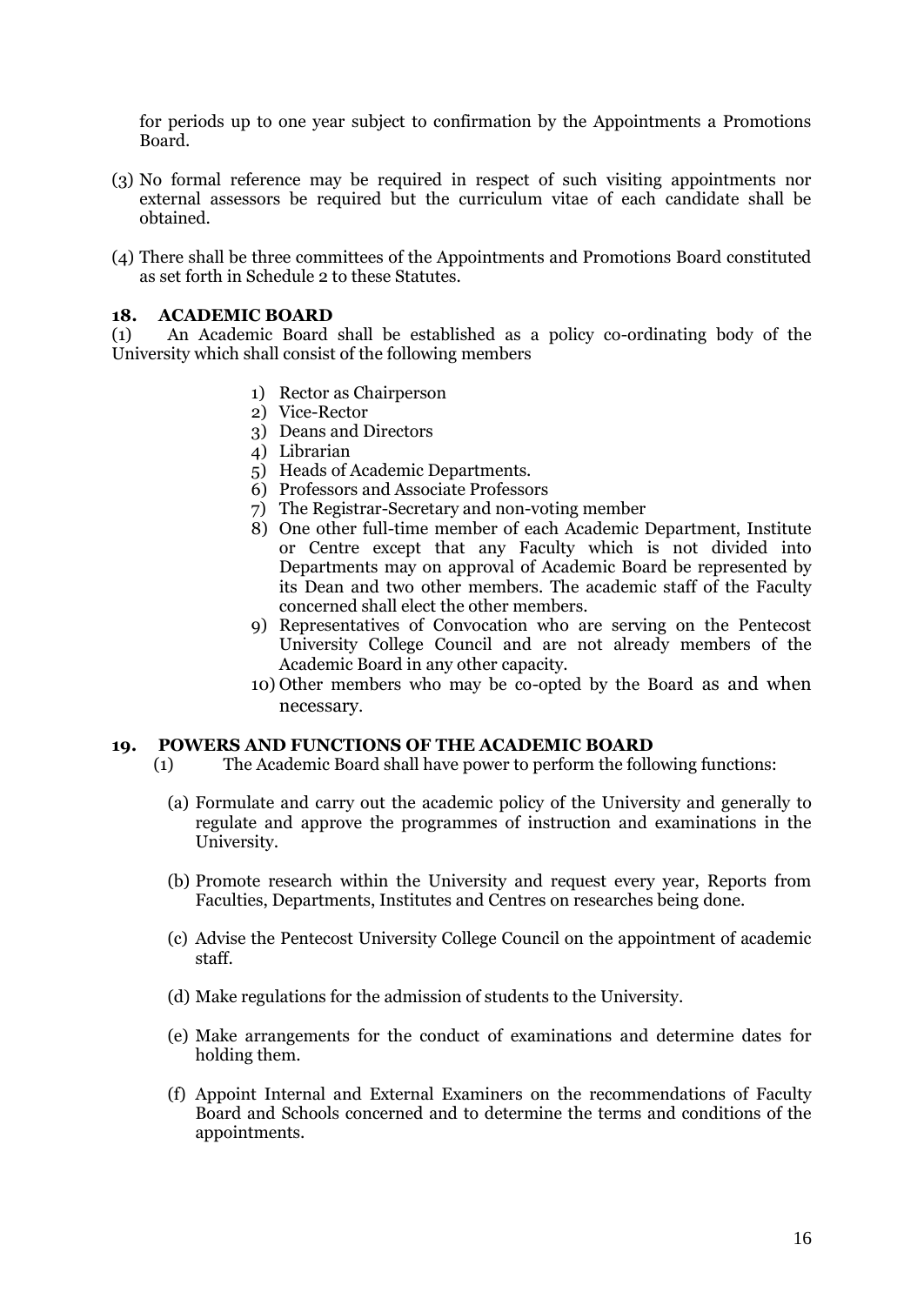- (g) Suspend or remove Examiners for negligence or other sufficient cause during their terms of office and in the case of death, illness or resignation of an Examiner or in the case of his suspension or removal to appoint a substitute.
- (h) Receive reports on the conduct of examinations for the year and comments on them from the Departments and to make observations and recommendations on University examinations as it considers fit.
- (i) Make regulations after receiving reports or proposals from Faculty Boards relating to programmes of study, degrees and other academic distinctions.
- (j) Recommend the award of degrees, diplomas, certificates and other academic distinctions to persons who have pursued in the University a programme of study or research approved by the Academic Board and have passed the prescribed examinations or otherwise satisfied the examiners.
- (k) Make recommendations to the Pentecost University College Council on the institution, combination, abolition and change of scope or division of any Faculty, Institute, School, Centre or Department.
- (l) Recommend to the Pentecost University College Council the affiliation of other institutions on such terms and conditions as it may think appropriate.
- (m)Determine, subject to any condition made by its donors which are accepted by the Pentecost University College Council and after report from Faculty Boards or Schools concerned, the mode and conditions of competition for fellowships, scholarships, exhibitions, bursaries, medals and other prizes and to examine for the award of these or to delegate to the Faculties, Departments, Schools or Committees set up for that purpose by the Academic Board to examine for and award them.
- (n) Determine all matters relating to pedagogical content and methods and of assessment by examination or otherwise for the award of degrees, diplomas and other academic distinctions.
- (o) Determine and control the terms and conditions of research or other activities conducted in the University, for which payments are made by outside bodies.
- (p) Determine general policy matters relating to library facilities, teaching aid services, workshops and such other academic services as are in its view necessary for the furtherance of the aims of the University.
- (q) Set up special Boards to supervise the functions of any Institute, School or Centre.
- (r) Determine the conditions under which and extent, if any to which periods and courses of study and examinations passed at other Universities, places of learning and other Institutions may be regarded as equivalent to periods and courses of study and examinations in the University.
- (s) Determine the academic year and dates of semester within it.
- (t) Make regulations for the discipline of the Junior Members of the University as well as for controlling organizations of the student body.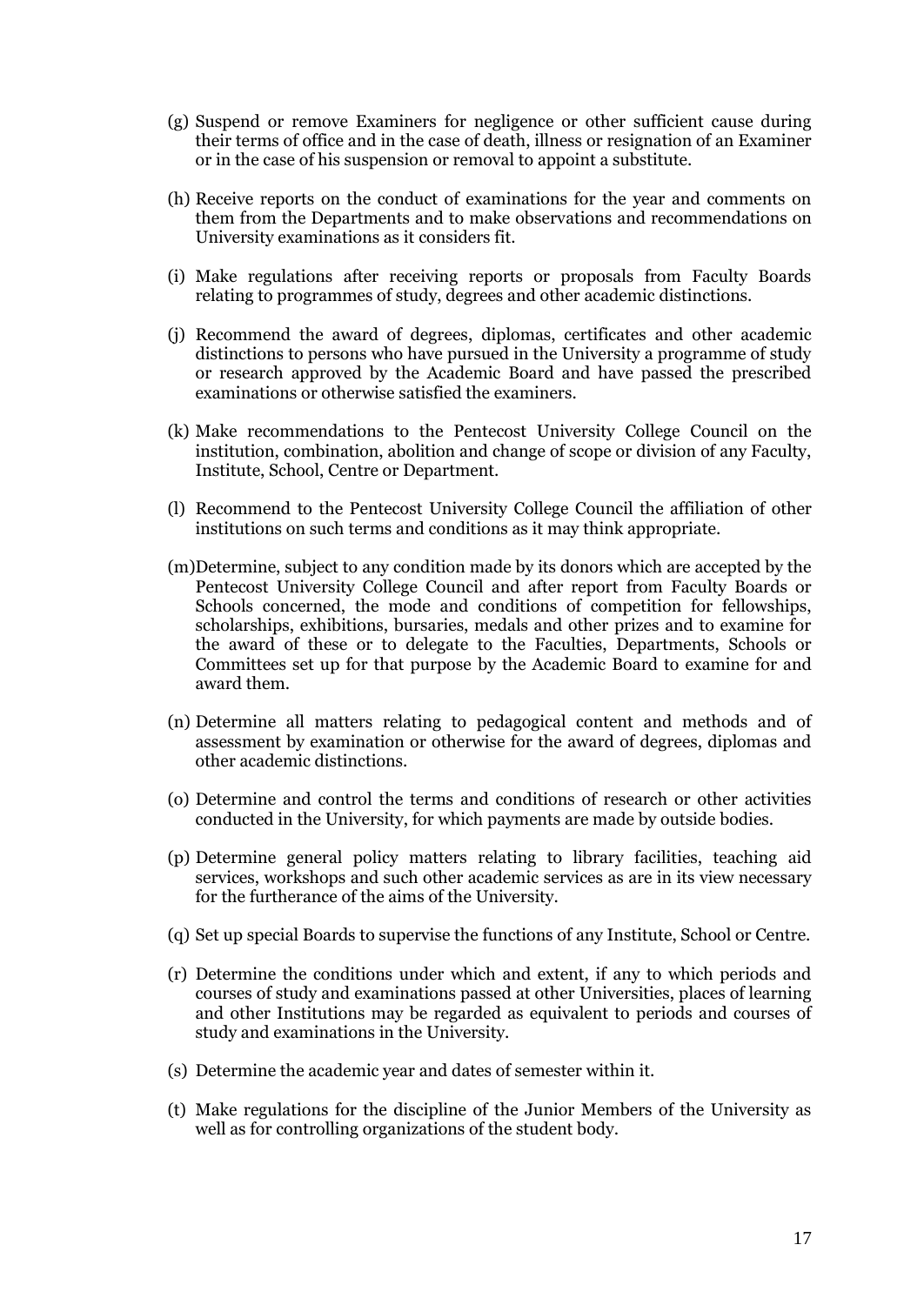- (u) Withhold or cancel the certificate of a graduate of this University for examination malpractice.
- (v) Make either on its own initiative or at the request of the Pentecost University College Council, reports and recommendations on any matter affecting the University and within scope of policy approved by the Pentecost University College Council and to take such action as it may deem necessary for the development, welfare and good governance of the entire University community.
- (w) Refer proposals on any matter to Convocation for consideration.
- (x) Review the decisions of any of its Statutory Committees.

## <span id="page-17-0"></span>**20. MEETING OF THE ACADEMIC BOARD**

- i) The Rector shall convene a meeting of the Academic Board at least thrice in each semester.
- ii) The quorum for the transaction of the business of the Academic Board shall be at least one-half of the members.
- iii) If a quorum is not obtained within one hour after the time appointed for the meetings, members present shall take notes on the matters on the agenda for discussion and ratification by the next Academic Board meeting.
- iv) A special meeting of the Academic Board shall be convened on the written request of at least one-fifth of the total membership of the Academic Board submitted to the Rector with a statement of the matters to be discussed at the special meeting.
- v) The Rector shall convene a special meeting within five days of the request, specifying in the notice of the meeting the matters to be discussed.
- vi) An emergency meeting may be convened by the Rector anytime upon giving all members of the Board at least three days" written notice.

### <span id="page-17-1"></span>**21. STATUTORY COMMITTEES OF ACADEMIC BOARD**

- (1) Subject to the approval of the Pentecost University College Council there shall be such Statutory Committees of the Academic Board as the Academic Board may from time to time determine.
- (2) Each Statutory Committee of the Academic Board shall submit an annual report of its work to the Academic Board not later than thirty days after the end of the academic year.
- <span id="page-17-2"></span>(3) The Statutory Committees of the Academic Board, their composition, procedures and functions for the time being shall be in accordance with the provisions of Schedule 3 to these Statutes.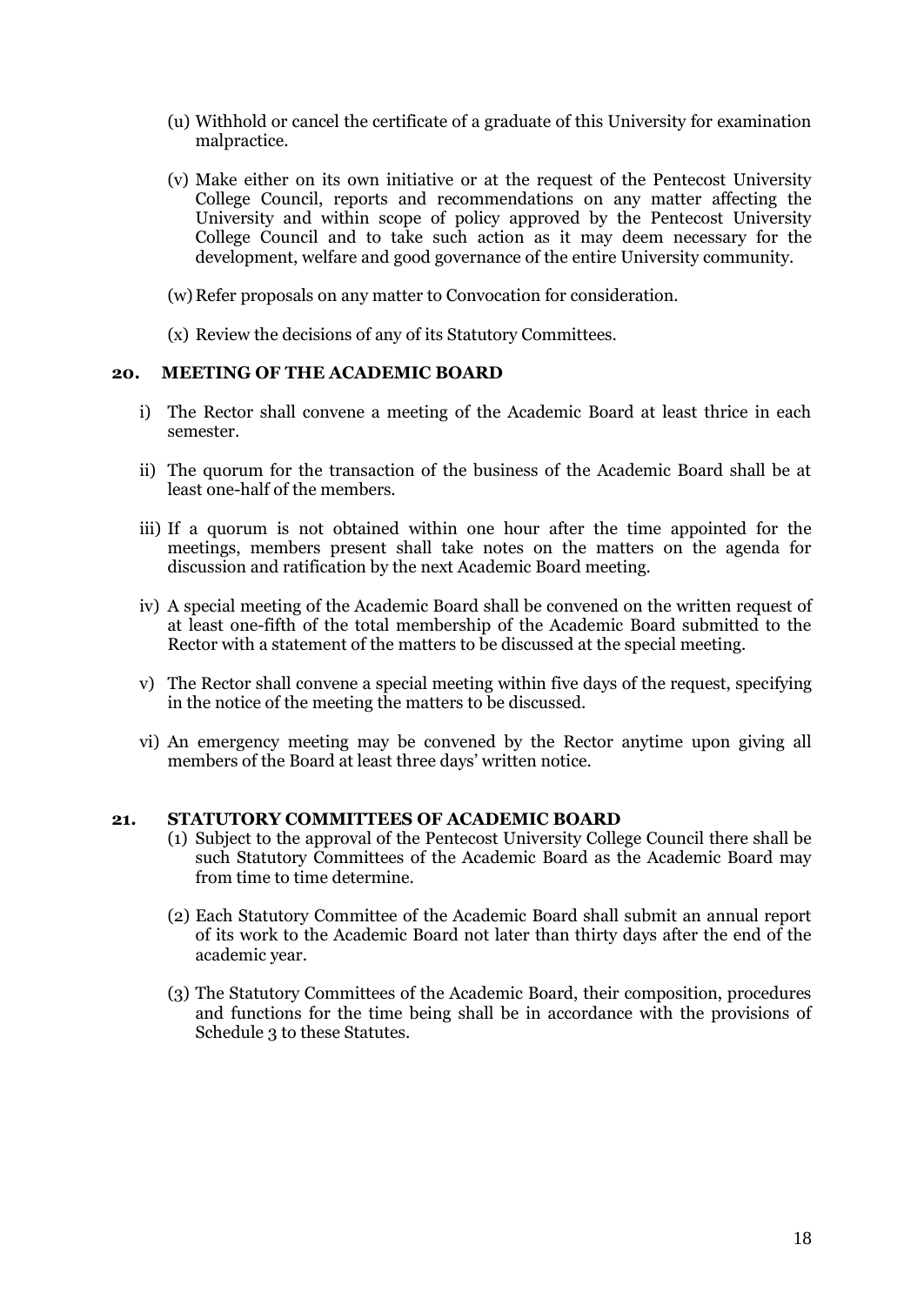# PART FOUR

## <span id="page-18-0"></span>ADMINISTRATION OF THE UNIVERSITY

# <span id="page-18-1"></span>**22. THE CHANCELLOR**

### **Appointment**

(1) There shall be a Chancellor of the University who shall be the Chairman of The Church of Pentecost.

## **Duties and Powers**

- (2) The Chancellor shall:
	- i. Preside over the meetings and any ceremony of the University at which he/she is present.
	- ii. Be the principal liaison between the University and the Church of Pentecost.
	- iii. Ensure that the University faithfully adheres to the founding purposes expressed in its Regulations and Statutes.
	- iv. Confer degrees, diplomas and certificates awarded by the Academic Board of the University and honorary degrees in accordance with procedures prescribed by these Statutes.
	- v. The Chancellor shall be furnished with copies of the minutes of the meetings of the Council and for the Academic Board and the statutory publications of the University.

# (3) **Term and Conditions of Office**

The Chancellor shall maintain his/her position as Chancellor for as long as he/she remains the Chairman of The Church of Pentecost.

### <span id="page-18-2"></span>**23 CHAIRMAN OF COUNCIL**

- 1. There shall be a chairman of the Council who shall be appointed by the Chancellor in consultation with the Executive Council of the Church of Pentecost.
- 2. The Chairman shall act in the absence of the Chancellor and shall preside at the meetings of the Council except when the Chancellor is present.
- 3. The Chairman shall be eligible for appointment for a maximum of two terms each of four years duration.
- 4. The Chairman of Council may resign from office by writing addressed to the Chancellor.
- 5. The Chairman of Council may be removed from office for good cause by a special resolution of the Council supported by the votes of not less than two-thirds of the entire membership of Council.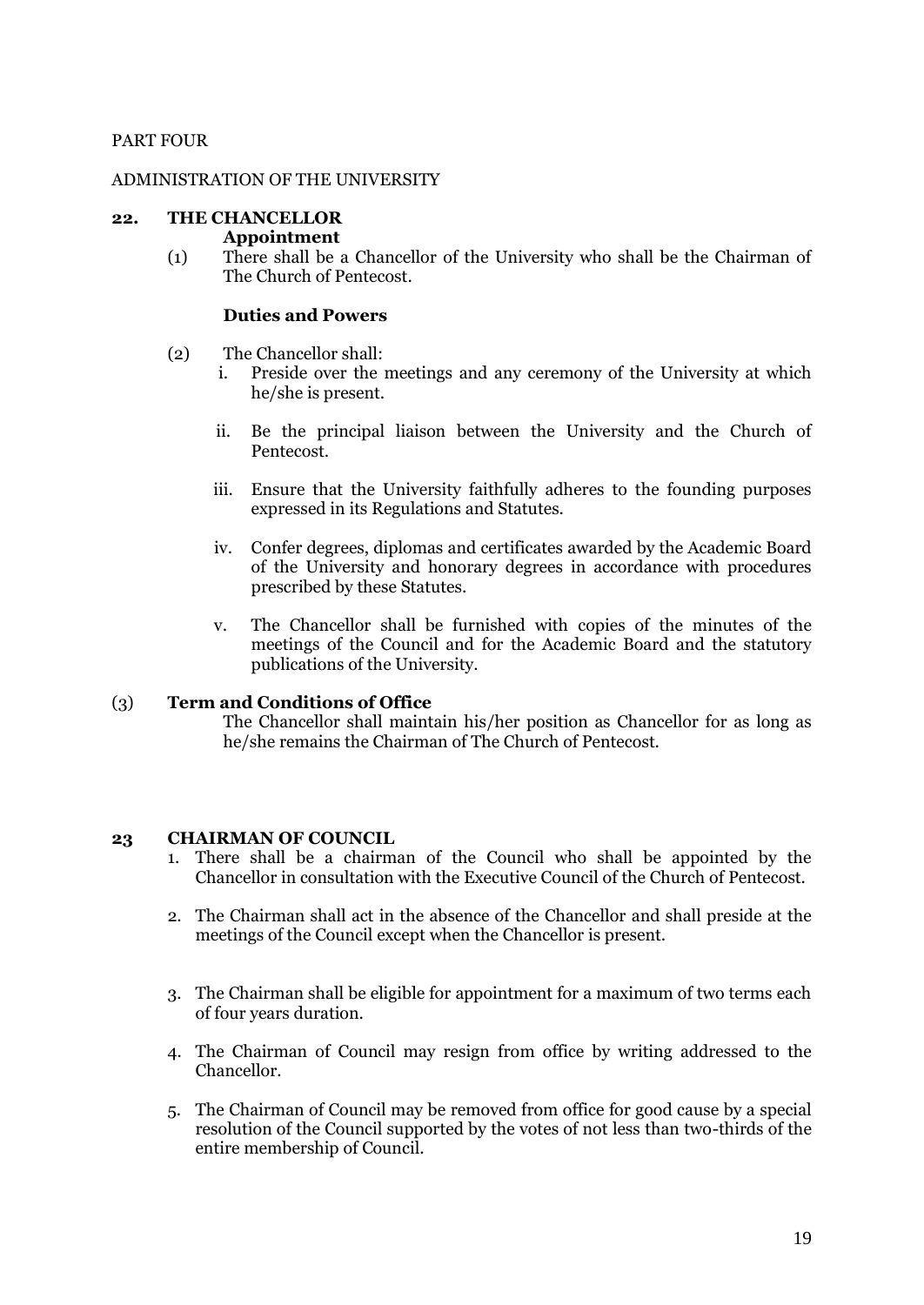## <span id="page-19-1"></span><span id="page-19-0"></span>**24. THE RECTOR:**

### **Appointment**

- (1) There shall be a Rector of the University who shall be appointed by the Pentecost University College Council on the recommendation of the Executive Council of the Church of Pentecost.
- (a) When it is known that the office of the Rector is likely to be vacant, or when the post is vacant, the College Council shall notify the Executive Council of the Church of Pentecost which shall constitute a search committee to nominate one person who shall be appointed by the Council.
- (b) The Executive Council shall determine its own procedure.
- (c) Where the Council considers the first nominee not suitable for the position, the Council shall request the Executive Council of the Church for a fresh nomination.
- (d) Where the Council considers the second nominee unsuitable, it shall request for a third nominee.
- (e) Where the Council considers the third nominee unsuitable, both Councils shall review the three nominations and decide on one of the nominees to be appointed by the PUC Council.
- (f) The Rector may only be removed from office for good cause.
	- (a) Good cause in these Statutes means:
	- (i) Conviction for an offence deemed by Council to be such as to render him/her unfit for the execution of the duties of the office;
	- (ii) Conduct of an immoral, scandalous or disgraceful nature incompatible with the duties of the office;
	- (iii) Conduct constituting failure or persistent refusal or inability or neglect to perform the duties or comply with the conditions of office;
	- (iv) Any other circumstance determined by a special resolution of Council to be of a sufficiently serious nature to constitute good cause.

(b) A petition for the removal of the Rector shall be presented to Council and served on the Rector.

(c) Council shall determine whether the petition merits any further attention.

### <span id="page-19-2"></span>**(2) Duties and Powers**

- (a) The Rector shall, by virtue of his office, be a member of the Pentecost University College Council, Convocation, the Academic Board, Congregation, and of every statutory committee of the Pentecost University College Council and Academic Board.
- (b) The Rector shall be the academic and administrative head of the University and shall:
	- i. Be responsible for discipline of all staff in the University;
	- ii. Exercise general authority over the staff;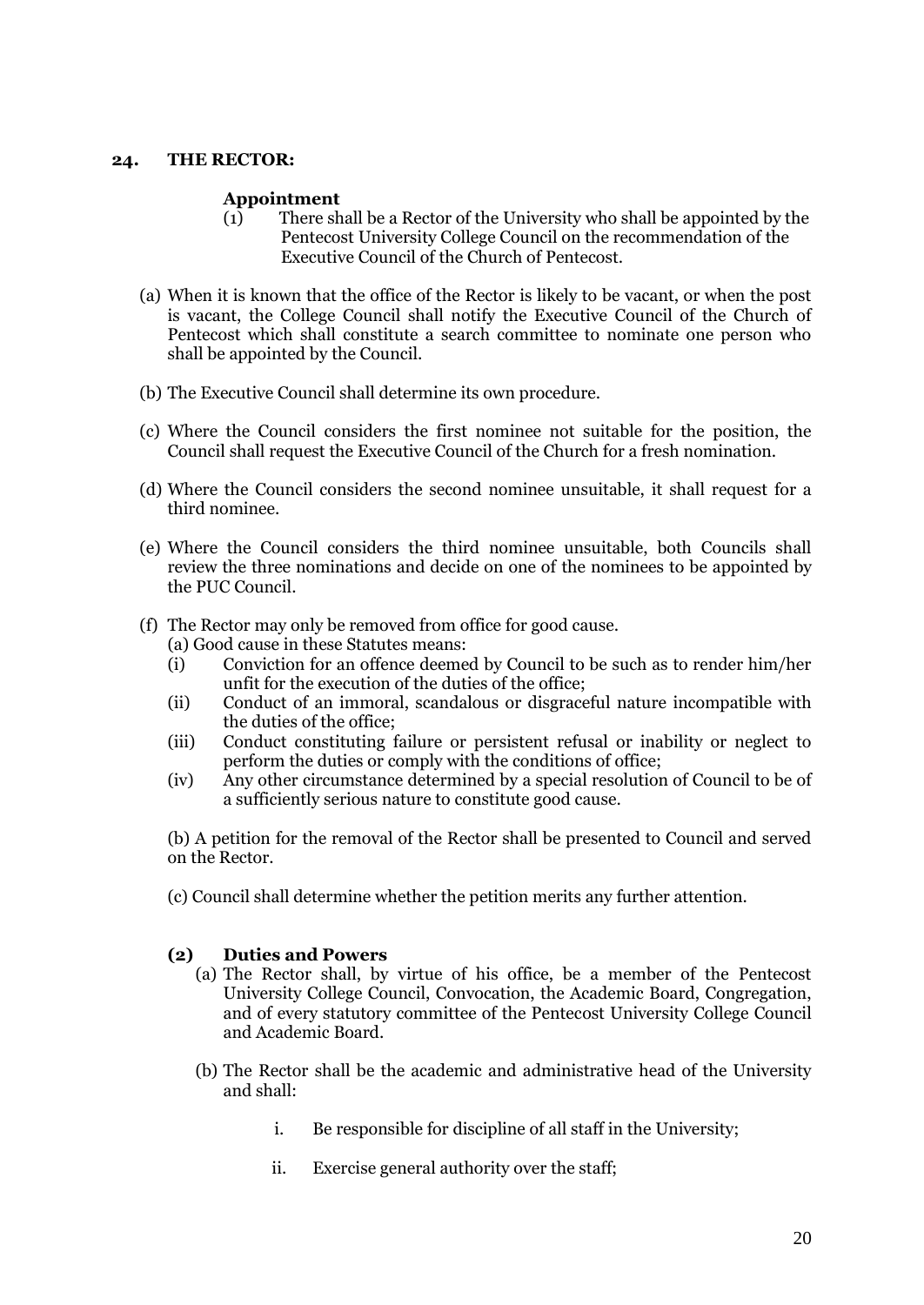- iii. Be responsible for the co-ordination and implementation of the programmes of the University;
- iv. Have the power to appoint all employees of the University other than Senior Members in accordance with procedures and terms laid down by the Pentecost University College Council;
- v. Advise the Pentecost University College Council and the Academic Board as well as all committees on all policy issues affecting the academic, finance and administration of the University. For this purpose he/she shall have unrestricted right of attendance and speech at all meetings of the Pentecost University College Council and all University bodies charged with consideration of such matters;
- vi. Have the power to delegate any functions assigned to him/her by these Statutes to such office holders or senior members of the University as seems to him appropriate;
- vii. Promote scholarship and general growth and welfare of the University;
- viii. Present to the Pentecost University College Council for consideration and approval business plans and budgets one month before the beginning of every financial year;
- ix. Present to the Pentecost University College Council for consideration and approval annual audited accounts four months after the financial year;
- x. Present a termly management account to the Pentecost University College Council for consideration and approval at the end of every quarter;
- xi. Ensure that policies approved by the Pentecost University College Council are effectively implemented.
- xii. be responsible for the custody of the seal of the university for fixing it to documents in accordance with the directives of the Council.

# <span id="page-20-0"></span>**(3) Term of Office**

A person appointed Rector shall hold office for four years on the terms and conditions specified in the instrument of appointment, which appointment may be renewed for a further term of up to four years but not beyond the statutory retiring age.

# <span id="page-20-1"></span>**25. THE VICE-RECTOR**

# <span id="page-20-2"></span>**1 Appointment**

There shall be a Vice-Rector who shall be appointed by the Pentecost University College Council in accordance with the following procedure: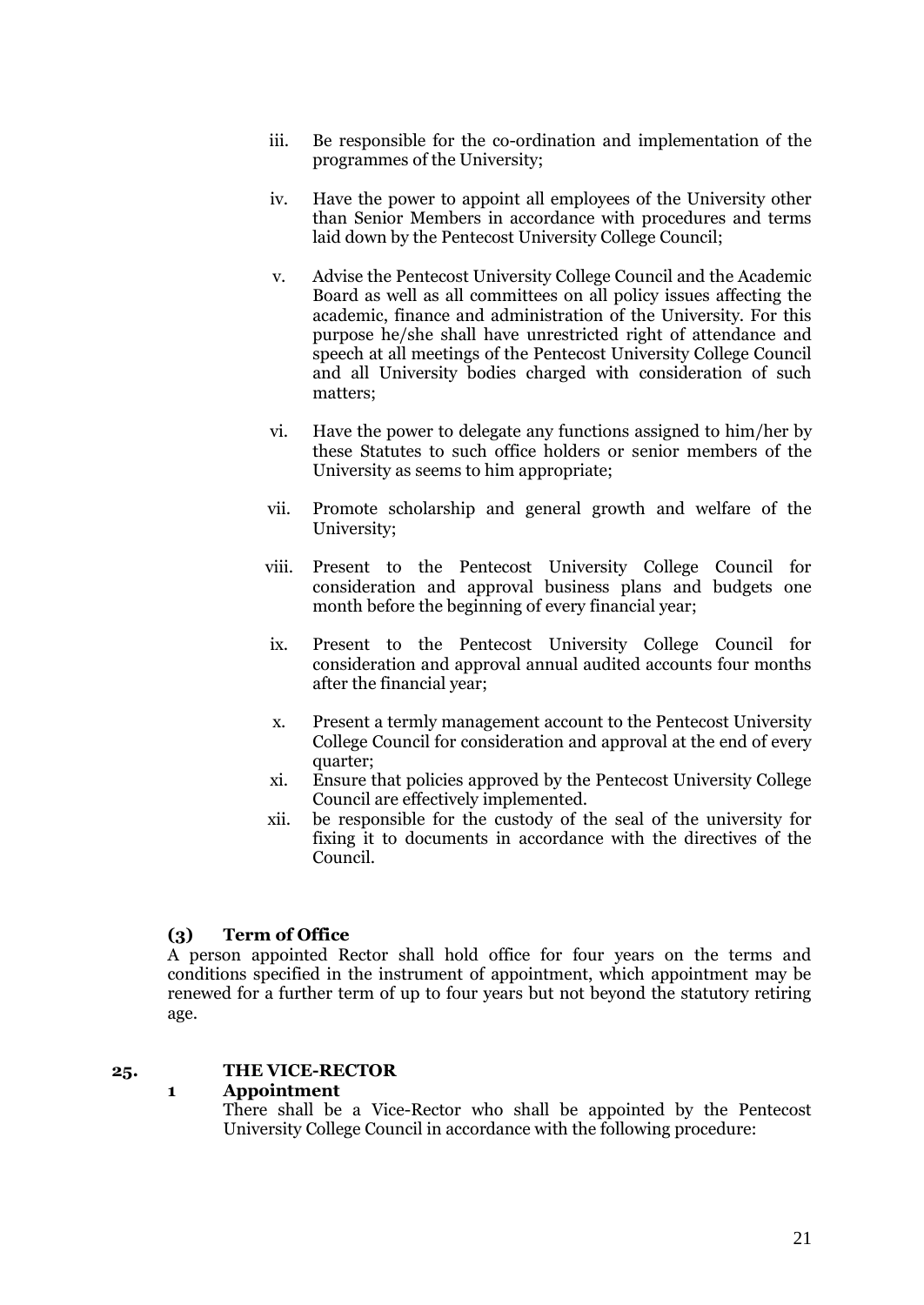- 1. The Rector shall nominate one Senior Academic Member to be voted upon by Convocation in accordance with Schedule 6 of the Statutes.
- 2. Where the Convocation considers the first nominee not suitable for the position, the Convocation shall request the Rector for a fresh nomination.
- 3. Where the Convocation considers the second nominee unsuitable, it shall request for a third nominee.
- 4. Where the Convocation considers the third nominee unsuitable, the two candidates out of the three who emerged with the highest number of votes shall be voted upon by Convocation.
- 5. The candidate who obtains a simple majority of more than 50% of votes cast shall be presented by the Rector to Council.
- 6. The Council shall appoint him/her as the Vice-Rector.
- 7. Where the Council considers the first nominee not suitable for the position, the Council shall request the Rector for a fresh nomination.
- 8. Where the Council considers the second nominee unsuitable, it shall request for a third nominee.
- 9. Where the Council considers the third nominee unsuitable, the two candidates out of the three who emerged with the highest number of votes shall be voted upon by Council.
- 10. The Vice-Rector shall hold office for a period of four years and shall be eligible for reelection to a second term only.
- 11. The provisions for the removal of the Rector shall apply to the removal of the Vice-Rector.

#### **2 Duties and Powers**

- <span id="page-21-0"></span>(a) He/she shall perform the duties and functions of the Rector in the absence of the latter.
- (b) During a vacancy in the office of the Rector through resignation, death or any cause, which incapacitates him/her in performance of his/her functions, the Vice-Rector shall act as Rector until a new Rector is appointed.
- (c) The Vice-Rector shall perform any functions that may be assigned to him by the Rector.
- (d) In the event of a temporary absence of both the Rector and the Vice-Rector from campus, or during a vacancy in both offices, the most senior Dean shall act as Rector until the Council is able to make a formal appointment. Seniority shall be determined by academic standing, length of service as Dean and in the event of equality, by age.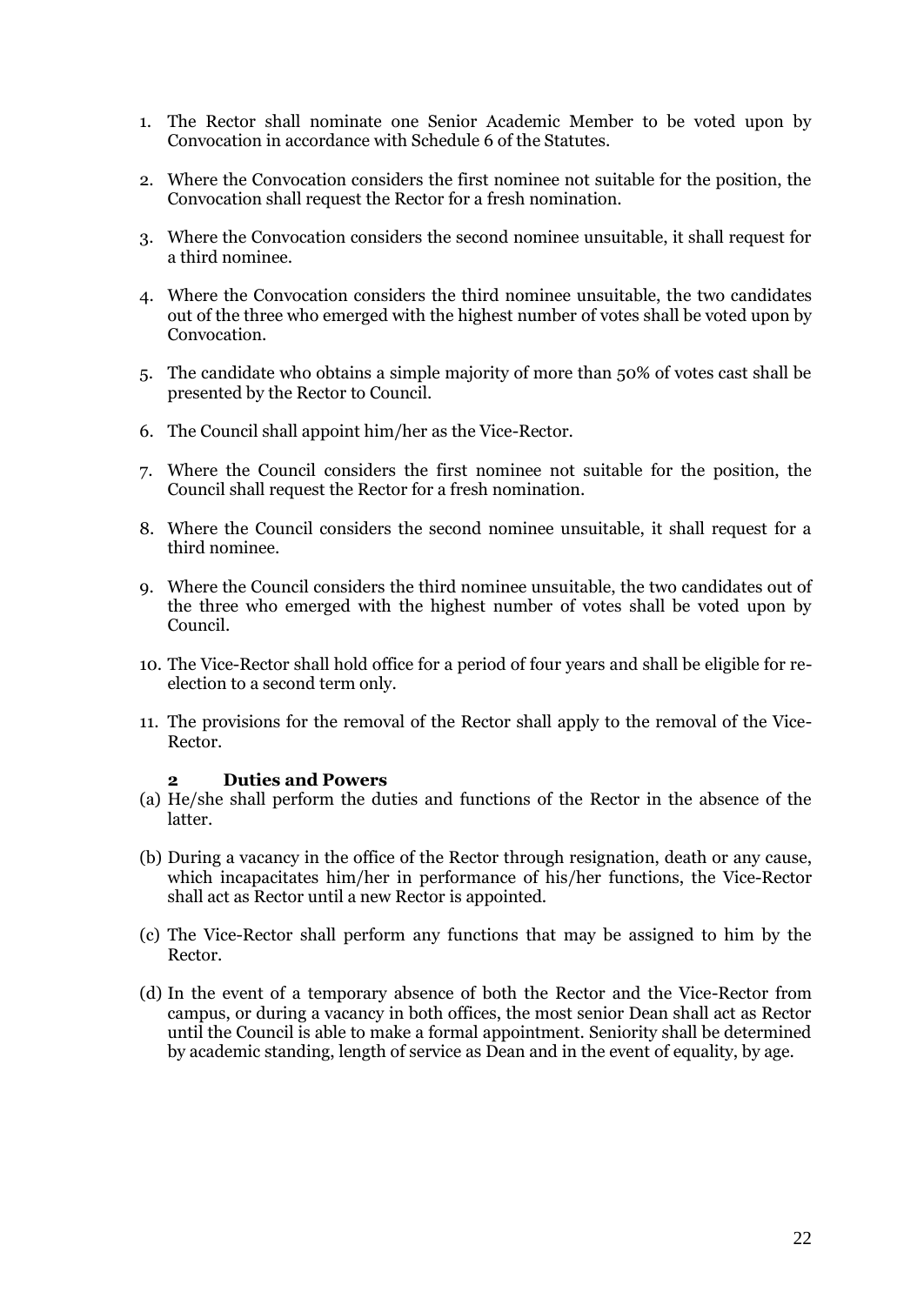# <span id="page-22-1"></span><span id="page-22-0"></span>**26 REGISTRAR**

# **1 Appointment**

- (a) There shall be a Registrar who shall be appointed by the PUC Council as follow:
- (b) When the office of the Registrar becomes vacant, the College Council shall notify the Executive Council of the Church of Pentecost which shall constitute a search committee to nominate one person who shall be appointed by the Council.
- (c) The Executive Council shall determine its own procedure.
- (d) Where the Council considers the first nominee not suitable for the position, the Council shall request the Executive Council of the Church for a fresh nomination.
- (e) Where the Council considers the second nominee unsuitable, it shall request for a third nominee.
- (f) Where the Council considers the third nominee unsuitable, both Councils shall review the three nominations and decide on one of them to be appointed by the PUC Council.
- (g) The provisions for the removal of the Rector shall apply to the removal of the Registrar.

# <span id="page-22-2"></span>**2 Duties**

- (1) The Registrar shall:
	- i. be responsible for providing secretarial services for all Boards and Committees of the Pentecost University College Council and the Academic Board and its sub-committees.
	- ii. be responsible to the Rector on matters relating to general administration of the university.
	- iii. ensure the introduction of innovative organisational development and management methods with the aim of improving upon efficiency and effectiveness of the work of the University.
	- iv. continually monitor and improve upon the flow of information and action within the university.
	- v. ensure that policies of the University related to personnel records, training, wages and salaries are translated into effective human resource and development management practices.
	- vi. ensure the availability of all services and equipment necessary to support the administration and academic programmes of the university.
	- vii. perform such other functions as may be assigned to him/her from time to time by the Rector.
	- viii. cause to be publicised in the University Bulletin at the end of each semester, all policy decisions of Council and Academic Board.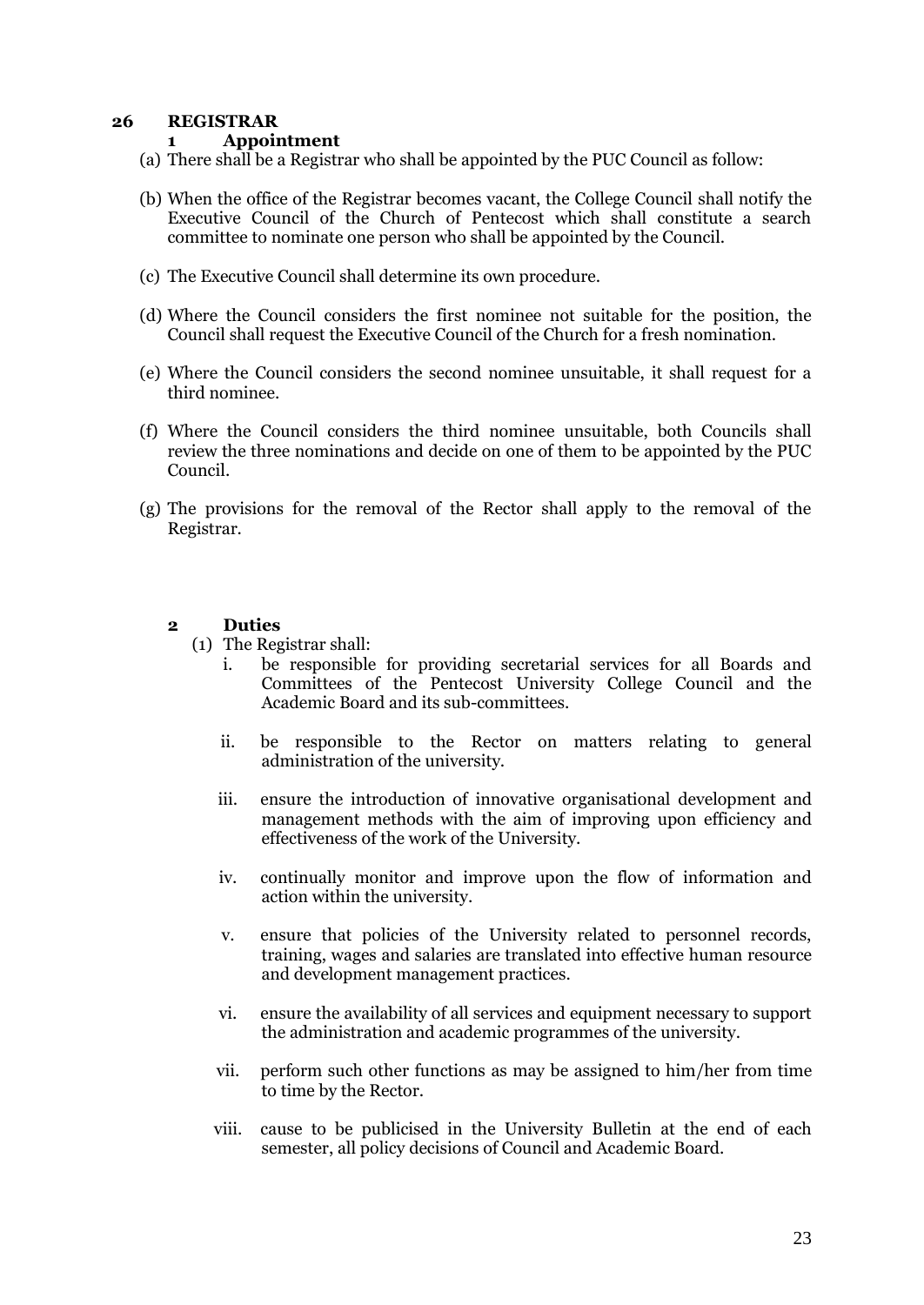# <span id="page-23-0"></span>**3 Term of Office**

The Registrar shall hold office upon such terms and conditions as may be specified in the instrument of his/her appointment.

# <span id="page-23-1"></span>**27 DEPUTY REGISTRARS**

- i. The Council shall in consultation with the Academic Board appoint two Deputy Registrars, one for academic affairs and one for administration.
- ii. The Deputy Registrars shall be responsible to the Registrar in the performance of their functions.
- iii. The Deputy Registrar shall hold office on such terms and conditions as may be specified in the instrument of his appointment.

# <span id="page-23-2"></span>**28. FINANCIAL CONTROLLER**

# <span id="page-23-3"></span>**1 Appointment**

- i. There shall be a Financial Controller who shall be appointed by the PUC Council as follow: When the office of the Financial Controller becomes vacant, the College Council shall notify the Executive Council of the Church of Pentecost which shall constitute a search committee to nominate one person who shall be appointed by the Council.
- ii. The Executive Council shall determine its own procedure.
- iii. Where the Council considers the first nominee not suitable for the position, the Council shall request the Executive Council of the Church for a fresh nomination.
- iv. Where the Council considers the second nominee unsuitable, it shall request for a third nominee.
- v. Where the Council considers the third nominee unsuitable, both Councils shall review the three nominations and decide on one of them to be appointed by the PUC Council.
- vi. He/she shall under the Rector be responsible for the management of the finances of the University.

# <span id="page-23-4"></span>**2 Duties**

The Financial Controller shall:

- (1) Be required to fully inform and advise the Rector on the finances of the University.
- (2) Ensure that proper books of accounts and records of assets and liabilities of the University are kept in such manner and form as the Council may require;
- (3) Prepare for the consideration of the Council such statements, accounts and estimates as the Council may determine;
- (4) Receive contributions to the University from various sources including fees accruing to the University in exercise of its functions, including fees paid by students, charges and dues in respect of services rendered by or through the University and proceeds of the sale of publications and other items of the University.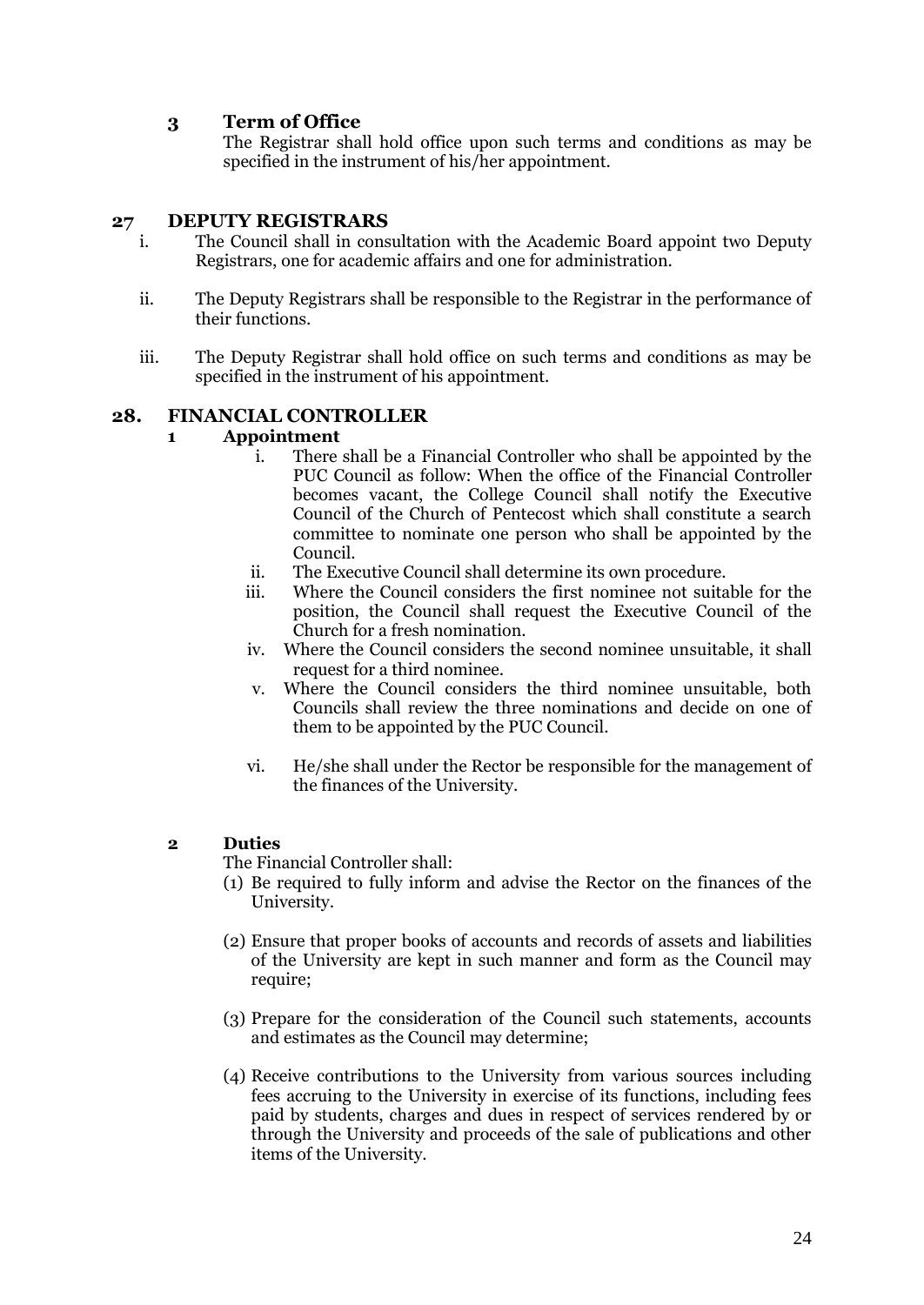- (5) Offer every assistance to both Internal and External Auditors in the discharge of their duties;
- (6) Assist the Rector in the day-to-day financial administration of the University.
- (7) Prepare business plans and budgets for the University
- (8) Prepare quarterly management accounts
- (9) Prepare annual statutory accounts

(10)Ensure that the University's accounts are appropriately audited.

(11) Put in place strategic financial control and ensure compliance

(12) Design appropriate accounting system for the financial administration of the University.

# <span id="page-24-0"></span>**3 Term of Office**

The Financial Controller shall hold office upon such terms and conditions as may be specified in the instrument of his appointment.

## <span id="page-24-1"></span>**29 LIBRARIAN**

## <span id="page-24-2"></span>**1 Appointment**

There shall be a Librarian of the University who shall be appointed by the Appointments and Promotions Board. He shall have the same status as Head of Department and accordingly his qualification and experience and terms and conditions of service shall be the same as a Head of Department. He shall be responsible to the Rector.

# <span id="page-24-3"></span>**2 Duties**

The Librarian of the University shall:

- (1) be responsible for the general management of the University Library and other learning resources of the University, and implement the decision of the Library Board approved by the Academic Board.
- (2) Implement the decision of the Library Board as approved by the Academic Board.

# <span id="page-24-4"></span>**3 Term of Office**

The Librarian shall hold office under such terms and conditions as may be specified in the instrument of his appointment.

# <span id="page-24-5"></span>**AUDITING OF THE ACCOUNTS OF THE UNIVERSITY**

# <span id="page-24-6"></span>**30 EXTERNAL AUDITOR**

(1) External Auditors shall be appointed by the Council. The Council shall pay in respect of the audit fees such fees as the Council may agree or in case of failure to agree such fees as the Chancellor may determine, and their duties and powers regulated, in accordance with the provisions of the Companies Code, 1963 Act 179.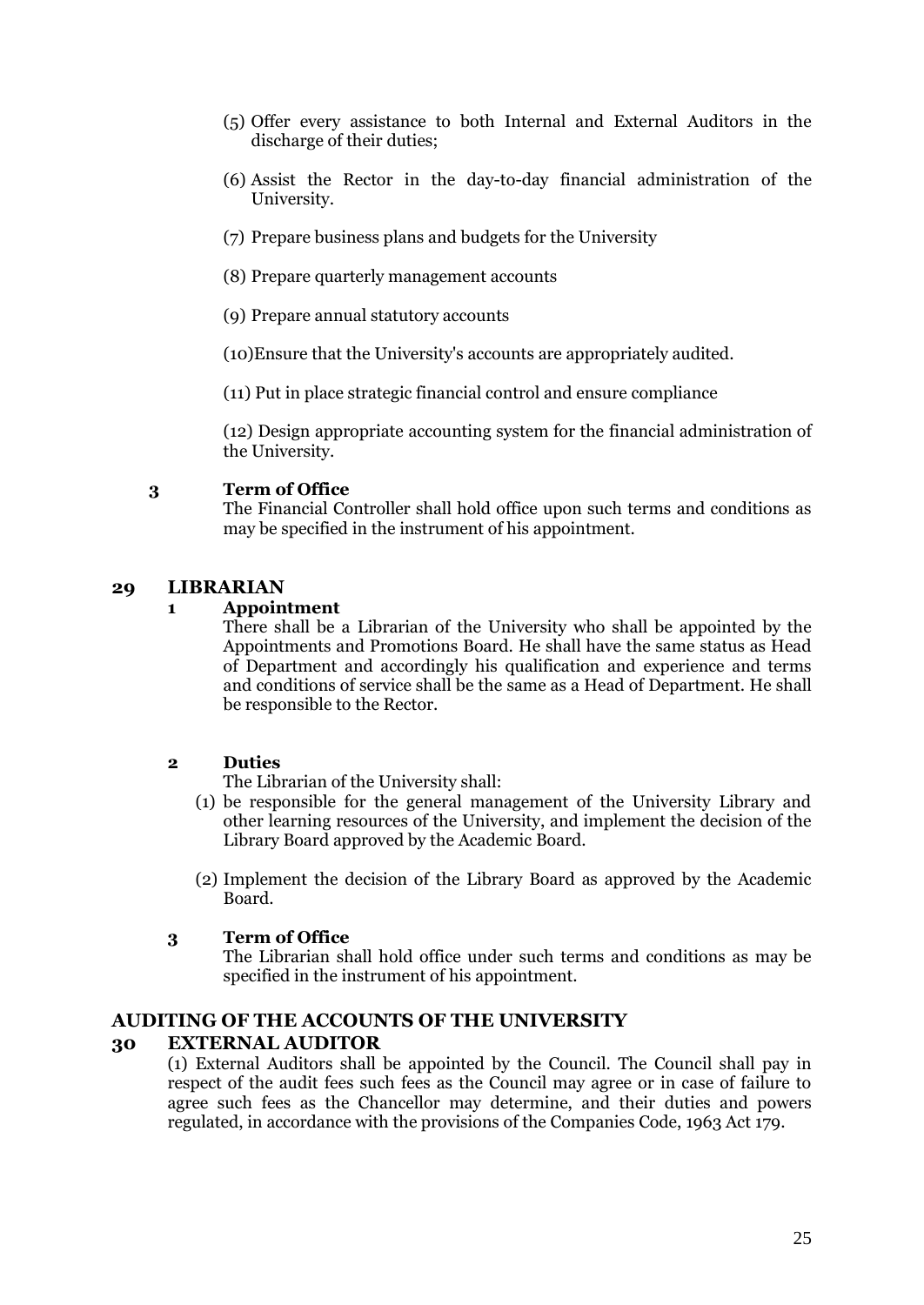# <span id="page-25-1"></span><span id="page-25-0"></span>**31. INTERNAL AUDITOR**

## **1 Appointment**

(1) There shall be an Internal Auditor who shall be appointed by the Appointments and Promotions Board. He shall be directly responsible to the Rector for the general and specific auditing of the accounts of the University.

## <span id="page-25-2"></span>**2 Duties**

The Internal Auditor shall:

- (1) Ensure adherence to the internal controls of financial disbursements established by the University;
- (2) Provide a monitoring service for the Rector and make recommendations on the adequacy, effectiveness and compliance with established policies and procedures;
- (3) Initiate or carry out any assignment and investigation as directed by the Rector.
- (4) Liaise with and provide assistance to external auditors in order to ensure co-ordination and avoid duplication of work.
- (5) Assure management of the completeness, accuracy and reliability of financial records and information needed for decision-making.
- (6) Recommend improvement in the system of internal controls by identifying opportunities for enhancing performance, prevention and/or elimination of waste, errors and fraud and protecting the assets of the university from both misappropriation and misapplication.
- (7) Maintain a follow-up system on deficiencies noted in audits determine and advise on adequacy of remedial actions;
- (8) Obtain, develop and maintain appropriate human resources necessary for the attainment of the objectives of the audit department of the University.

# <span id="page-25-3"></span>**3 Term of Office**

The Internal Auditor shall hold office under such terms and conditions as may be specified in the instrument of his appointment.

# <span id="page-25-4"></span>**PART FIVE**

### <span id="page-25-5"></span>ACADEMIC ORGANISATION OF THE UNIVERSITY

### <span id="page-25-6"></span>**32. STRUCTURE OF FACULTIES AND DEPARTMENTS**

There shall be in the University in accordance with the provisions of Schedule 1 to these Statutes such Faculties, Schools, Departments, Institutions, Centres and such other academic divisions as the Pentecost University College Council may on the recommendation of the Academic Board determine.

### <span id="page-25-7"></span>**33. ELECTION OF DEANS**

(1) A Dean shall be elected from amongst all the academic senior members of the Faculty who are of professorial status in accordance with the provisions of Schedule 6 to these Statutes.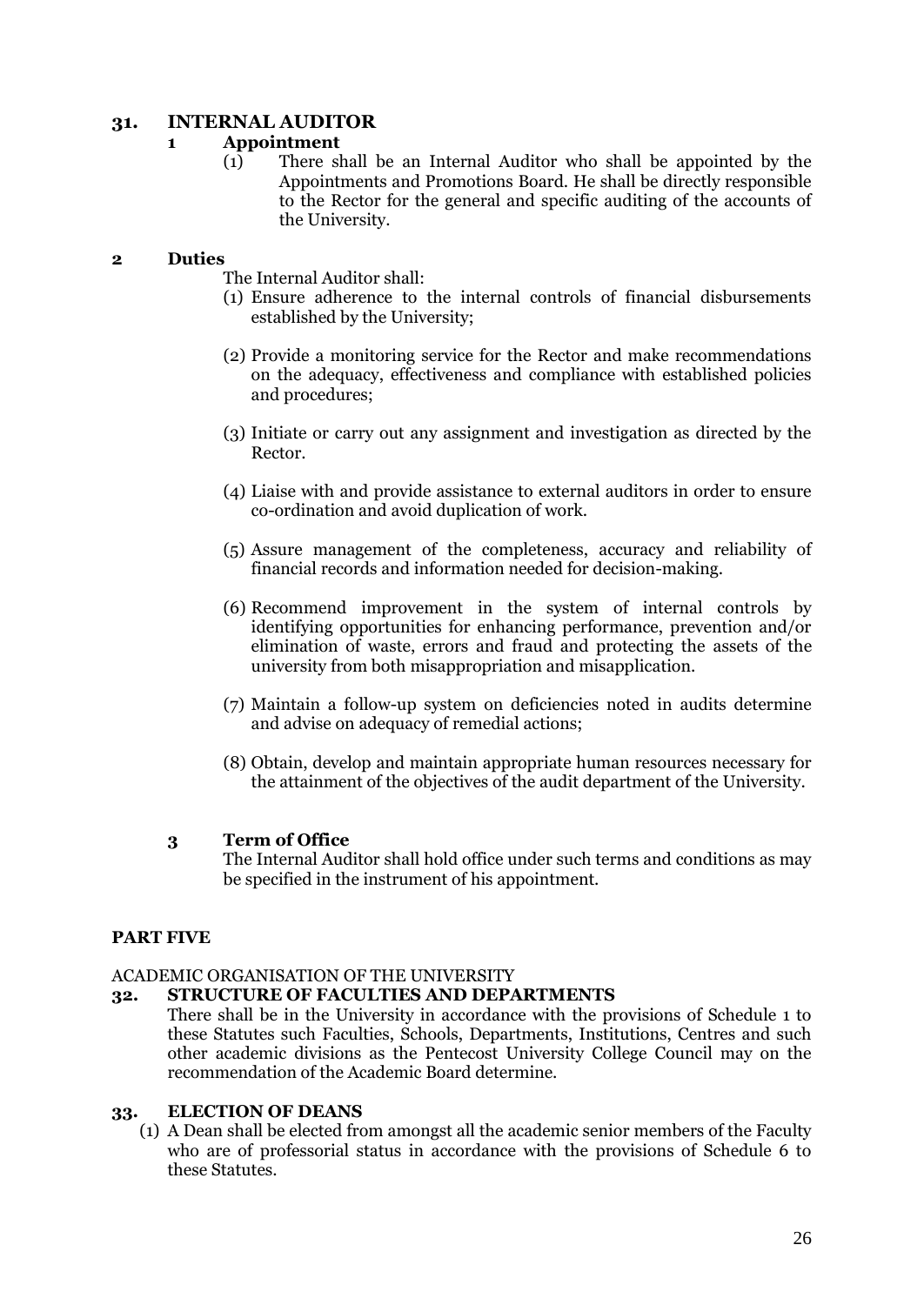- (2) For the purpose of this clause, a School is of the same status as a Faculty.
- (3) A Dean shall head each Faculty or School. A Head of Department shall head each Department.
- (4) Where there are no academic senior members of professorial status in the Faculty or School, the Dean shall be elected from among the Senior Lecturers.
- (5) Where there is only one academic senior member of professorial status, he shall obtain at least 50% of the votes cast. If he fails to obtain 50% of the votes cast, then the provision of Section (4) above shall apply.
- (6) All the academic senior members of a Faculty except cognate members are eligible to participate by vote in the election of the Dean of the Faculty as the case may be.
- (7) The Pentecost University College Council on the recommendation of the Academic Board shall formally appoint a person elected as Dean.
- (8) A Dean shall hold office for a period of three (3) years if he is of a professorial status, and shall be eligible, upon completion of his term of office, for re-election and reappointment.
- (9) He shall not be re-elected for a third term of office unless at least two years have elapsed from the date he last held that office.
- (10) Where a Dean is not of professorial status, he shall hold office for two years and shall be eligible for re-election and re-appointment. He shall not be re-elected for a third term of office unless at least two years have elapsed from the date he last held that office.
- (11)The procedure for the appointments of the Dean of Student and the Dean of the Faculty of Theology and Mission shall be as follow:
	- (a) When the office of the Dean of Students/Dean of the Faculty of Theology and Mission becomes vacant, the College Council shall notify the Executive Council of the Church of Pentecost which shall constitute a search committee to nominate one person who shall be appointed by the Council.
	- (b) The Executive Council shall determine its own procedure.
	- (c) Where the Council considers the first nominee not suitable for the position, the Council shall request the Executive Council of the Church for a fresh nomination.
	- (d) Where the Council considers the second nominee unsuitable, it shall request for a third nominee.
	- (e) Where the Council considers the third nominee unsuitable, both Councils shall review the three nominations and decide on one of them to be appointed by the PUC Council.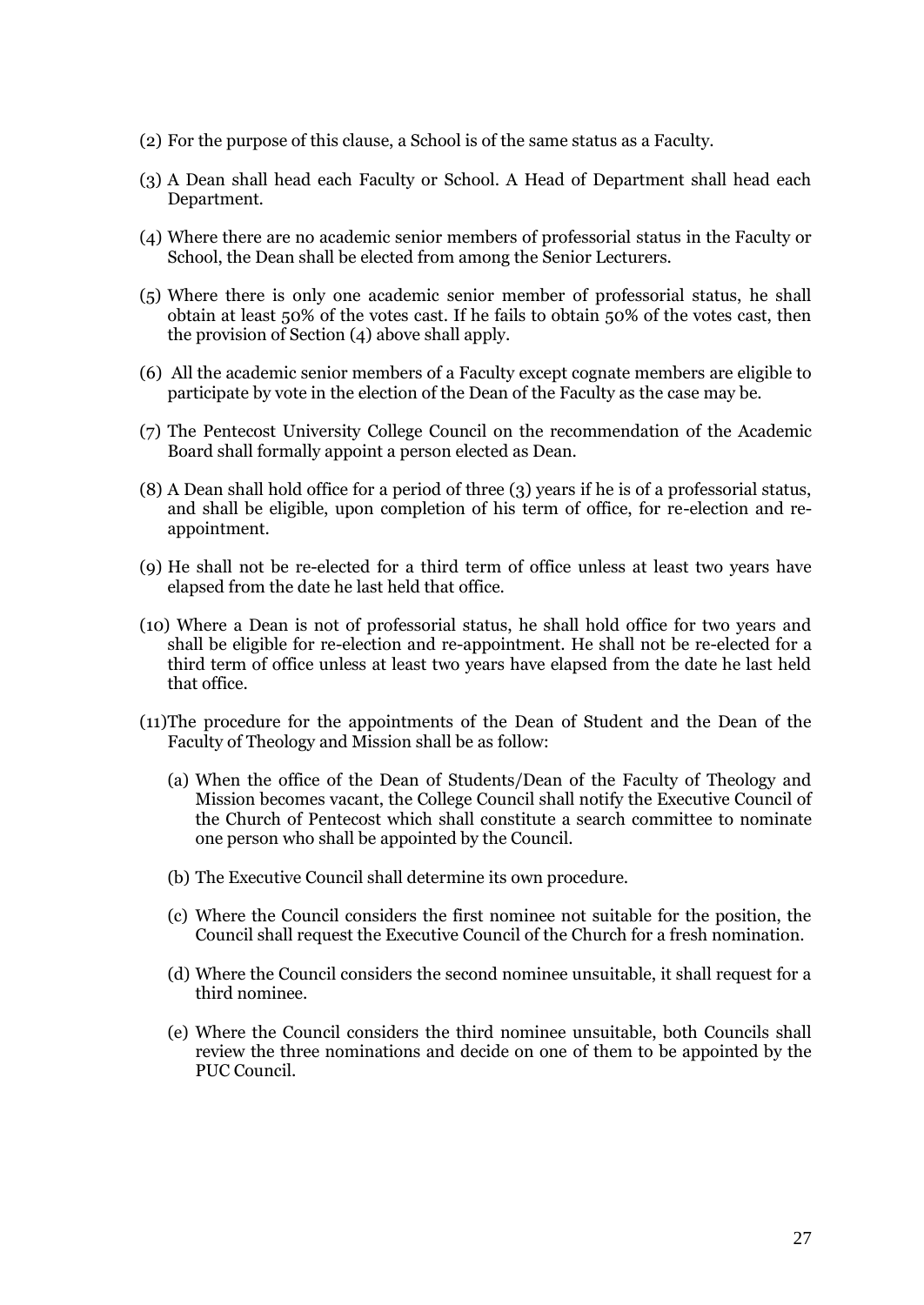# <span id="page-27-0"></span>**34. FUNCTIONS OF DEANS**

- (1) The Dean of a Faculty shall be responsible to the Vice-Rector for providing leadership to the Faculty for maintaining and promoting the efficiency and good order of the Faculty or School.
- (2) The Dean shall
	- (a) Be the Chairman of the Faculty Board and Head of the Faculty or School.
	- (b) In consultation with the Heads of Department, have responsibility for the postgraduate training of the Faculty's own graduates and lecturers on study leave.
	- (c) Co-ordinate the work of the Departments within the Faculty or School.
	- (d) Consult with, and be assisted by the Heads of Department in the execution of his duties.
	- (e) The Council may act on the advice of the Academic Board; withdraw its approval of the appointment of a Dean for good cause, such as abuse of office or for any action which seek to bring that office into disrepute.

### <span id="page-27-1"></span>**35. ESTABLISHMENT OF FACULTY BOARD**

- 1 There shall be in each Faculty a Board whose membership shall consist of the following:
- (1) The Dean of the Faculty as Chairman.
- (2) Professors and Associate Professors within the Faculty or School.
- (3) Faculty members of the Academic Board elected by the Faculty or School.
- (4) All Heads of Department within the Faculty.
- (5) One other member of each Department of the Faculty elected by the Academic Senior members of the Department.
- (6) One representative from each other Faculty.
- (7) Subject to the approval of the Academic Board such other persons as may be determined by the Faculty Board.
	- (a) The Faculty Officer shall be the Secretary to the Faculty Board.
	- (b) Terms of office of members of the Faculty Boards other than Heads of Department and Professors and Associate Professors in the Faculty shall be two years.
	- (c) Members of the Board shall be eligible for re-election for a second term but shall not be re-elected for a third term unless at least two years have elapsed from the date they last served on the Board.
	- (d) Each Faculty Board shall meet at least twice each semester but the Dean may call emergency meetings of a Faculty Board any time by giving at least 24 hours written notice to members.
	- (e) The Dean, on the written request of at least half of the members of the Board submitted to him/her with a statement of the subject matter to be considered at the special meeting, shall call a special meeting of the Board.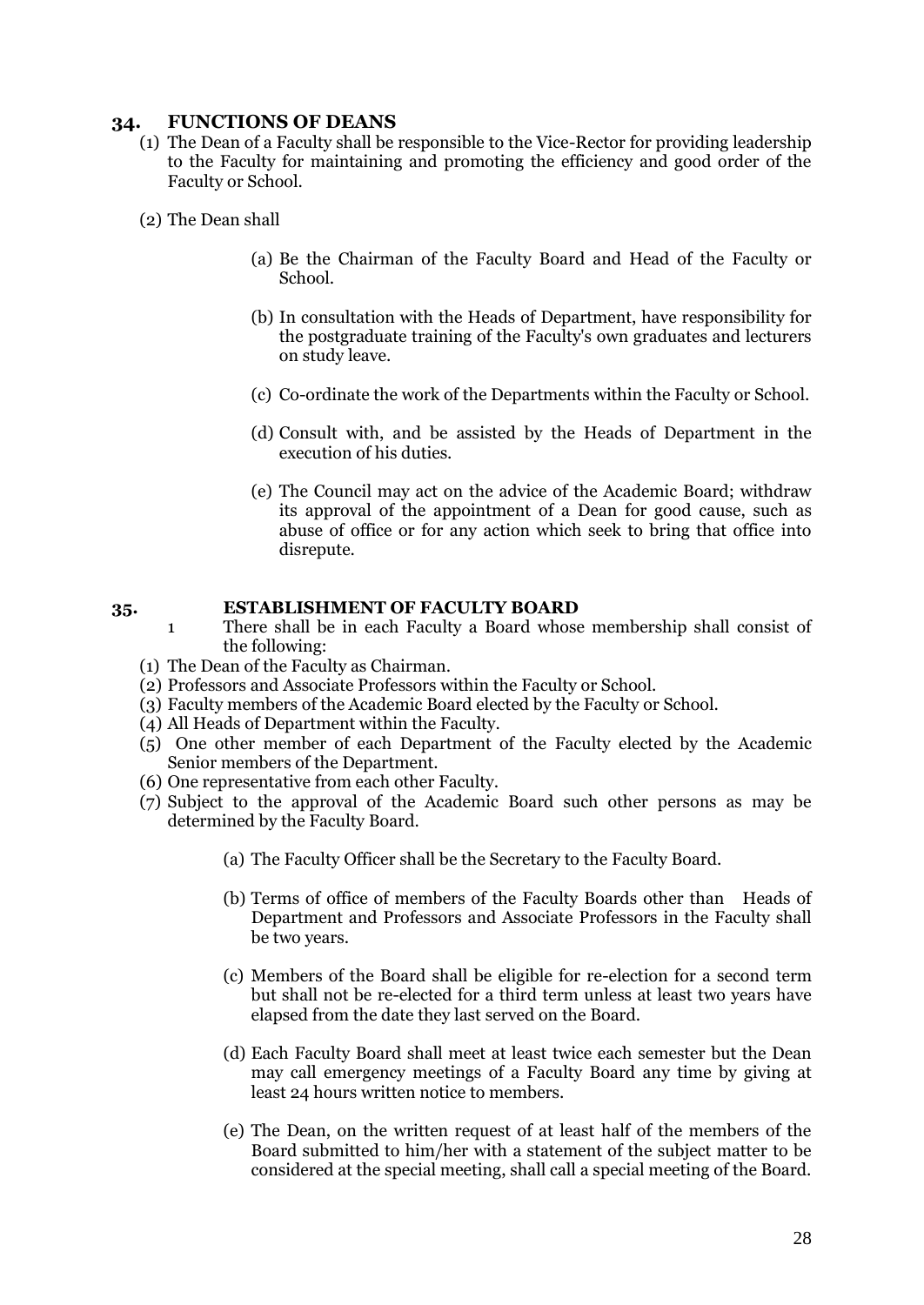- (f) The Dean shall convene special meeting of the Board within seven days of receipt of the request.
- (g) The quorum for a meeting of a Faculty Board shall be fifty percent (50%) of the total membership.
- (h) In the absence of the Dean the most senior Head of Department in the Faculty shall chair the Faculty Board meeting.

## <span id="page-28-0"></span>**36. FUNCTIONS OF FACULTY BOARDS**

(1) Subject to these Statutes and resolutions of the Academic Board the powers and functions of each Faculty/School Board shall include the following:

- (a) To determine all matters relating to teaching and research in the subjects of the Faculty.
- (b) To determine, subject to the approval of the Academic Board, the schemes of instruction and the regulations syllabi for examinations in the subjects of the Faculty.
- (c) To determine all matters relating to the progress of students following schemes of instruction, study and research within the Faculty and to keep appropriate records on them.
- (d) To ensure the provision of adequate instruction facilities for research in the subject assigned to the Faculty and to co-ordinate the teaching and research programmes of the various Departments of the Faculty.
- (e) To conduct examinations organised by the Faculty or School.
- (f) To recommend to the Academic Board, Internal and External Examiners for appointments.
- (g) To make recommendations to the Academic Board for the award of degrees (other than honorary degrees), diplomas, certificates, fellowships, studentships, scholarships, prizes and other academic distinctions within the Faculty.
- (h) To submit proposals to the Academic Board for academic development within the Faculty.
- (i) To discuss any matters relating to the work of the Faculty and express an opinion, if it so desires to the Academic Board.
- (j) To deal with and, if requested to report on any matter considered necessary in the discharge of its functions.
- (k) To appoint a Faculty Admissions Board to recommend selections to the Joint Admissions Board.

#### <span id="page-28-1"></span>**37. ACADEMIC DEPARTMENTS OF THE UNIVERSITY**

Each Faculty shall consist of Departments as specified in Schedule 1 to these Statutes.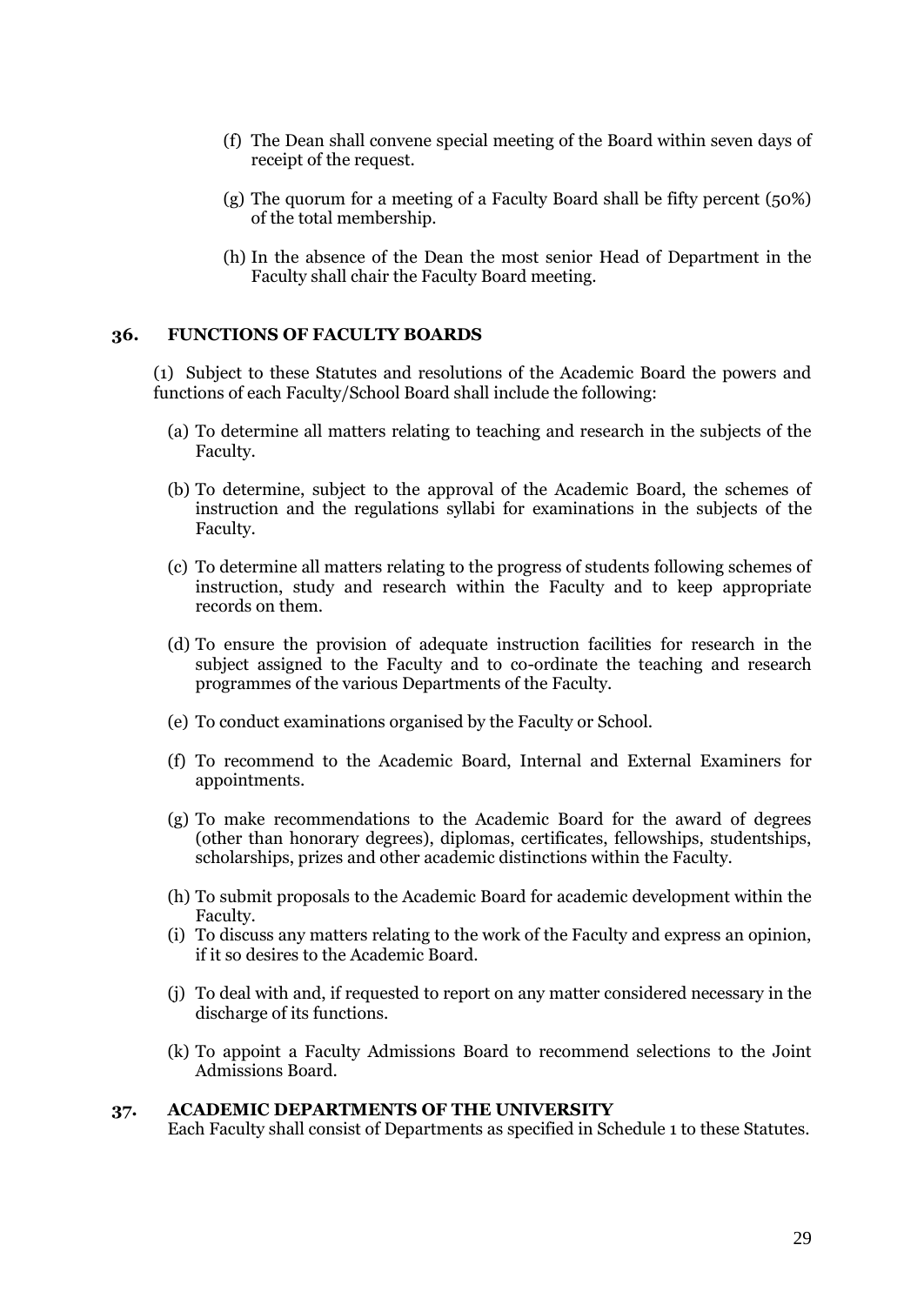#### <span id="page-29-0"></span>**38. APPOINTMENT AND FUNCTIONS OF HEADS OF DEPARTMENT**

- (1) Each Department in a Faculty shall have a Head of Department who shall be of professorial rank.
- (2) The Head of Department shall be appointed by the Rector in consultation with the Dean of the Faculty.
- (3) Where there is no Professor, the Headship of the Department shall rotate among the next lower rank.
- (4) The appointment of a Head of an Academic Department who is of a professorial rank shall be for a period of three years at a time and he shall be eligible for re-appointment for a second term only.
- (5) The appointment of a Head of Department who is of a non-Professorial rank shall be for two years at a time and he shall be eligible for reappointment for a second term only.
- (6) When a vacancy occurs in the Headship of an Academic Department the Dean of the Faculty concerned shall present the names and curriculum vitae of the three most senior academic members of the Department with is recommendation(s) to the Rector for consideration.
- (7) After the necessary consultations with the Department concerned. The Rector shall then appoint one of them as the Head.
- (8) The appointment of an Academic Head of Department shall not be renewed after he has served the maximum number of terms. He shall be eligible for re-appointment only after two years have elapsed from the date he last held that office unless there are exceptional circumstances.
- (9) The Head of Department, with the approval of the Faculty Board shall organise the teaching programme, maintain acceptable standards of teaching and ensure that adequate facilities are available for research in their respective disciplines.
- (10) The Head of Department shall, in consultation with the members of the Department, recommend to the Faculty Board the development of syllabi and courses as well as promotion of research in the Department.
- (11)The Heads of Department shall solely be responsible for departmental administration, and for making recommendations for the appointment and promotion of staff of the Department and subject to these Statutes for maintenance of discipline in the Department.
- (12) The Heads of Department shall liaise with other Departments, Faculties, Industries, Professional Institutions, Associations and similar bodies on matters affecting the Department after consultation with the Departmental Board.
- (13) The Heads of Department shall consult with the Dean on matters affecting his Department and the Faculty.
- (14) Directors of Centres, Institutes and similar academic units shall enjoy the same conditions of service and powers as other heads of academic departments. There shall be no specific salaries attached to the post of Director.
- (15) Where the Head of Department is absent for a period exceeding three months the Rector shall in consultation with the Dean of Faculty appoint another member of the Department to act as Head of Department.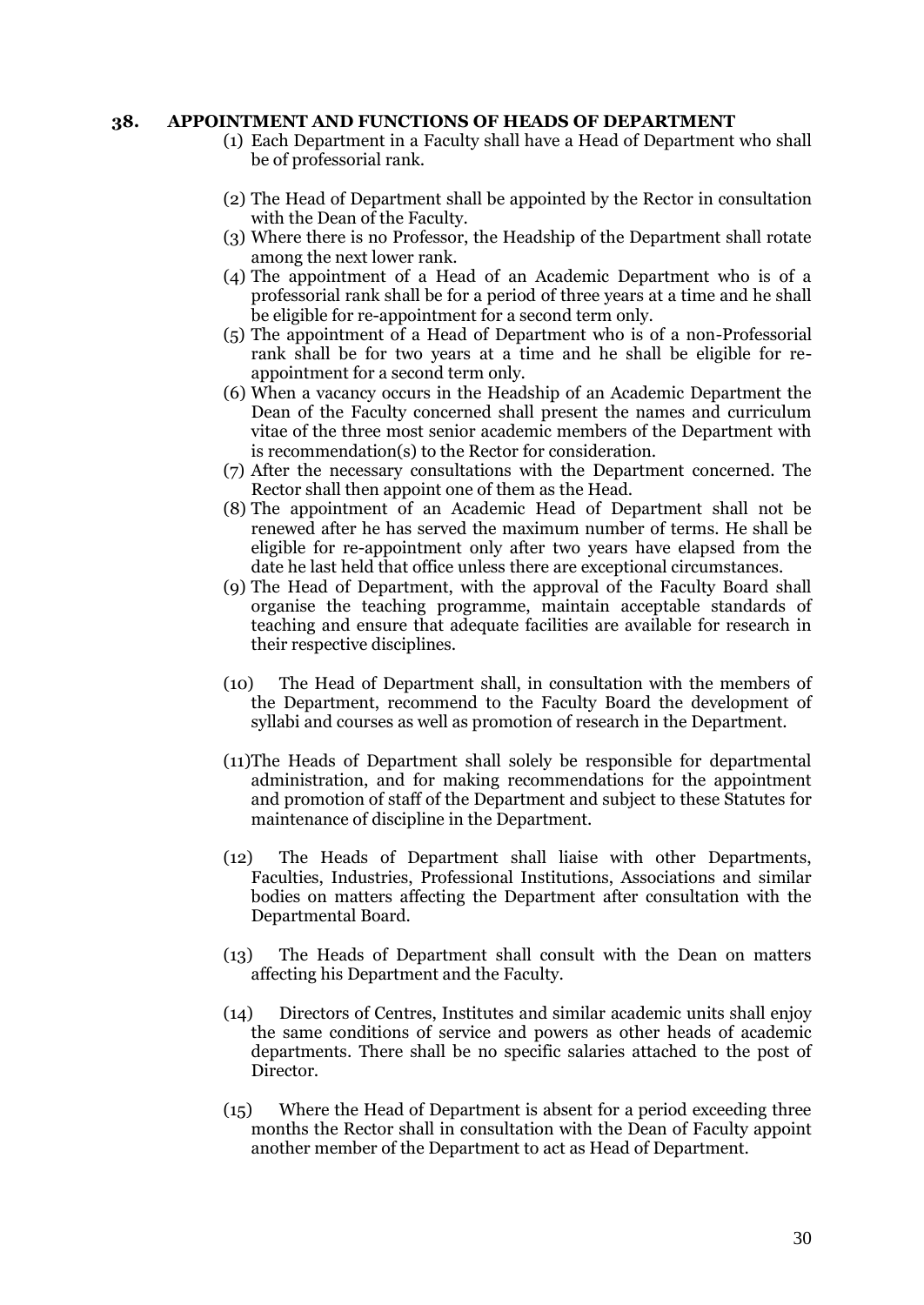### <span id="page-30-0"></span>**39. DEPARTMENTAL BOARDS**

- (1) Each Academic Department shall have a Departmental Board comprising all senior members of the Department. The Board shall meet at least twice each semester in order to:
	- i) Plan and evaluate its work.
	- ii) Consider the general organisation and regulation of courses and research in the Department.
	- iii) Consider the Departmental budget or matters referred to it by the Faculty Board.

(2) Meetings of the Departmental Board shall be convened by the Head of Department at such times as he may decide but he shall convene a special meeting at the written request of at least one-third of the senior members of the Department submitted with a statement of the subject matter to be discussed. Such a meeting shall be convened within seven days of receipt of the request.

- iv) The quorum for the transaction of any business of the Departmental Board shall be not less than one-half of the total number of members.
- v) Copies of minutes of the Departmental Board meetings shall be sent to the Dean of the Faculty for information.

### <span id="page-30-1"></span>**40. BOARD OF GRADUATE STUDIES 1 Establishment**

- <span id="page-30-2"></span>(1) There shall be established a Board of Graduate Studies with a Dean appointed by the Pentecost University College Council on the recommendation of the Academic Board.
- (2) The Dean so appointed shall be of professorial status and shall have the status of Dean of Faculty.
- (3) The Dean of Graduate Studies shall hold office for a three-year term and shall be eligible for re-appointment for a second term only. He shall not be reappointed for a third term unless at least two years have elapsed from the date he last served as Dean.
- (4) In the absence of the Dean the most senior Vice-Dean on the Board shall act.

# <span id="page-30-3"></span>(5) **Composition**

(a)The Board of Graduates shall consist of the Dean of Graduate Studies as the Chairperson.

 (b)Two members each elected by, and to represent faculties, or schools one of whom should be a Vice-Dean and the other Senior Lecturer.

(c)Secretary, provided by the Registrar.

### <span id="page-30-4"></span>6 **Functions**

The functions of the Board of Graduate Studies are:

(a) To give appraisal of candidates, supervisors, coursework, thesis topics, titles and synopses for higher qualifications based upon recommendations from Departmental Boards.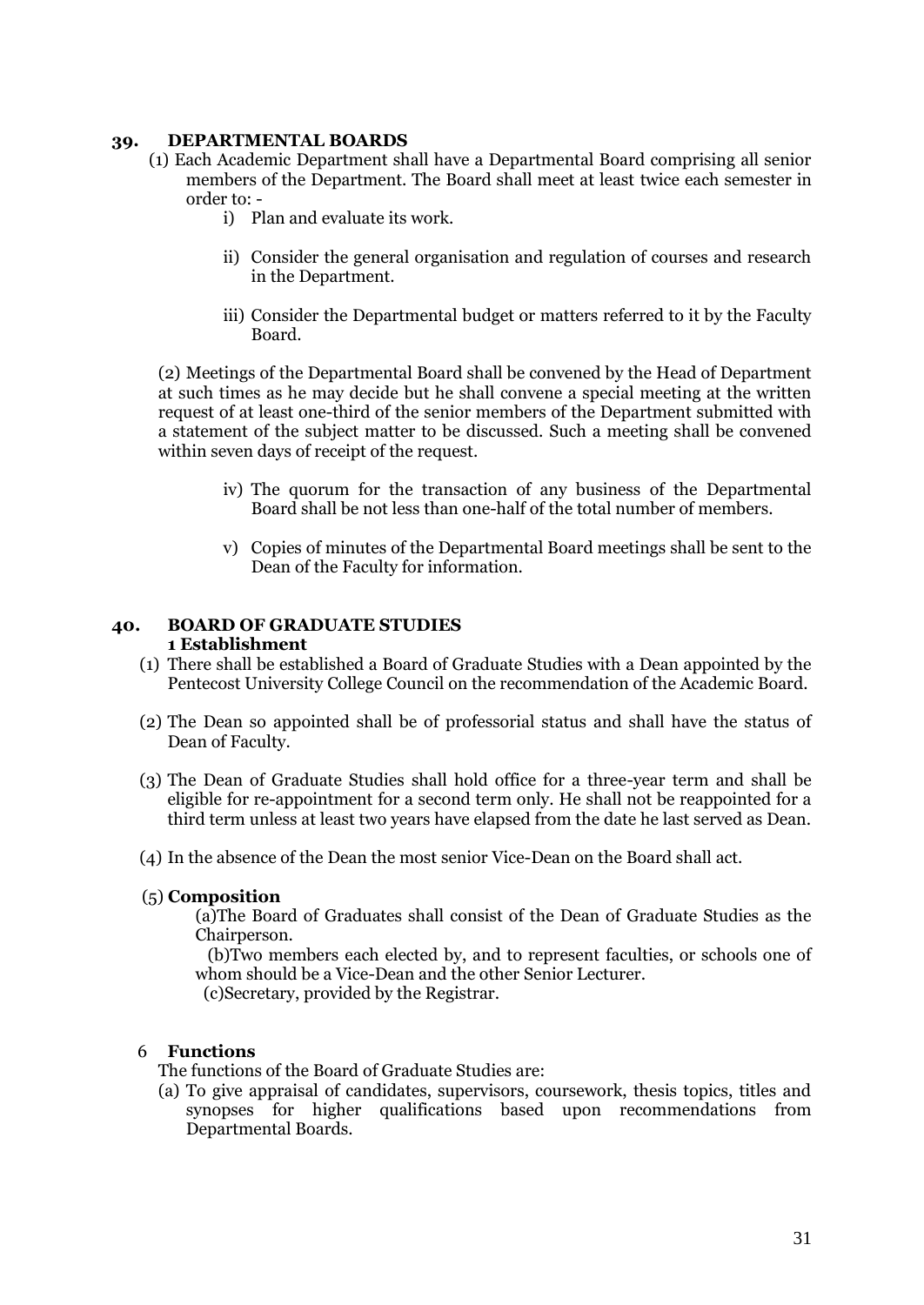- (b) To recommend the appointment of internal and external examiners in respect of written papers, dissertations or thesis to the Academic Board.
- (c) To keep records of all graduate students and publish the graduate handbook from time to time.
- (d) To give provisional approval to graduate examination results upon recommendations from the Faculty Boards.
- (e) To establish and maintain links with graduate schools in other universities or institutions and promote exchanges of graduate students and staff engaged in graduate work between this University and other institutions.

## <span id="page-31-0"></span>**41. CHAPLAIN/ DEAN OF STUDENTS**

### <span id="page-31-1"></span>**1 Appointment**

- (1) There shall be a Chaplain/Dean of Student appointed by the Pentecost University College Council on the recommendation of the Executive Council of the Church of Pentecost.
- (2) The Chaplain/Dean of Student so appointed shall have the status of a Dean of Faculty.
- (3) The Chaplain/Dean of Student shall hold office upon such terms and conditions as may be specified in the instrument of his appointment.

### <span id="page-31-2"></span>**2 Duties**

- i) The Chaplain/Dean of Students shall subject to the direction of the Academic Board be responsible
- a. for the welfare of junior members of the University in relation to academic, residential and social matters. Additionally, he shall have the responsibility
- b. for organising weekly Chapel Services, spiritual retreats, evangelistic outreaches and other religious activities. He shall also counsel students and their families. He shall exercise this responsibility under the direction of the Academic Board.
- ii) The Chaplain shall chair the Chaplaincy Board.
- iii) He shall chair the Students Affairs Committee.
- iv) He shall liaise with Deans of Faculties, the Registrar, and the Students Representative Council in all matters affecting the welfare of students.

## <span id="page-31-3"></span>**42. CONVOCATION**

There shall be Convocation of the University as provided for in Schedule 5 of these Statutes.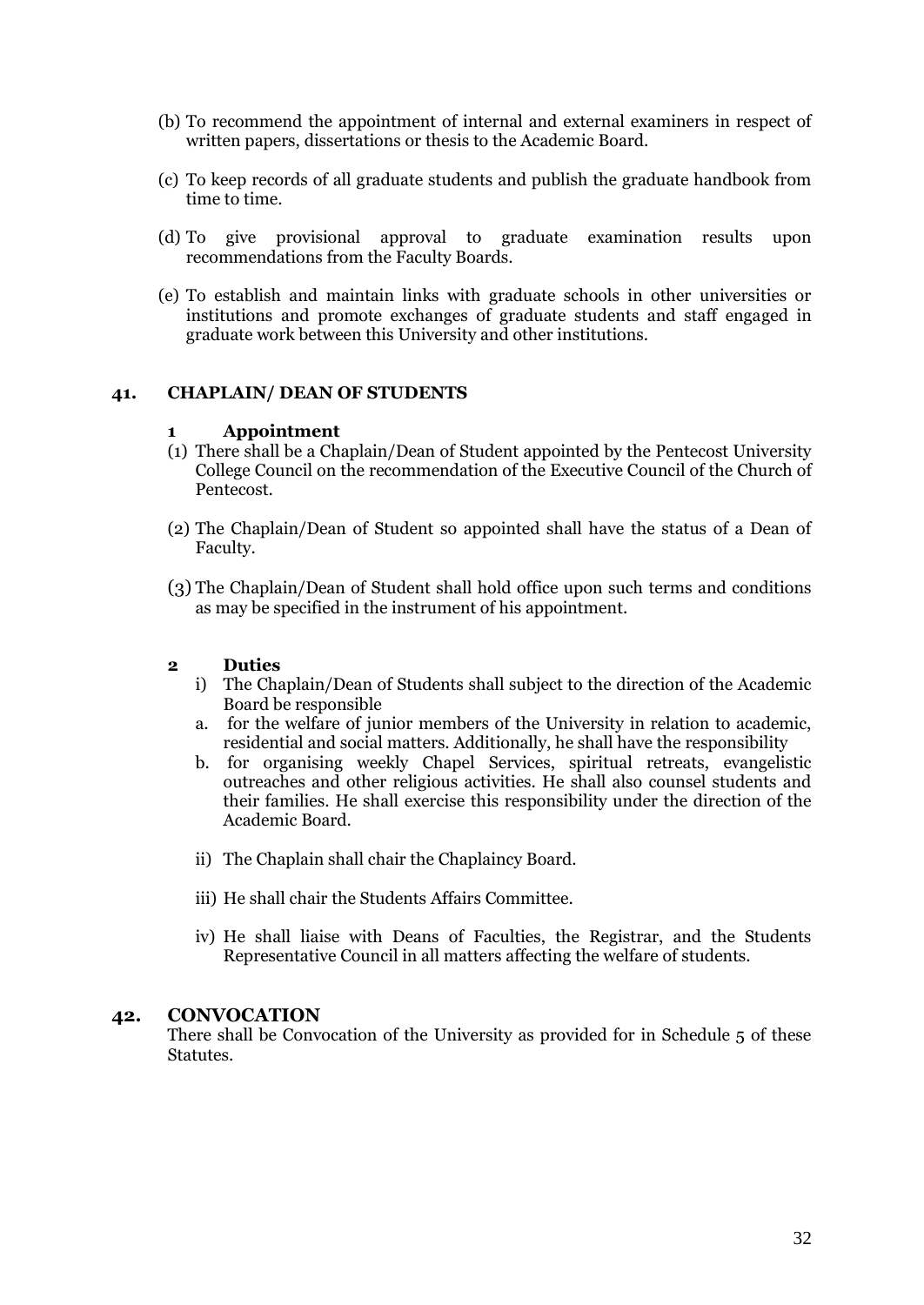### <span id="page-32-0"></span>**43. COMPOSITION OF CONVOCATION**

(1) There shall be Convocation of the University as provided in Schedule 5 to these statutes.

(2) The Registrar shall be responsible for the maintenance of a register of members of convocation, which shall be published by him in every year.

### <span id="page-32-1"></span>**44. FUNCTIONS OF CONVOCATION**

- (1) In addition to any other powers or functions granted by these Statutes to Convocation, it shall be the function of Convocation to express opinion on all matters affecting the University and to refer any matter to any University body for consideration.
- (2) Appoint scrutineers for any election of Convocation members that the Academic Board may authorise.
- (3) Receive an Annual Report from the Rector on the state of the University.
- (4) Elect Convocation representatives on Pentecost University College Council.

## <span id="page-32-2"></span>**45. MEETINGS OF CONVOCATION**

- (a) The chairman of Convocation shall convene a regular meeting of Convocation at least once each semester. At one of such meeting the Rector shall present a report on the state of the University and its future plans.
- (b) The regular meeting of Convocation shall take place at such time as the Chairman shall determine.
- (c) At the request in writing of not less than one-third  $(1/3)$  of members of Convocation stating the purpose for which the meeting is to be called, the chairman shall summon a special meeting of Convocation.
- (d) The notice summoning such a meeting shall specify the business to be considered.
- (e) No special meeting shall be called within three months of the last foregoing meeting if the purpose of the intended special meeting is the same or substantially the same at the last foregoing meeting.
- (f) If any question shall arise as to whether or not the purpose of the two meetings is the same or substantially the same, the decision of the Chairman thereon shall be final.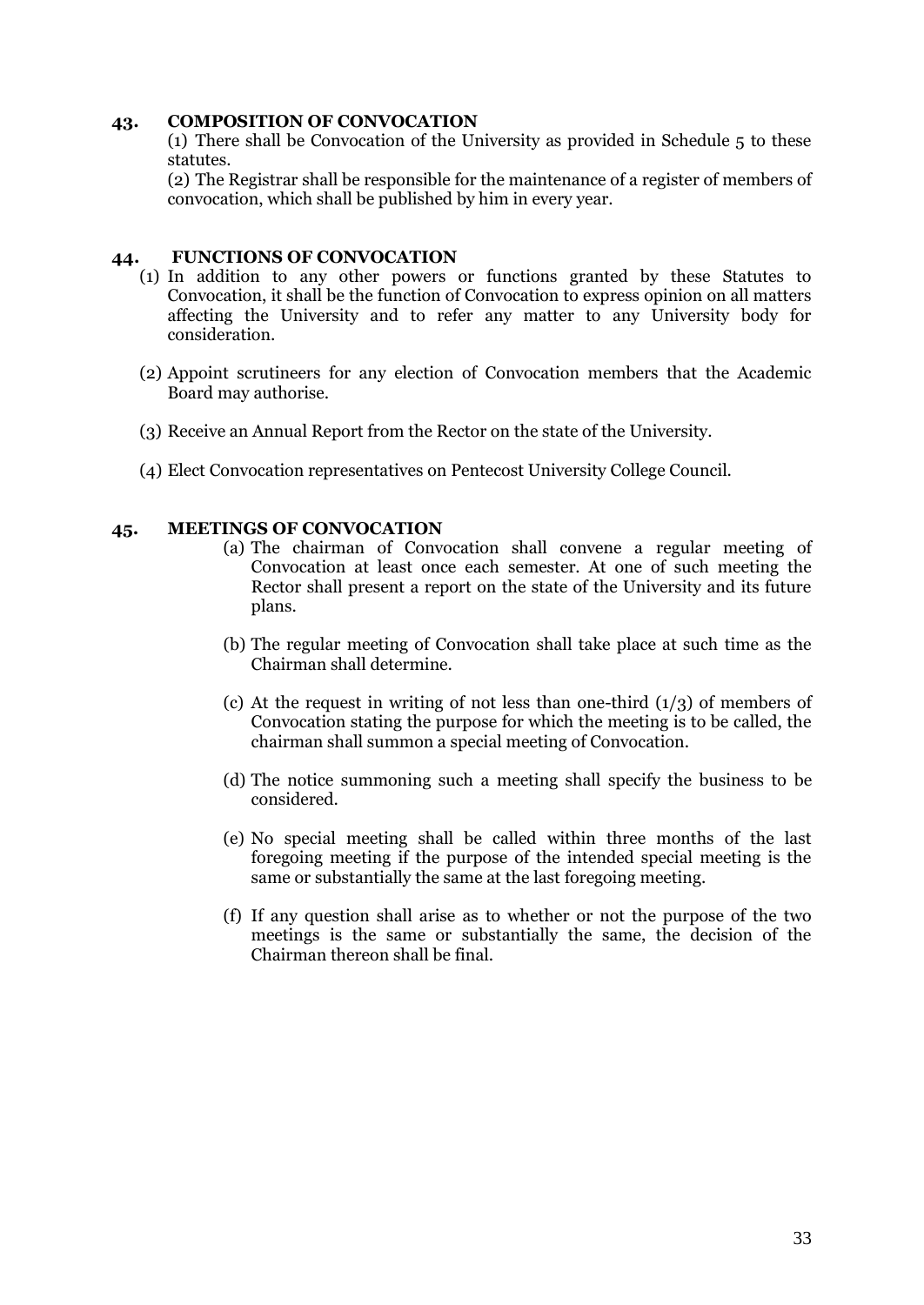### <span id="page-33-0"></span>**46. CONGREGATION**

- (1) There shall be a Congregation of the University, which shall be composed as follows:
	- a) Members of the Pentecost University College Council
	- b)All graduands of the University
	- c) Former graduates of Pentecost University College
	- d)Members of Convocation
	- e) Retired members of Convocation

(2)The Congregation shall be summoned by the Chairman of the Council for the purpose of awarding degrees, diplomas and certificates.

(3)The Congregation shall be held at least once every year at such time and place as shall be determined by the Council.

#### **PART 6**

# <span id="page-33-2"></span><span id="page-33-1"></span>APPOINTMENTS AND DISCIPLINARY MATTERS

#### <span id="page-33-3"></span>**47. APPOINTMENT OF SENIOR MEMBERS**

- (1) The procedure for appointments of Senior Members shall be in accordance with Schedule 2 to these Statutes.
- (2) Appointments to the position of Senior Member shall be the responsibility of the Appointments and Promotions Board.
- (3) Duties and conditions of service of a Senior Member appointed to a position in the University shall be specified in the instrument of his appointment.
- (4) A Senior Member wishing to have his appointment renewed shall notify the Registrar in writing at least six months before expiry of his contract.
- (5) No private work and/or consultancy shall be carried on without the prior approval of the Rector. Such approval is to be sought through the Head of Department.
- (6) Where a Senior Member engages in private work and/or consultancy without the prior approval of the Rector or where these facilities are abused, the Rector shall take appropriate disciplinary action, including possible withdrawal of the privilege.

#### <span id="page-33-4"></span>**48. RESIGNATION, RETIREMENT AND TERMINATION OF APPOINTMENT OF SENIOR MEMBERS**

- (1) A Senior Member may resign his appointment by giving the Rector not less than six months' notice in writing to take effect at the end of the academic year.
- (2) A Senior Member who fails to give the required notice shall be liable to pay or forfeit to the University six months' salary.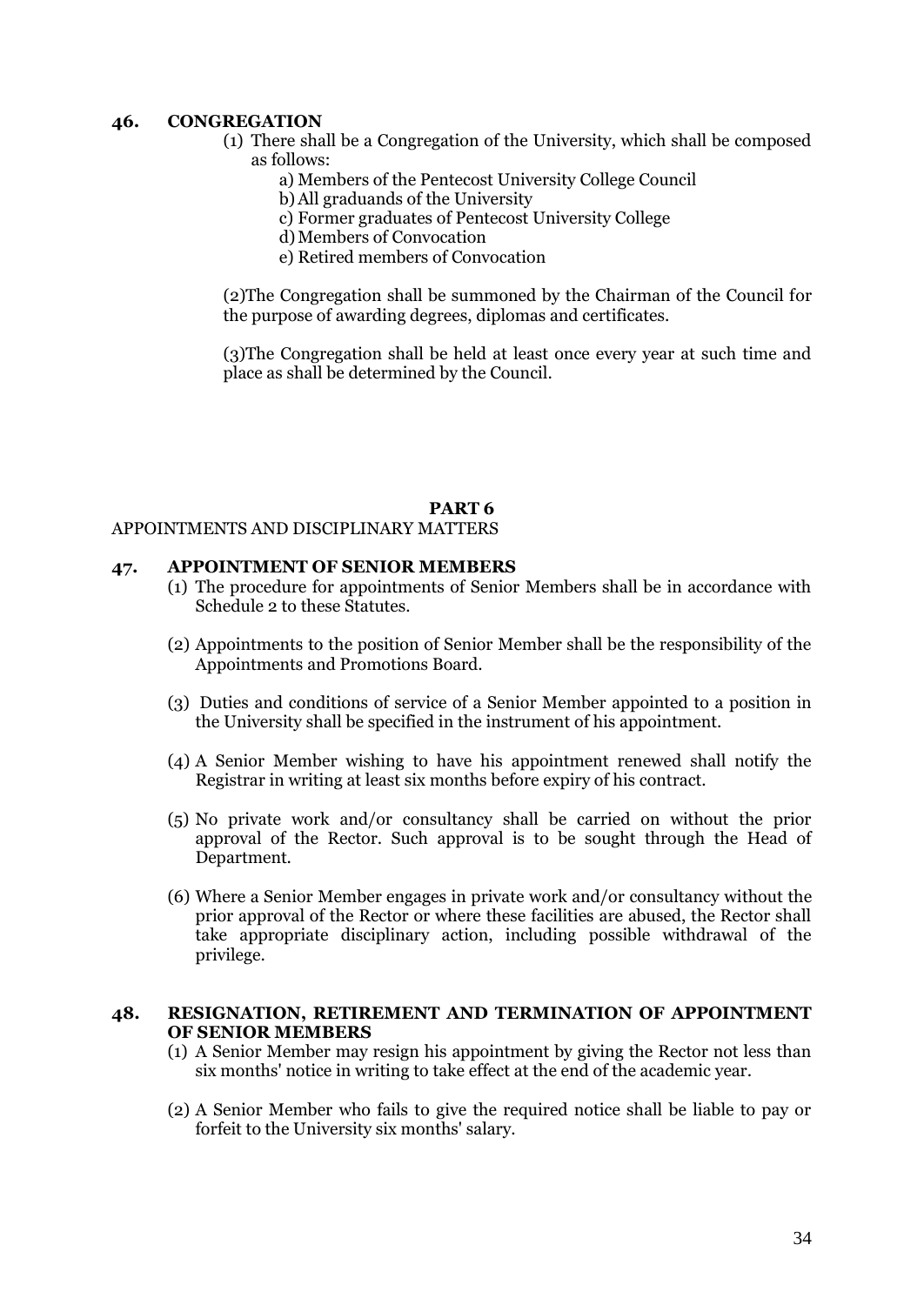- (3) The University may terminate the appointment of any Senior Member giving him not less than six months' notice in writing to take effect at the end of the academic year or pay him six months' salary in lieu thereof.
- (4) Where a person appeals against a notice of termination of appointment the Pentecost University College Council shall consider the appeal at least two months before the date on which the termination is due to take effect and the Council"s decision shall be final.
- (5) Except as may be otherwise provided in special cases by the Council, a Senior Member appointed to a full-time position in the University on renewable contract tenure shall retire from his appointment at the end of the academic year following the date on which he attains the retiring age as specified by the University he/she may enter into a contract with the College.

## <span id="page-34-0"></span>**49. PROBATIONARY PERIOD**

(1) A Senior Member who is appointed without any previous University or other relevant experience shall be required to serve a probationary period of two years.

(2) A Senior Member with a previous University or other relevant experience shall be required to serve a probationary period of one year.

(3) The appointment of a Senior Member may be confirmed after the expiration of this probationary period subject to satisfactory assessment of the quality of his research and teaching during the period of probation.

## <span id="page-34-1"></span>**50. DISCIPLINARY BOARD**

There shall be a Disciplinary Board, which shall be composed of the Vice-Rector as chairman, and four other members appointed by the Rector with the Registrar and the Head of Department in attendance.

# <span id="page-34-2"></span>**51. FUNCTIONS AND PROCEDURES OF THE DISCIPLINARY BOARD**

- (a) Disciplinary action against a Senior Member shall be the responsibility of the Rector acting on the recommendation of the Disciplinary Board.
- (b) It shall be the responsibility of the Rector to refer conduct requiring sanctions against a Senior Member to the Disciplinary Board.
- (c) The Disciplinary Board shall have power to do any of the following
	- i. Issue a written warning to the Senior Member concerned;
	- ii. Stop or withhold an increment of salary of the Senior Member concerned for a period of not more than one year.
	- iii. Recommend dismissal to the Pentecost University College Council.
	- iv. Recommend any other appropriate penalty.
	- (d) In all proceedings of the Disciplinary Board, the Senior Member concerned shall be entitled to prior written notice of the grounds on which the proceedings are initiated and the right of appearance before the Disciplinary Board with or without counsel of his own choice for the purpose of defending his conduct.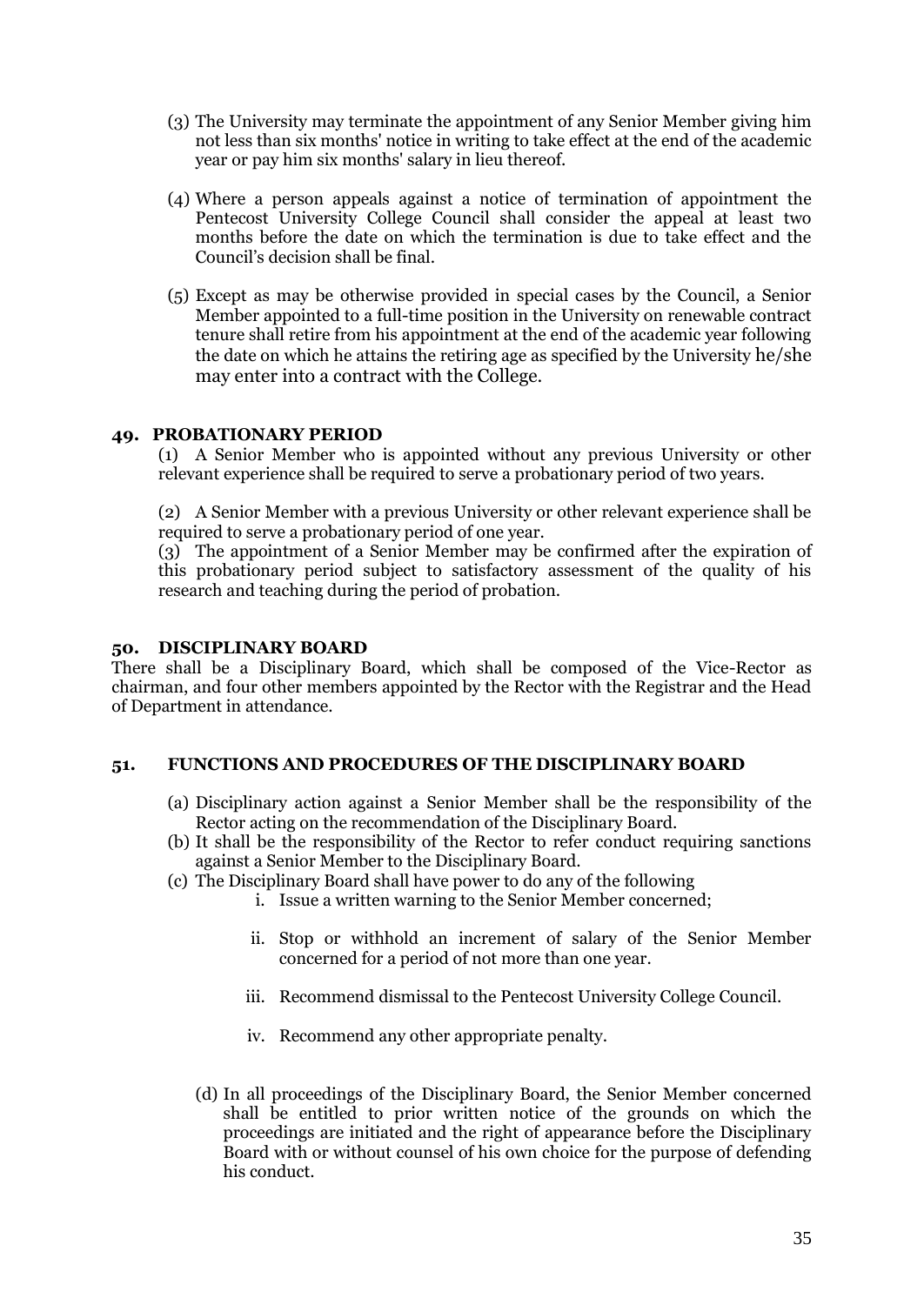- (e) In all proceedings of the Disciplinary Board the Senior Member concerned shall be entitled to call witnesses on his behalf and the Disciplinary Board shall similarly be entitled to call and to hear witnesses.
- (f) The Disciplinary Board shall submit a report to the Rector at the end of proceedings proposing appropriate sanctions, if any.
- (g) A Senior Member appearing before the Disciplinary Board and wishing to be represented by counsel shall notify the Disciplinary Board in writing at least two days before any particular sitting of the Board. If the request is made for the first time during a sitting of the Disciplinary Board, proceedings for that day shall be adjourned.
- (h) Any disciplinary action approved by Rector shall be communicated in writing to the affected Senior Member.
- (i) Any Senior Member so affected shall be entitled within fourteen (14) days of the receipt of the decision of the Rector to appeal to the Pentecost University College Council against such decision.
- (j) When a Senior Member has been charged before the Disciplinary Board or has an appeal against a disciplinary action pending, the Rector may suspend the Senior Member from his duties and all other functions in the University pending the determination of his case by the Disciplinary Board or the Pentecost University College Council as the case may be, but his salary shall not be altered until the matter is finally determined by the Disciplinary Board or the Pentecost University College Council, as the case may be.
- (k) The Rector shall report to the Academic Board and the Pentecost University College Council at their next meetings the circumstances leading to such action.
- (l) Where a disciplinary action concerns a person who is a member of the relevant committee, the Rector shall replace that person with a suitably qualified alternate.

### <span id="page-35-0"></span>**52. DISMISSAL OF SENIOR MEMBERS**

- i. Any Senior Member of the University may be removed from office for good cause by the Council but a senior member shall not be dismissed unless:
	- a) There has been investigation of his case by the Disciplinary Board and the Senior Member concerned has been permitted to appear to defend himself/herself in person or, if he so desires, through his chosen representatives before the Disciplinary Board.
	- b) He has been notified in writing of the grounds for his dismissal.
	- c) The report of the Disciplinary Board has been considered by the Council.
- (2) The decision of the Council on his case shall be final.

(3) The Disciplinary Board may invite any other person to be in attendance at the proceedings in an advisory capacity.

(4) For the purposes of this Statute, "good cause" means: the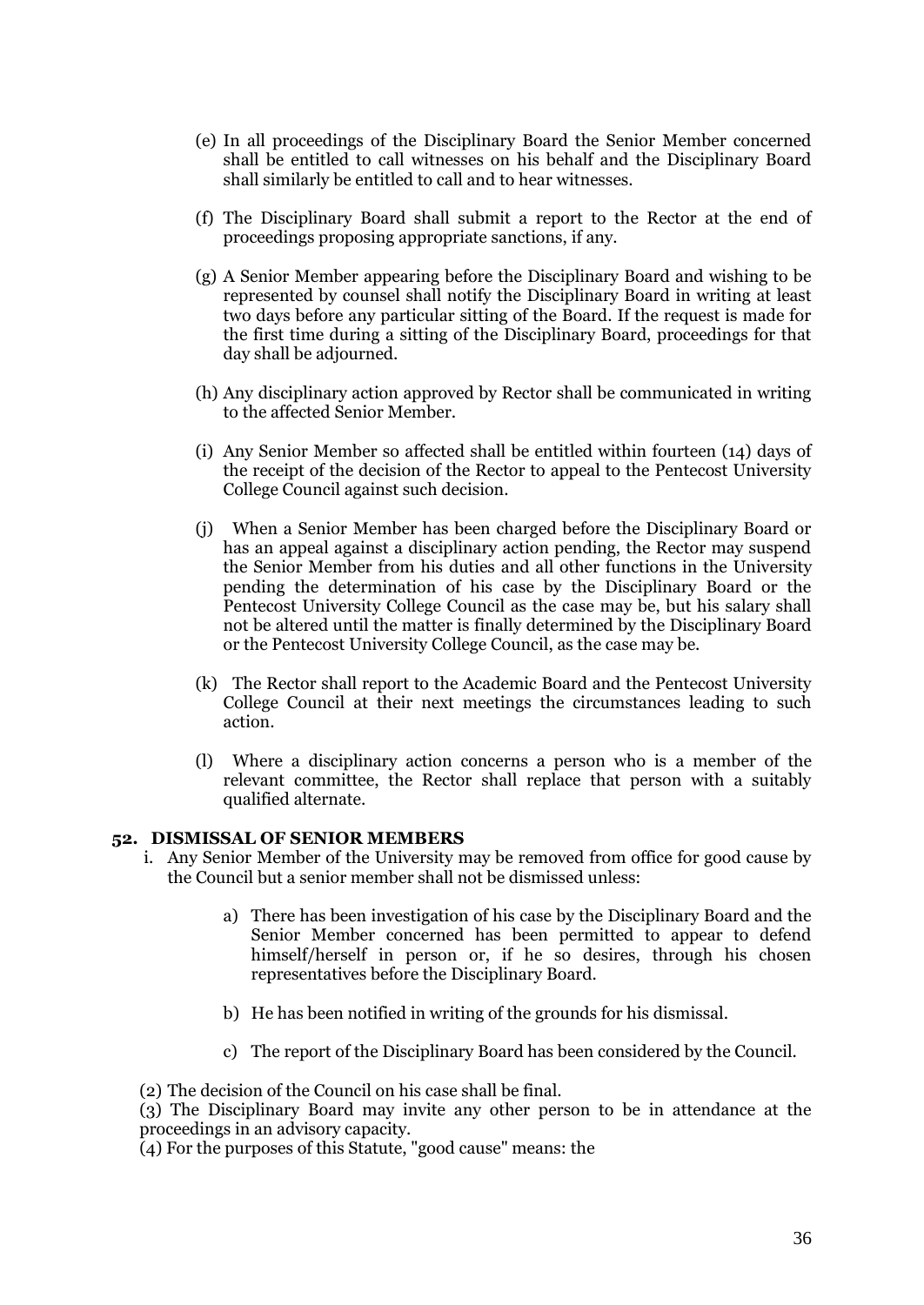- a) conviction by a court of law for any offence which the Council considers to be such as to render the person concerned unfit for the discharge of the functions of his office;
- b) conduct of a scandalous or other disgraceful nature, which the Board considers to be such as to render the Senior Member concerned unfit to continue to hold this office;
- c) conduct, which the Board considers to be such as to constitute failure or inability of the Senior Member concerned to discharge the functions of his office or to comply with the terms and conditions of his service.

### <span id="page-36-0"></span>**53. DISCIPLINE OF STAFF OTHER THAN SENIOR MEMBERS**

- (1) Any member of staff other than a Senior Member may be removed from office for good cause by the Rector, provided that:
- (i) The Rector shall be advised by, or shall consult with, the relevant Dean, if any, and Head of Department concerned to provide for the discipline of staff other than Senior Members.
- The Rector may delegate his authority To the chairman of the Disciplinary Committee
	- (ii) , subject to such review procedures as may seem appropriate.
	- (iii)The person concerned has been given notice in writing of the grounds on which consideration is being given to the termination of his appointment and has been given a reasonable opportunity to defend himself/herself before a Disciplinary Committee constituted by the Rector.
	- (2) A senior or junior staff whose appointment is terminated shall be given one month's notice in writing or be paid one month's salary in lieu of such notice.
	- (3) A senior or junior staff wishing to resign from the University shall give the University one month's notice in writing or pay or forfeit to the University one month's salary in lieu thereof.

# <span id="page-36-1"></span>**54. DISCIPLINE OF JUNIOR MEMBERS**

- 
- 1 (i)The Rector shall be responsible on the advice of the Dean of Faculty concerned and in consultation with the Chaplain and Head of Department and subject to these Statutes and Regulations, to provide for the discipline of junior members of the University.
- (ii) The Rector may delegate his authority to the Dean of students/Chaplain, subject to such review procedures, as shall seem appropriate.
- (iii)Where a breach of discipline might result in dismissal, the matter shall be referred to the Rector who shall refer it to the Academic Board for decision.
- (iv)The junior member concerned must be notified in writing of the grounds on which disciplinary action is being taken against him and must be given reasonable opportunity to defend himself/herself before a Disciplinary Committee set up by the Academic Board for that purpose.
- (2) The disciplinary proceedings in respect of a junior member is without prejudice to the right of the Academic Board through its standing committee to investigate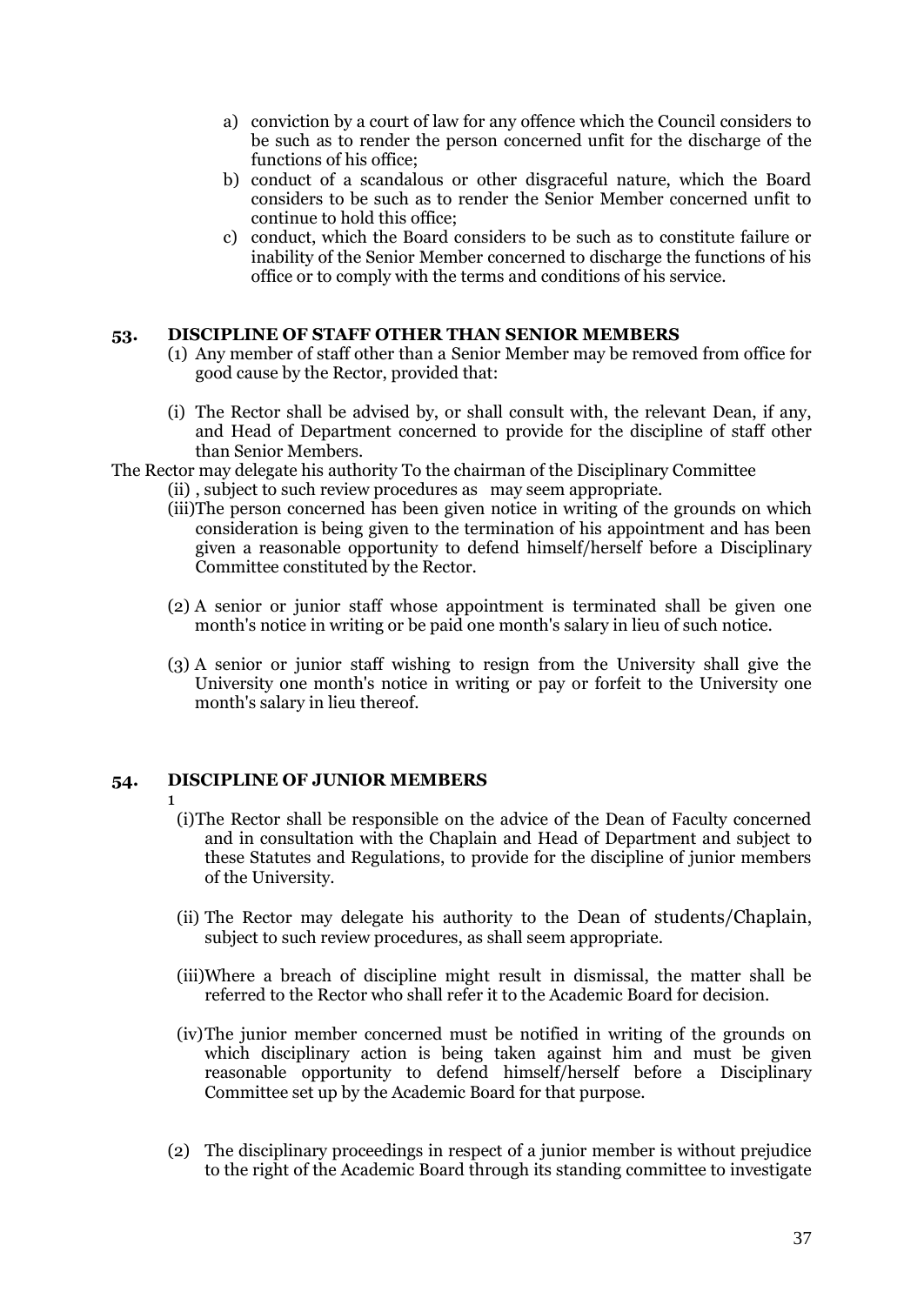an allegation of impropriety or mal practice relating to admission into the University or examinations and to take appropriate action including disciplinary sanctions.

## <span id="page-37-0"></span>**55 SANCTIONS FOR JUNIOR MEMBERS**

(1) Where the junior member disciplinary committee finds a junior member guilty of misconduct, it may recommend one or more of the following sanctions;

(a) Expulsion or suspension from the University, (b) a fine,

(c) Censure or reprimand in writing,

(d) Withdrawal of an academic, a University or a Hall privilege, benefit, right or facility,

(e) Recovery of the money or property the subject of the misconduct, and any other penalty or sanction prescribed by these Statutes.

## <span id="page-37-1"></span>**56 VACATION OF POST BY SENIOR MEMBERS**

A Senior Member who absents himself/herself from duty for a period of more than ten consecutive working days without reasonable cause or explanation shall be deemed to have vacated his post and his appointment may be terminated forthwith.

## <span id="page-37-2"></span>**57 PENALTIES FOR BREACH OF DISCIPLINE**

Penalties for breaches of discipline in the University shall be as prescribed in Schedule 4 to these Statutes.

# **PART SEVEN**

### MISCELLANEOUS MATTERS

### <span id="page-37-5"></span><span id="page-37-4"></span><span id="page-37-3"></span>**58. ADMISSIONS OF STUDENTS**

(1) Subject to other provisions of these Statutes the admission of students to the University shall be the exclusive responsibility of the Joint Admissions Board.

(2) The Board shall act in accordance with criteria approved previously by the Academic Board.

### <span id="page-37-6"></span>**59. MATRICULATION**

- (1) No student shall be matriculated into the University unless he has passed an examination approved by the University, or has fulfilled conditions prescribed by the Academic Board and has been accepted for admission.
- (2) Subject to Statute 57 (1) the Academic Board shall determine the manner of matriculation into the University.

### <span id="page-37-7"></span>**60. MISCELLANEOUS PROVISIONS**

- (1) All members of committees of the Academic Board shall be elected except exofficio members.
- (2) Unless as otherwise provided by these Statutes or regulations adopted pursuant thereto, or the Schedules appended, the quorum for the transaction of business of any University body shall be not less than one-half of the total membership of that body or if such half is not a whole number, then the next higher whole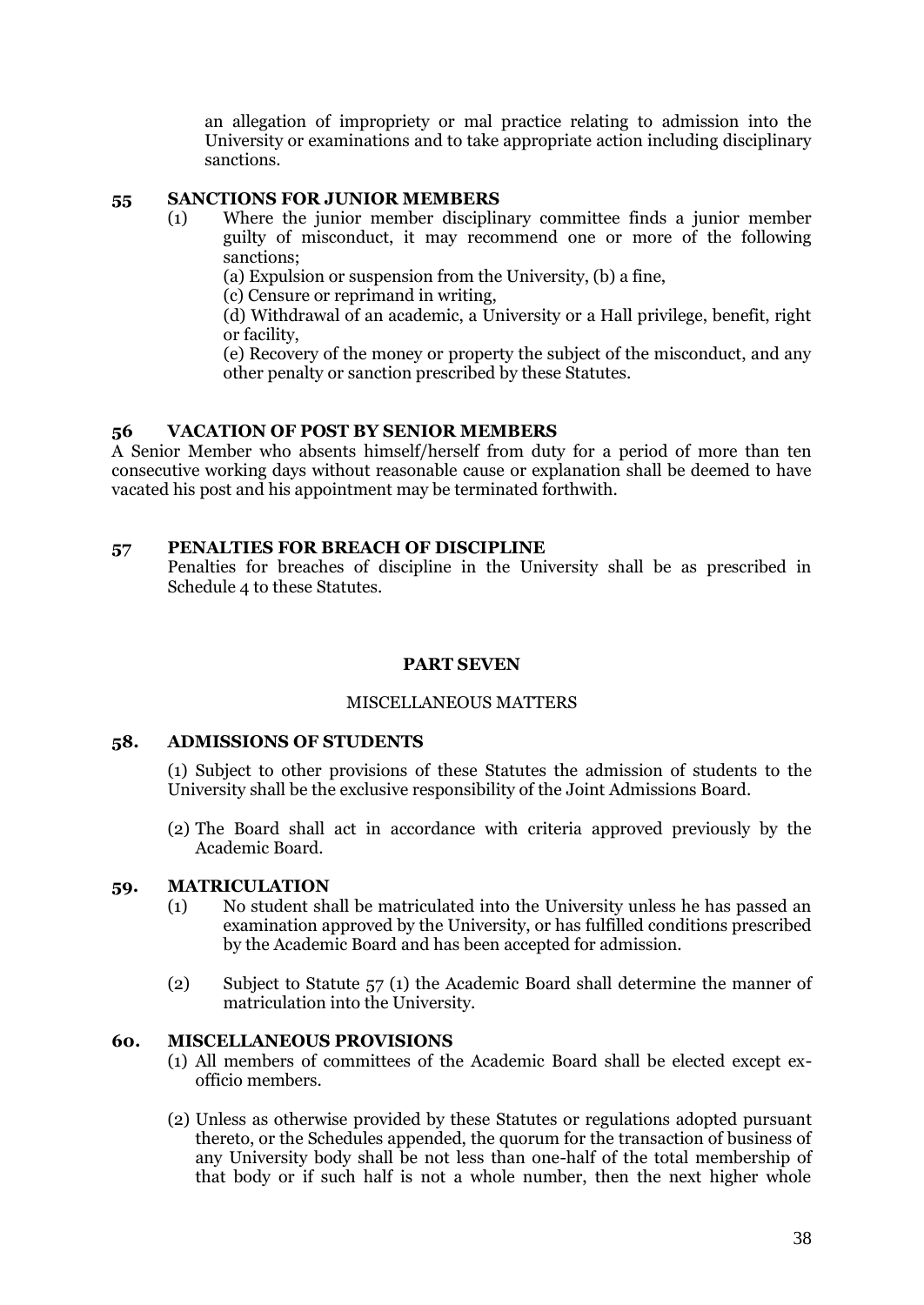number. If any Committee is unable to raise a quorum for two successive meetings, the chairman of that committee shall report to the Executive Committee of the Academic Board or the Executive Management Team of the Pentecost University College Council for advice.

- (3) No decision reached at a meeting of any University body shall be valid unless it received the approval of not less than one-half of the members present and voting at that meeting. If there is an equality of votes in respect of any decision reached at any meeting of any University body, the chairman of the meeting shall have, in addition to his original vote, a casting vote.
- (4) Subject to such regulations as may be made under these Statutes in that behalf, any question as to the procedure to be observed in respect of any matter arising at a meeting of any University body or committee shall be determined by the entire members present at such meeting.
- (5) Unless otherwise provided, all statutory committees and boards of the University shall meet at least once every semester.
- (6) No act or decision of any University body shall be invalid by reason of the existence of any vacancy among its members.
- (7) Courses of study (graduate and undergraduate) pursued by a student of the University in an institution or a place approved by the Academic Board on the recommendation of the Faculty Board, may, with the approval of the Academic Board, be deemed part of the qualifying scheme for a degree in the University provided that a candidate for the award of such a degree should have been registered in this University for at least a period of two academic years including the final year in respect of undergraduate students and one year in respect of graduate students.

### <span id="page-38-0"></span>**61. UNIVERSITY PROPERTY**

All property, movable and immovable, of whatever description now or after belonging to the University, shall remain vested in the University and all trusts for or to be executed by the University and under any former constituent names or description shall be for the benefit of the University on behalf of The Church of Pentecost.

### <span id="page-38-1"></span>**62. STUDENTS REPRESENTATIVE COUNCIL**

- (1) There shall be a Students Representative Council (SRC) elected by students of the University.
- (2) The SRC shall be the official organ of the Junior Members of the University and shall be responsible for:
	- a. promoting the general welfare and interests of students of the University.
	- b. co-ordinating the social, cultural, intellectual and recreational activities of the students in the University;
	- c. presenting the views of the students of the University to the appropriate body or bodies depending upon the nature of the matter;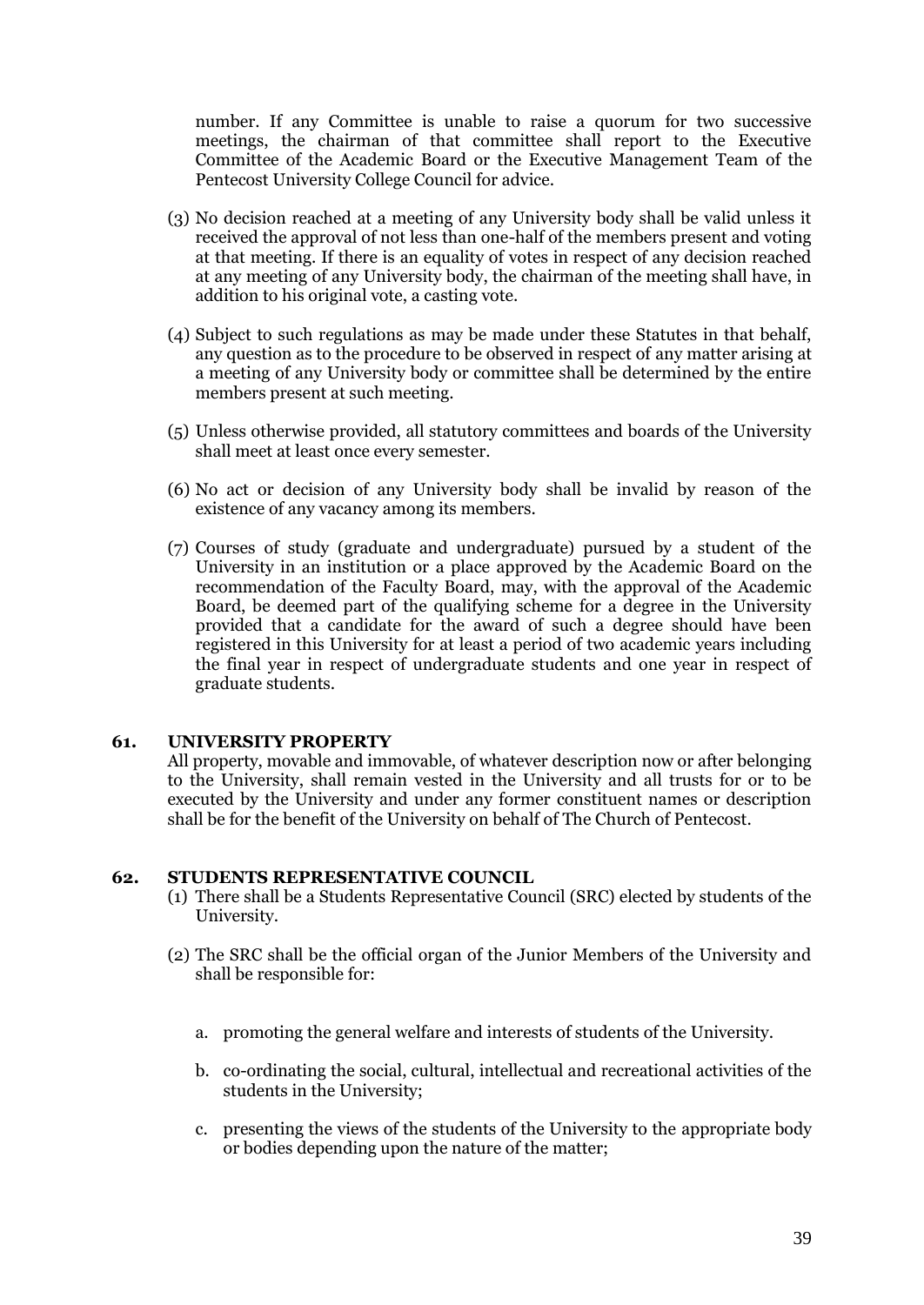- d. establishing links and maintaining cordial relationship with students of other Universities, educational and voluntary institutions within and outside Ghana;
- e. nominating students" representatives to serve on appropriate University bodies, committees and ad hoc committees to probe or manage the affairs of the students of the University. Any student of the University is eligible to serve on any of the committees;
- f. promoting cordial relationships with past students of the University;
- g. publishing a record of student activities;
- (3) The SRC shall have the right to appeal to the Academic Board on all matters affecting students.

# <span id="page-39-0"></span>**63. AWARD OF HONORARY DEGREES**

- (1) The University may without examination, confer an Honorary Degrees of Master or Doctor in any subject on any person it may consider worthy of such a distinction.
- (2) The selection of persons for the award of honorary degrees shall be the responsibility of a committee of the Council consisting of the chairperson of the Council as Chairman, the Rector, the Vice-Rector, two members of Council and two members elected by the Academic Board.
- (3) The Committee shall report to the Council the names of persons selected for honorary degrees together with a statement of their careers and the grounds for their selection.
- (4) The Council shall approve the recommendation of the Committee before the person concerned is notified in writing.
- (5) All members of the Council and the Academic Board may submit to the Rector in confidence, proposals for the conferment of honorary degrees and all proposals shall be considered by the Committee.
- (6) The Rector shall invite nominations for the award of honorary degrees from the Academic Board for consideration by the Committee.
- (7) All proceedings concerning the award of honorary degree shall be confidential.
- (8) Honorary degrees shall not be conferred in absentia unless the Council otherwise decides.

# <span id="page-39-1"></span>**64. REGULATIONS**

- (1) For the exercise of their respective powers under this Statute, and subject to the approval of the Council, the Academic Board and Convocation respectively may make regulations for their own procedures.
- (2) The Academic Board or Convocation shall have no power to make or ratify any regulation that may have the effect of altering, revoking or adding to the regulations for the time being in force, unless the proposed regulations have been approved at an ordinary meeting of the Academic Board or Convocation and notice of the proposed regulations has been given on the agenda of such meeting.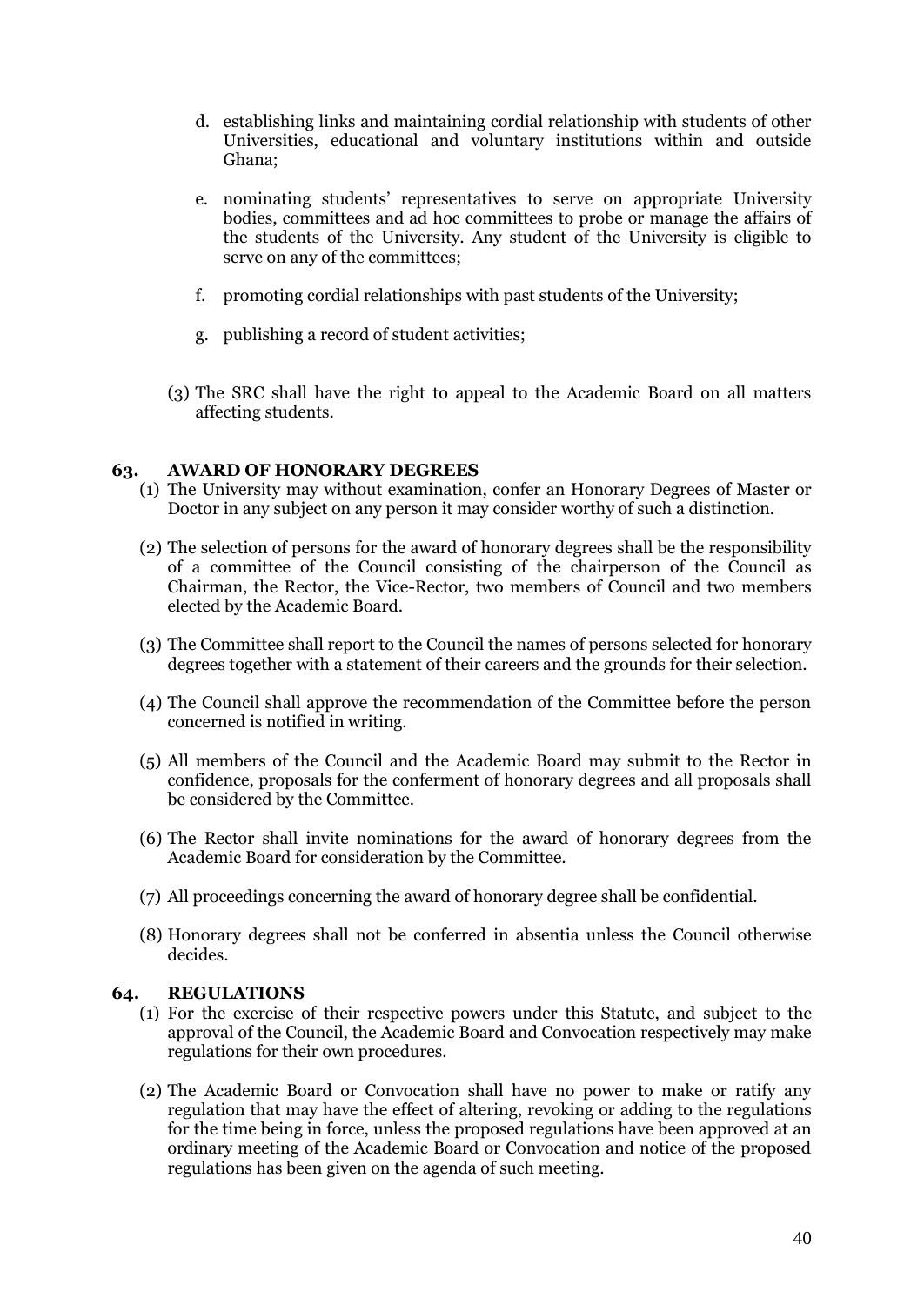- (3) A committee of the Academic Board or the Faculty Board may, from time to time, subject in each case to review by the Academic Board make regulations to govern its own procedures and for the exercise of the powers assigned by these Statutes or delegated to them by or under any regulation of the Academic Board.
- (4) The Council, the Academic Board and Convocation respectively, shall, in approving, ratifying, altering or revoking regulations, observe the following conditions:
	- a. No regulation shall be repugnant to the Statutes of the University for the time being in force;
	- b. Except in the case of honorary degrees, no person shall be awarded a degree or diploma without the appropriate examination or assessment as laid down in the prescribed regulations.
- (5) Any doubt arising as to the validity of any regulation made by the Academic Board or Convocation shall be referred to the Council for resolution and the decision by the Council shall be final.

## <span id="page-40-0"></span>**65. ANNUAL REPORTS**

- (1) The Rector shall not later than three months after the end of the academic year submit to the Council for publication an annual report on the activities of the University taking into account reports from the various sections of the University.
- (2) It shall be the responsibility of a Dean of Faculty, a Head of Department of school and Chairperson of a statutory committee to submit an annual report on the activities of their respective department, school and Committees to the Rector not later than 30 days after the end of the academic year.

### <span id="page-40-1"></span>**66. AMENDMENT TO STATUTES**

- (1) The Council shall have the power whether on the recommendation of the Academic Board or at its own discretion, to amend the statutes and the schedules to these statutes.
- (2) Any proposal for amendment shall be considered at a special meeting convened at the instance of the Chairperson of the Council or at the request of at least twothirds of the total membership of the Council.
- (3) A quorum for the transaction of business by the special meeting shall be twothirds of the total membership of the Council.
- (4) No amendment shall be valid unless adopted by an affirmative vote of two-thirds of the membership of the Council present and voting.
- (5) Each member of the Council shall be given twenty-one (21) days notice of the special meeting including particular provisions of the Statutes to which the amendment relates.

#### <span id="page-40-2"></span>**67. TRANSITIONAL PROVISIONS**

(1) Until the University grows to have the full complement of all members of any Board or Committee stipulated under these Statutes the officers available and such persons as the Council may appoint shall constitute that Board or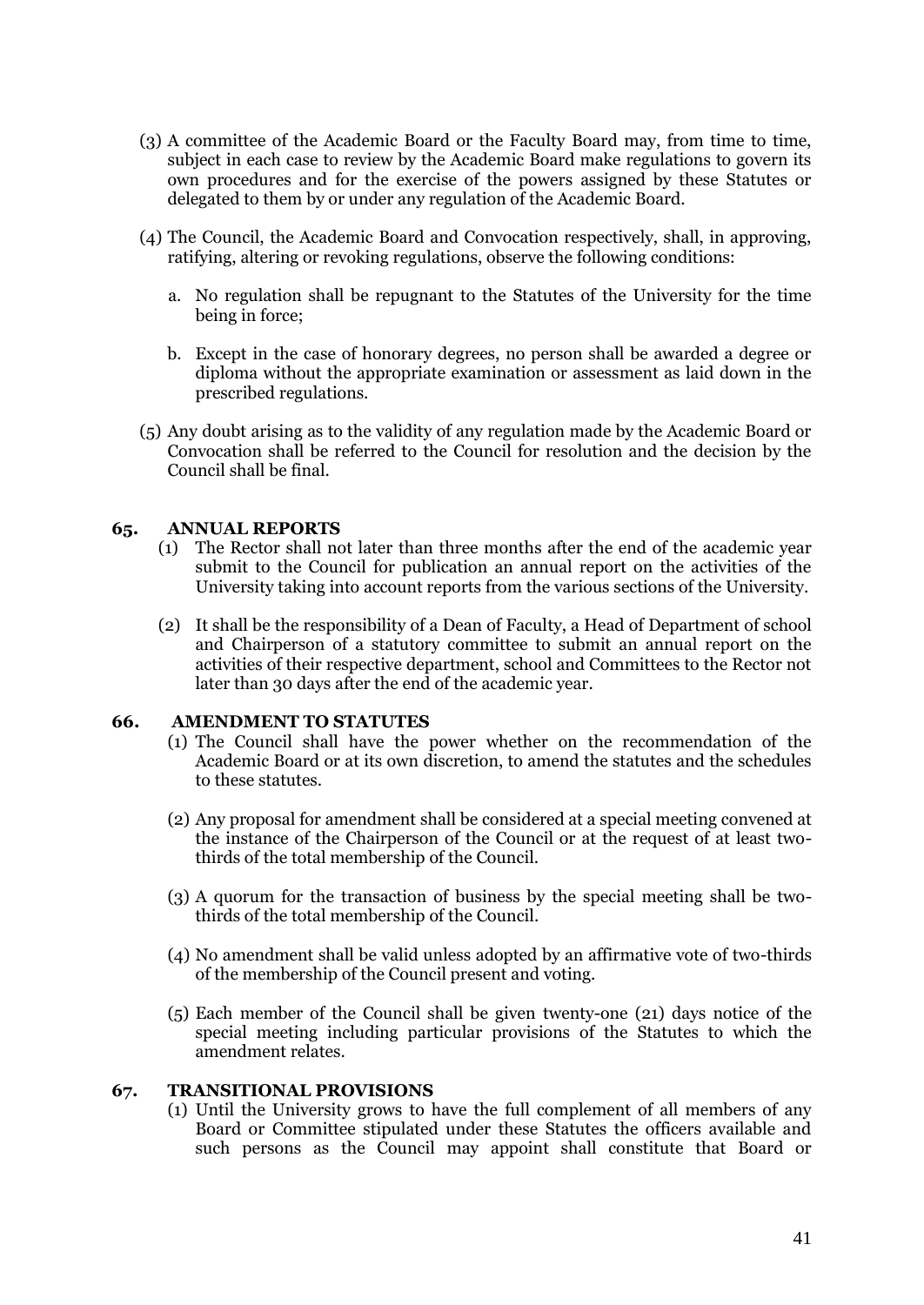Committee, provided that the members shall not exceed the maximum number of the members of the Board or Committee stipulated under these Statutes.

- (2) Whenever a vacant office of a Board or Committee is filled, the officer shall become an automatic member of the board or committee and the membership thereof of a person or persons appointed by the board under statute 64 (1) hereof or such of them as the Council may decide shall cease if by his or their continued membership the maximum number of members of the board or committee stipulated under these Statutes shall be exceeded.
- (3) Until the expiration of the 2005/2006 academic year, the Deans of the Faculties or Schools and Heads of Departments shall be appointed by the Council upon the recommendation of the Rector.
- (4) Any policy, guidelines, act or decision of the University taken or initiated prior to these Statutes and which are contrary to these Statutes shall cease to be valid at the end of the academic year following the adoption of these Statutes.
- (5) Nothing in these Statutes shall prejudice the contractual rights and obligations of any person who immediately before the coming into force of these Statutes was a Senior Member of the University or was subject to any collective agreement.

### <span id="page-41-0"></span>**68. COMMENCEMENT**

These Statutes shall be deemed to have come into operation on the  $5<sup>th</sup>$  day of September 2006.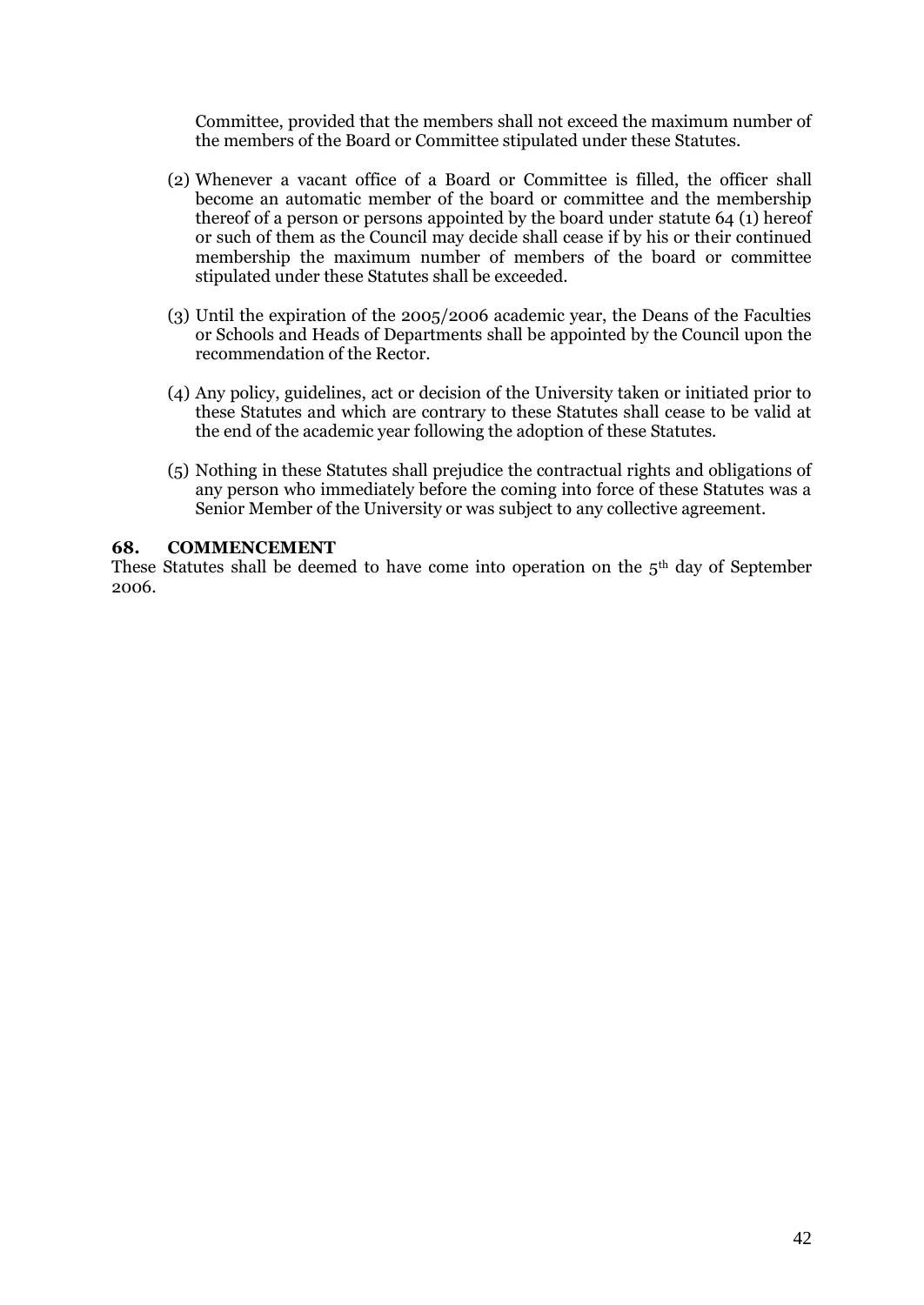# **ACADEMIC ORGANIZATION OF THE UNIVERSITY**

<span id="page-42-0"></span>The University shall be organized into the following academic divisions: Faculties and Departments and Programmes as specified in Schedule 1 to these Statutes.

# **SCHEDULE 1**

# <span id="page-42-2"></span><span id="page-42-1"></span>**STRUCTURE OF ACADEMIC DIVISIONS OF THE UNIVERSITY**

# <span id="page-42-3"></span>**A. Faculty of Theology & Mission**

*Department of Theology & Religious Studies* **Programmes (Start Year)** Diploma of Higher Education in Theology (2005/6) Bachelor in Theology (2005/6)

*Department of Mission & Church History* **Programmes (Start Year)** Diploma of Higher Education in Mission Studies (2005/6) Bachelor in Mission Studies (2005)

*Department of Practical Theology* **Programmes (Start Year)** Diploma of Higher Education in Pastoral Studies (2005/6) Bachelor in Pastoral Studies (2005/6)

*Department of Theological Education by Extension (2005/6)*

*Department of Christian Music & Worship (2008)*

# <span id="page-42-4"></span>**B. Faculty of Business Administration**

*Department of Accounting (2005/6)* **Programmes (Start Year)** BSc. Accounting (2005/6) Professional Accountancy Programmes (2006) CIMA (2006)

*Department of Human Resource Management (2005/6)* **Programmes (Start Year)** BSc. Human Resource Management (2005/6)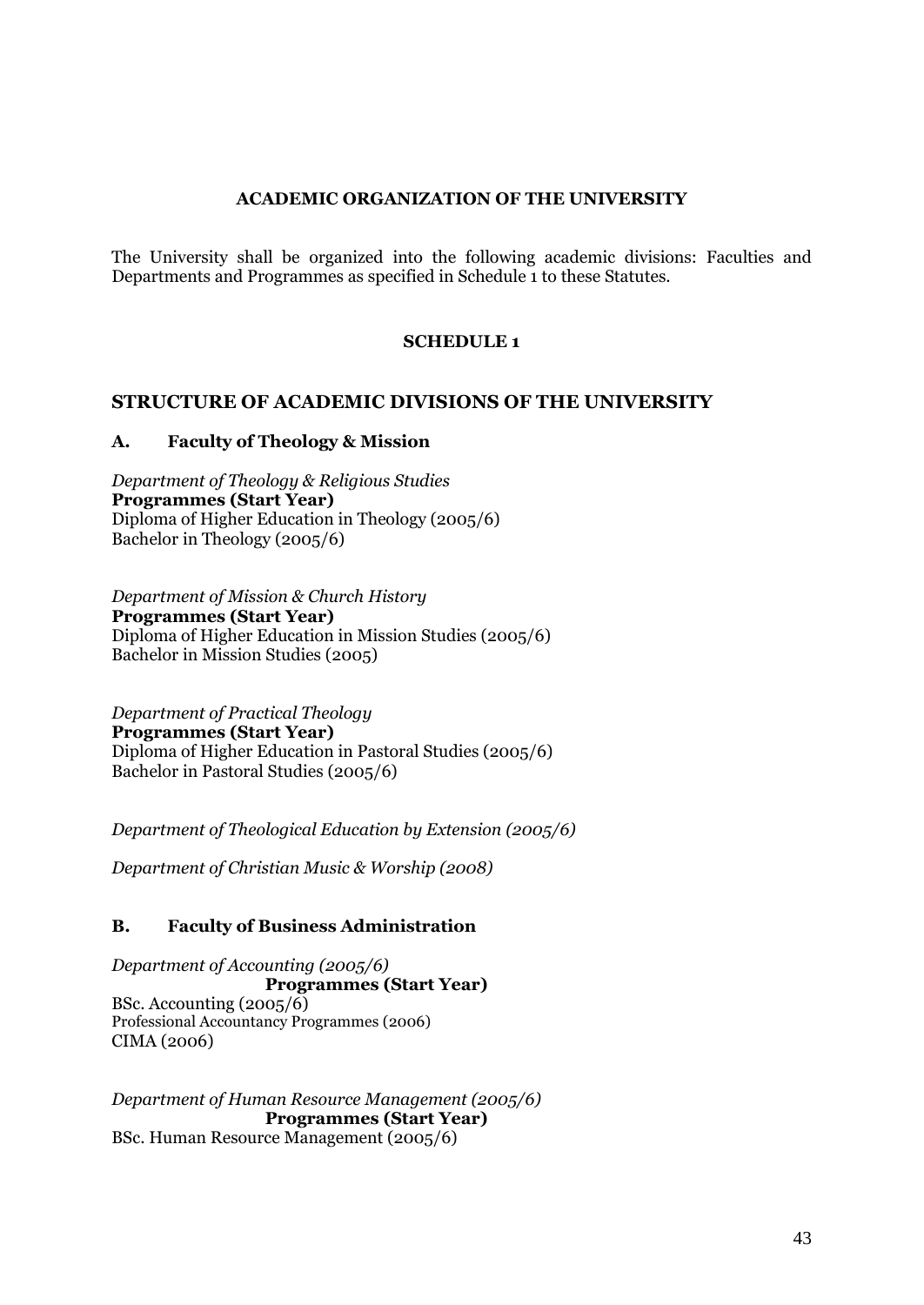*Department of Marketing (2005/6)* **Programmes (Start Year)** BSc. Marketing (2005/6) BSc Purchasing & Supply (2007)

*Department of Banking & Finance (2005/6)* **Programmes (Start Year)** BSc. Banking & Finance (2005/6)

# **Other Projected Courses**

B. Sc. Insurance and Actuarial Science (September 2007)

B. Sc Logistics and chain supply (September 2007) Bachelor of commerce with computing (September 2007) B. Sc Corporate and Legal Executive Studies (September 2007)

# <span id="page-43-0"></span>**C. Faculty of Information Technology**

1. Department of Information Technology (2005) *Programmes (Start Year)*

> BSc. Information Technology (2005) Diploma in Computer Networking (2005)

# 3**. Department of Information Studies (2006)**

The following faculties and departments have been projected to commence within the years 2006 and 2008.

# <span id="page-43-1"></span>**D. Faculty of General Education (2006)**

- Department of Languages (2006).
- Department of Geography and Natural Resources
- Department of Economics

# <span id="page-43-2"></span>**E. Faculty of Development Studies (2008)**

- Department Rural and Community Development (2008)
- Department of NGO Studies (2008)
- Department of Urban Studies and Administration (2008)

# <span id="page-43-3"></span>**F. Faculty of Health Sciences (2008)**

- Department of Biological Sciences (2008)
- Department of Nursing (2008)
- Department of Environmental Hygiene (2008)

# <span id="page-43-4"></span>**G. Faculty of Tourism and Hospitality (2008)**

Department of Hotel Management (2008) Department of Eco-Tourism (2008) Department of Travel and Tour (2008) Department of Religious & Cultural Tourism (2008)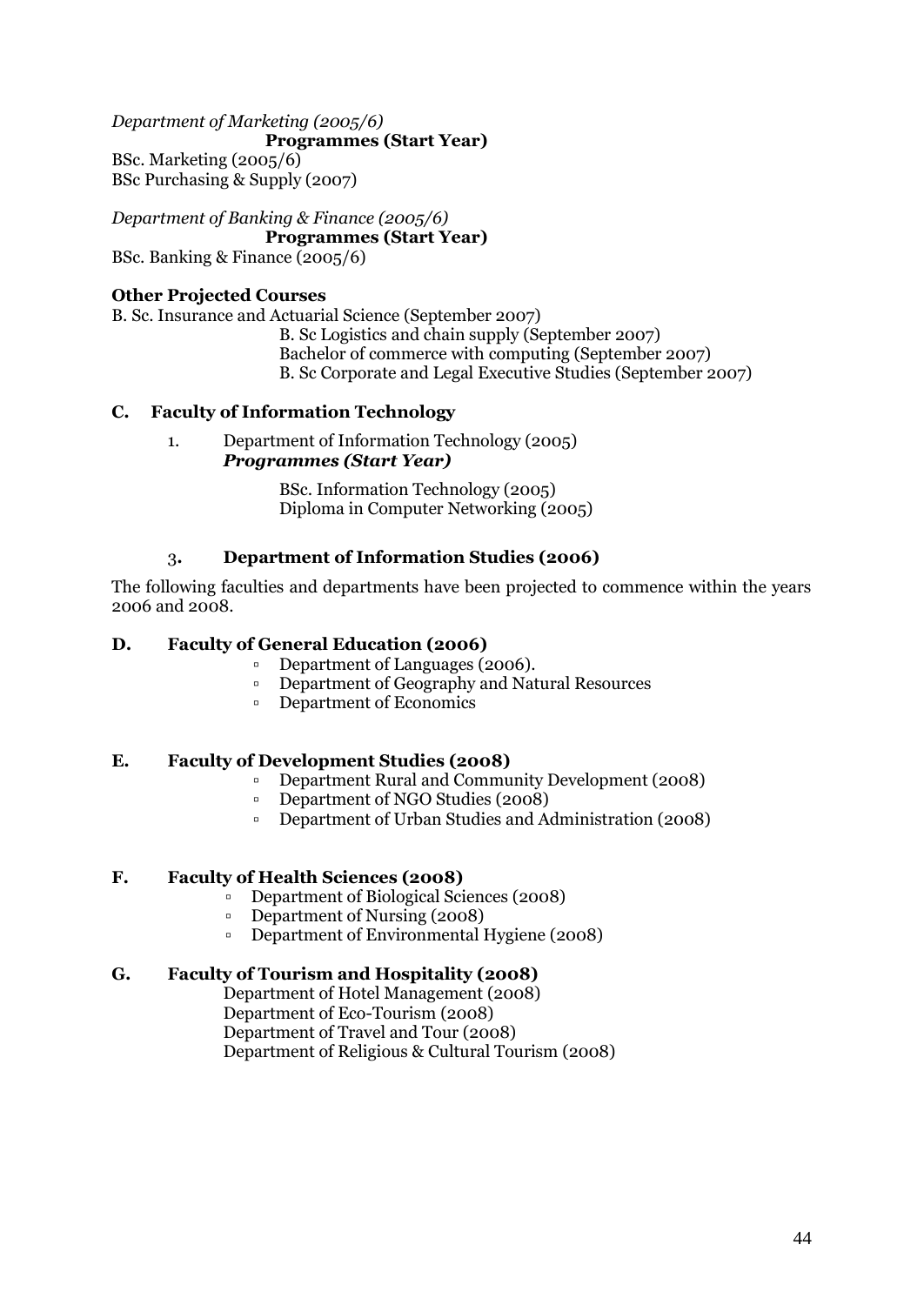## **SCHEDULE 2**

### <span id="page-44-1"></span><span id="page-44-0"></span>**STATUTORY COMMITTEES OF THE PENTECOST UNIVERSITY COLLEGE COUNCIL**

## <span id="page-44-2"></span>**1. Executive Management Team of the Pentecost University College Council**

 Membership: Rector – Chairman Vice Rector All Deans & Directors Registrar – Secretary Two Members of Academic Board

In Attendance: Financial Controller

Quorum: 50% of members.

### <span id="page-44-3"></span>**2. Finance Committee**

Membership:

Rector

Vice-Rector

Three (3) members appointed by the Pentecost University College Council not in the employ of the University, including the Finance Board Chairman of the Church of Pentecost

Two members of the Academic Board elected by that Board All Deans or their representatives

In Attendance:

Registrar or his/her representative Financial Controller

Quorum:

50% of members including the Rector.

### <span id="page-44-4"></span>**3. Development Committee**

## Membership:

Rector - Chairman

Vice-Rector

- Three persons appointed by the PUCC not in the employ of the University, including the Project Developpment & Estate Manager of the Church of Pentecost
- All Deans or their representatives

Two persons elected by the Academic Board from that body.

Project Officer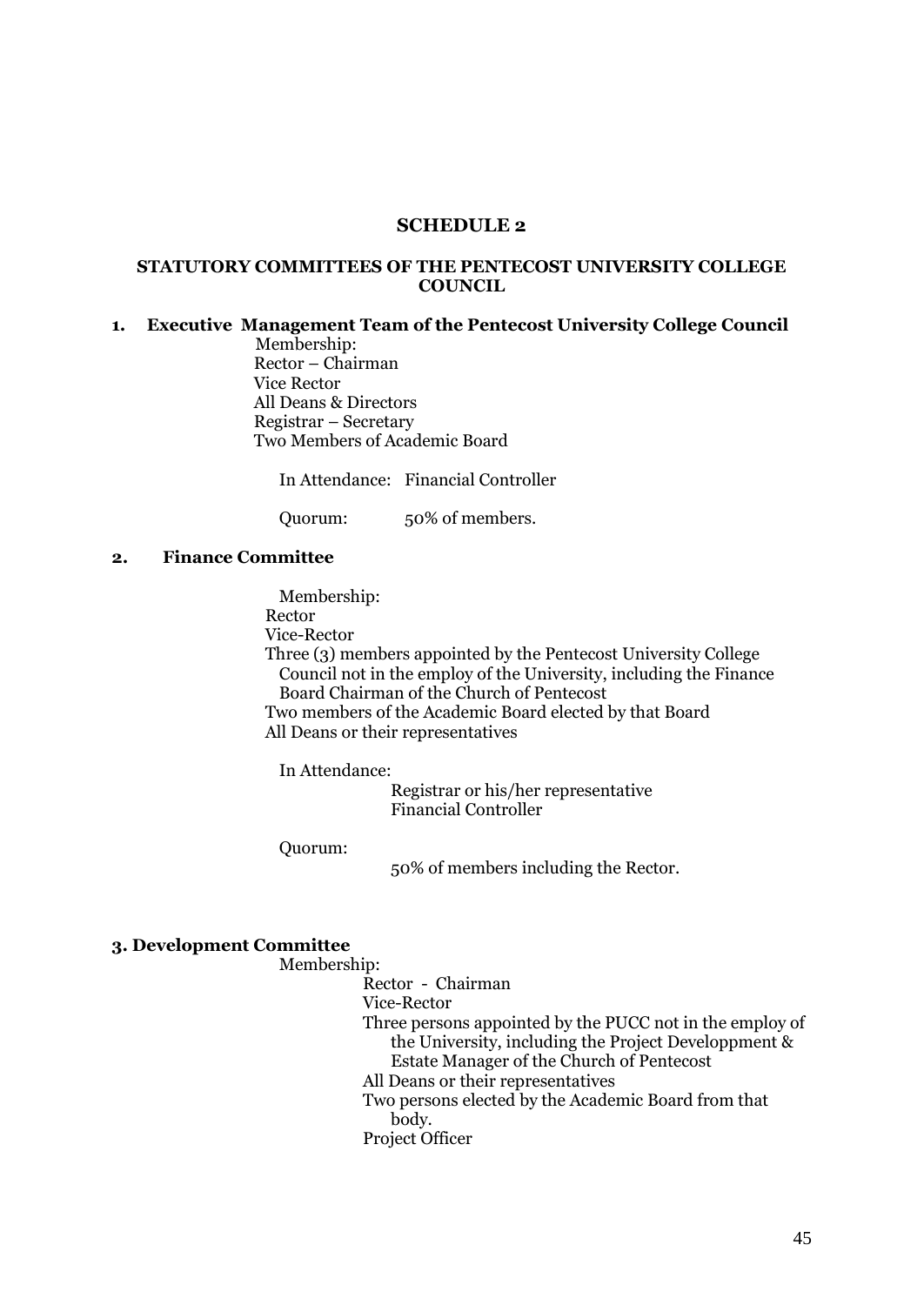In Attendance:

Registrar or his designated representative Financial Controller Estate Officer

Quorum:

Five members including either the Rector or Vice Rector

## <span id="page-45-0"></span>**8 Estate Management Sub-Committee**

Membership:

Chairman appointed by the Development Committee Five members elected by the Academic Board from that body Dean of Students/Chaplain Estate Officer

In Attendance:

Curator; Grounds and Gardens Financial Controller Works/Maintenance Engineer

Quorum:

Four; including at least one Academic Board member

### <span id="page-45-1"></span>**5. Tender Board**

Membership:

Rector – Chairman Vice-Rector Two members appointed by the Church of Pentecost Estate Officer Project Officer Two members appointed by the PUCC not in the employ of the University

In Attendance:

The Registrar

Quorum: Four, including the Rector

## <span id="page-45-2"></span>**6. Appointments and Promotions Board**

- 6.1. There shall be one Appointments and Promotions Board for all categories of Senior Members.
- 6.2. The Appointments and Promotions Board for Senior Members shall consist of the following:
- 62.1.1 Rector Chairman
- 62.1.2 Vice-Rector
- 62.1.3 Two Professors elected by the Academic Board. Alternates for each of the two shall also be elected.
- 62.1.4 The Dean of the School/Faculty in which the appointment is being made;
- 62.1.5 The Head of Department in which the appointment is being made;
- 62.1.6 The Head of a cognate Department as defined by the Academic Board.
- 62.1.7 One member appointed by the Pentecost University College Council from its membership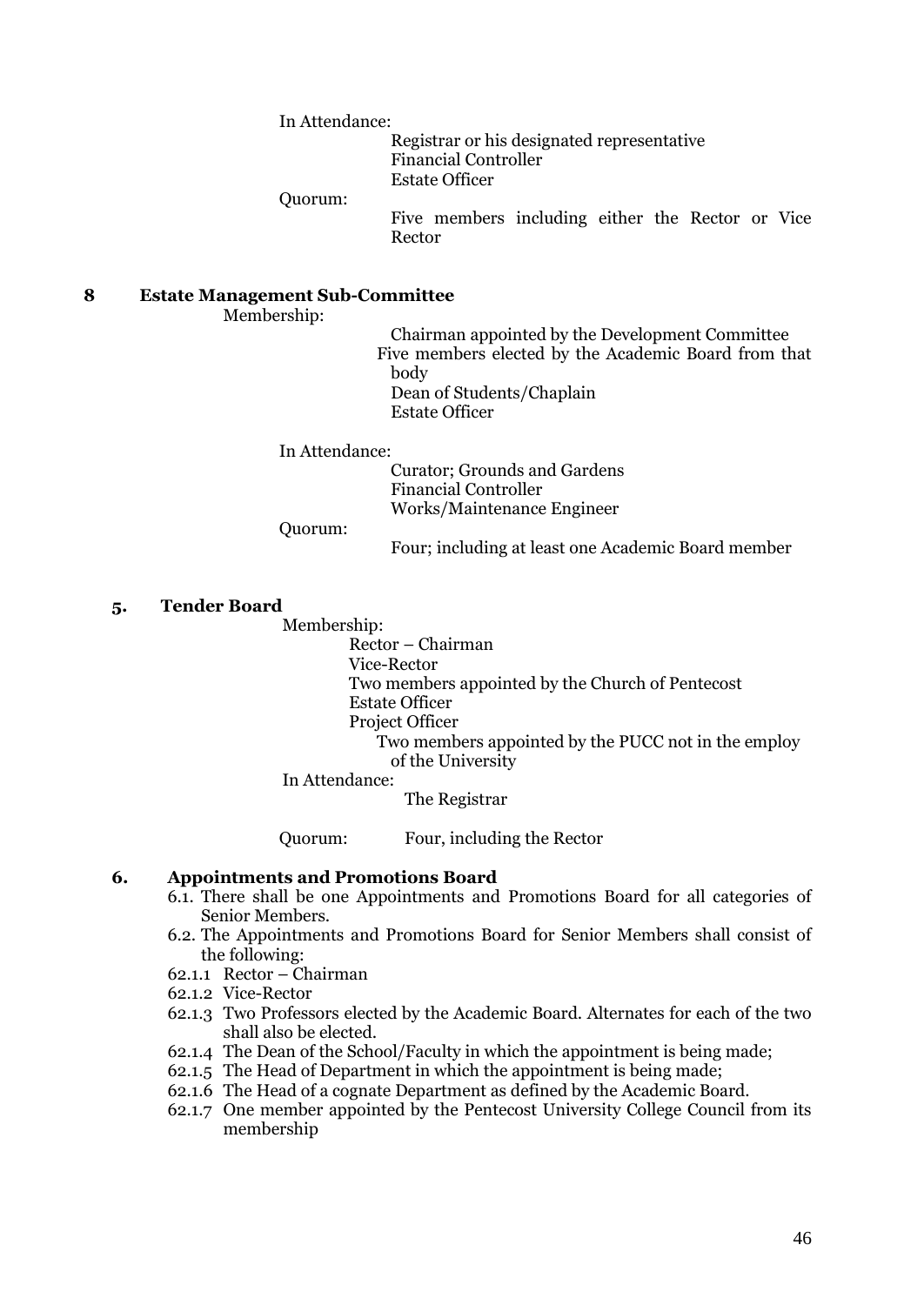- a. Where the status of either the Dean of the School Faculty or the Head of Department is below the rank of the position being considered, another person of professorial status may be co-opted to the Board.
- 1. Persons from outside the University may be co-opted as appropriate.
- 2. The quorum shall be five and no business shall be conducted in the absence of:
	- a. Rector or Vice-Rector;
	- b. One appointed member of the Pentecost University College Council;
	- c. Dean of the School/Faculty (except as provided for in subregulations (3);
	- d. The Head of Department (except as provided for in subregulations (3);
- 3. The Rector shall be present for all appointments or promotions to Associate Professor or Professor and equivalent grades.
- 4. The Appointment and Promotions Board shall review applications received in the light of the following:

Applicant's formal qualifications; Applicant"s experience; Applicant's age; Status of contract (short-term, long-term, post-retirement, etc.); Recommendations of the Faculty / Administration, Appointments and Promotions Committee; Reports of External Assessors.

- 6.8. Appointments or promotions shall be made to a named department or departments in a named discipline or profession and in the broad subject area rather than to sub-areas of specialisation.
- 6.3. Proceedings of the Appointments and Promotions Board shall be kept in the form of minutes on general matters and on individual appointments.
- 6.4. All minutes of the Appointments and Promotions Board shall be provided to all members of the Board.
- 6.5. Recommendations on matters of general policy shall be made to the Academic Board for consideration.
- 6.6. Minutes of individual appointments shall be circulated to Heads of Department and Deans/Directors of Schools/Faculties/Institutes concerned.
- 6.7. Minutes covering all proceedings of the Appointments and Promotions Board shall be deposited at the Main Library under the specific custody of the Librarian. Minutes of individual appointments however, shall be kept under security, such that, subject to sub-regulation (10) and (12) of this regulation, access to them shall require the written permission of the Rector.
- 6.8. The Registrar shall communicate the decision of the Appointments and Promotions Board to the applicant within two weeks of the meeting, and in the case of appointments requiring approval by the Board, within two weeks after such approval.
- 6.9. Except as provided for in sub-regulation (10) and (12) of this regulation all documents in the appointments and promotions process and all discussions at the Appointments and Promotions Board shall be secret and confidential.

### <span id="page-46-0"></span>**7. Faculty Appointments and Promotions Committee**

- 7.1. There shall be in each School/Faculty Appointment and Promotions Committee. The Dean of the School/Faculty shall be the Chairman of the Committee.
- 7.2. The membership shall be all Heads of Department within the Faculty.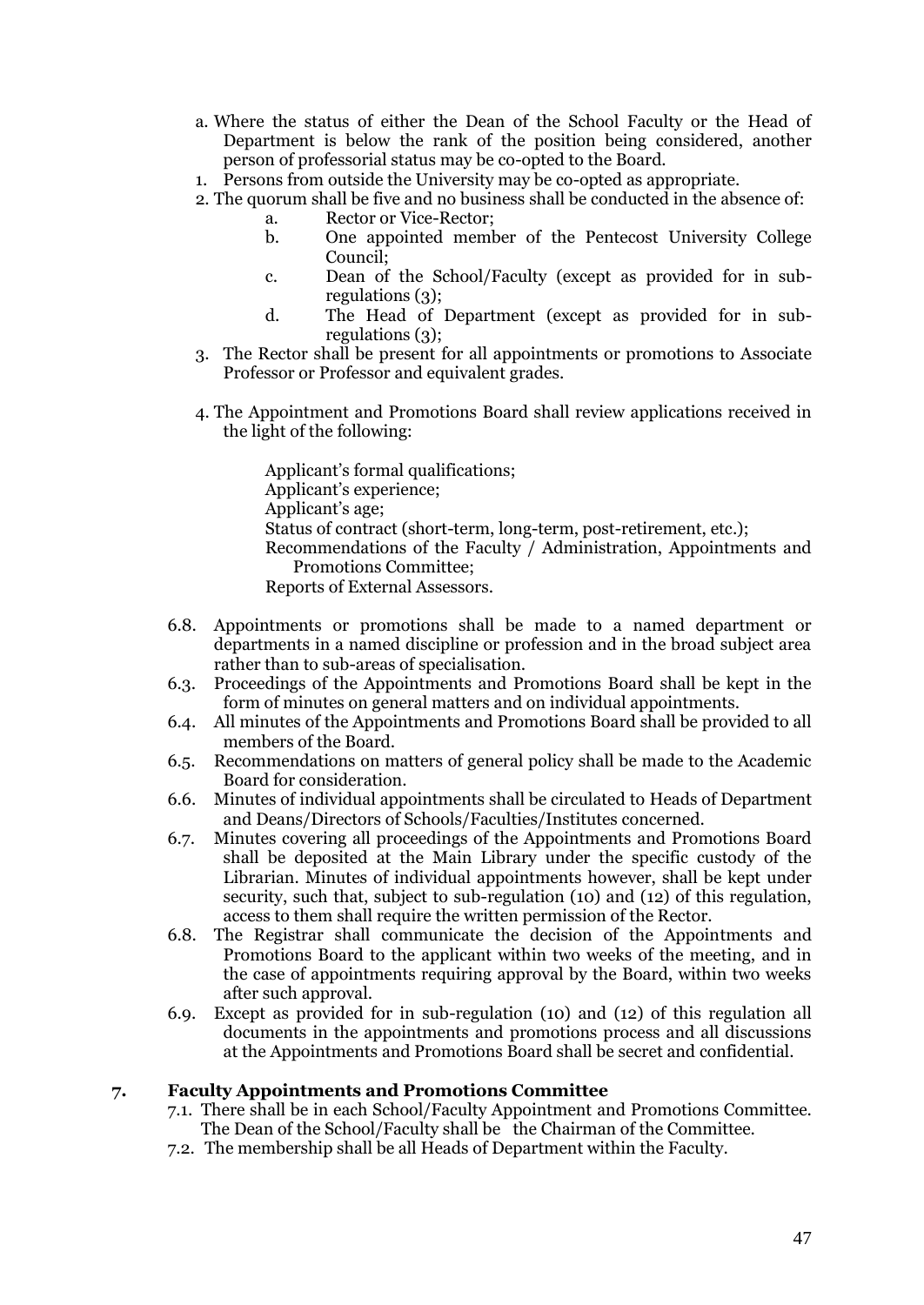- 6.4 The School/Faculty Appointments and Promotions Committee shall meet at least once in a semester.
- 6.5 All applications for appointments and promotions shall be forwarded to the Head of Department in the first instance, who shall send his comments to the Dean. On receipt of the application, the Dean or Director shall refer it to the Committee for consideration. No application shall be withheld from the Committee.
- 6.6 The Committee shall consider applications for appointments and promotions and shall forward the papers of all applicants with its comments and recommendations to the Appointments and Promotions Board.

## <span id="page-47-0"></span>**8. Administration Appointments and Promotions Committee**

- 6.9. There shall be an Administration Appointments and Promotions Committee appointed by the Rector in consultation with the Registrar.
- 6.10. Membership shall comprise the Registrar as Chairman, representatives of the Registrar's Office, Finance Office, Development Office and Health Office.
- 6.11. Members of the Committee shall hold office for two years and shall be eligible for re-appointment.
- 6.12. The Committee may co-opt others as appropriate to assist in its work.
- 6.13. The Committee shall consider all applications for appointment and promotion and forward the papers of all applicants with its comments and recommendations to the Appointments and Promotions Board.
- 6.14. The Administration Appointments and Promotions Committee shall meet at least twice a semester.

## <span id="page-47-1"></span>**9. Appeals relating to Appointments and Promotions**

The Appointments and Promotions Board may, on application, review its own decisions affecting appointments or promotions. Appeals shall proceed from the Appointments and Promotions Board to the Pentecost University College Council. In considering the appeals, the Pentecost University College Council may be assisted by an expert appointed by the Board.

### <span id="page-47-2"></span>**10. Appointments and Promotions of Staff other than Senior Members**

10.1. There shall be an Appointments and Promotions Committee for

### **10.1 Senior Staff**

Membership:

Vice-Rector – Chairman Registrar or his representative Head of Department concerned or his representative One person appointed by Academic Board One external assessor appointed by the Registrar Dean of the respective School/ Faculty

### Quorum:

Four, including the Vice-Rector or his representative, the Head of the Department concerned, or his representative and the external assessor.

# **10.2 Junior Staff**

Membership:

The Dean of the School/Faculty – Chairman The Assistant Registrar in charge of personnel matters.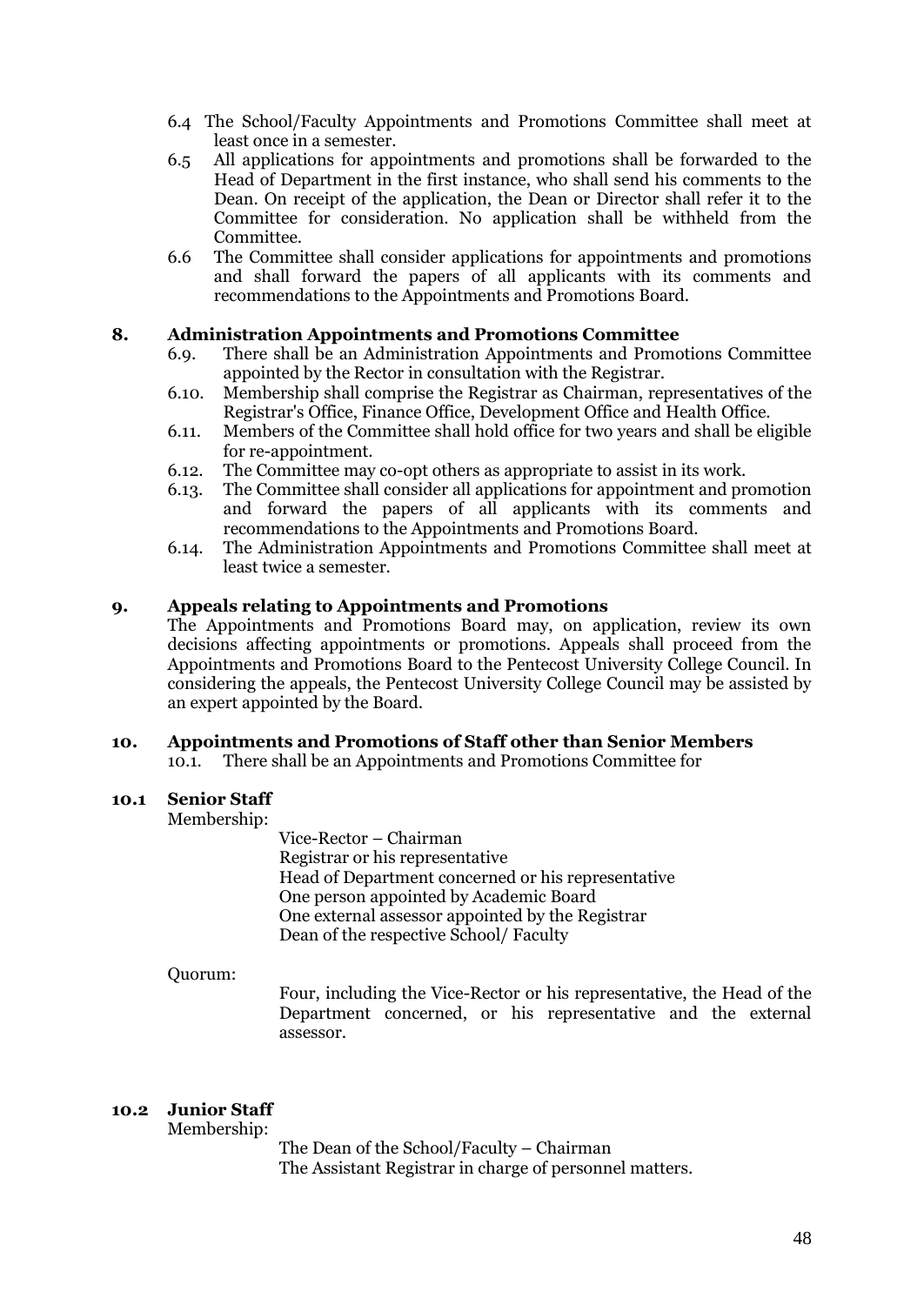Financial Controller or his representative. Internal Auditor or his representative. One person from the Department concerned to be appointed by the Head of Department.

Quorum:

Three, including the Head of the Department concerned.

The Committees established under this regulation shall, in the case of Junior/Senior Staff, consider all applications and make its recommendations to the Rector.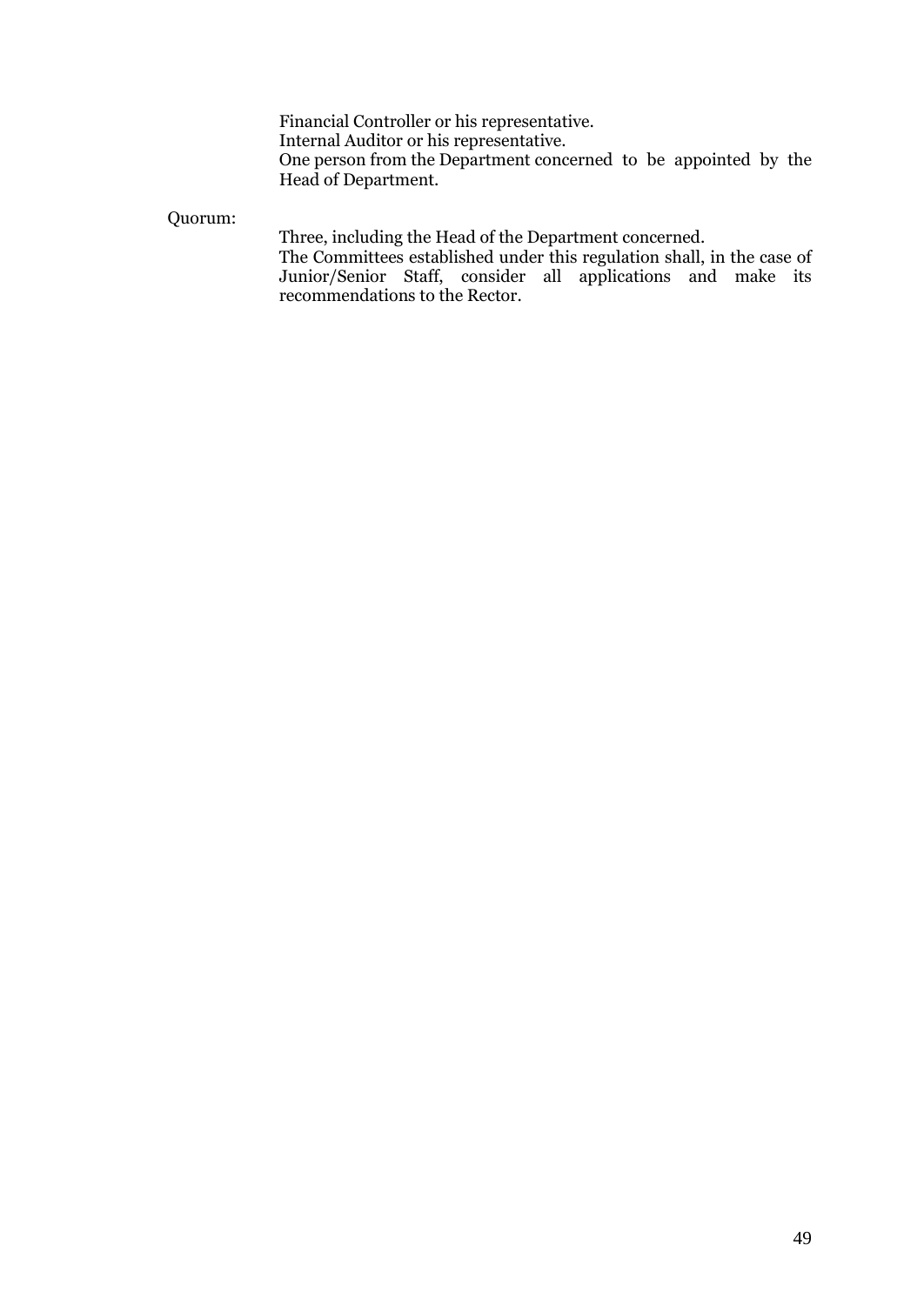## **GUIDELINES FOR APPOINTMENTS AND PROMOTIONS**

### <span id="page-49-1"></span><span id="page-49-0"></span>**1. General Criteria for Appointments and Promotions to Teaching and Research Grades**

64.1 All first appointments shall be by an interview.

- 64.2 An applicant shall be assessed on the basis of evidence of continuing performance in respect of the following:
	- 66.1.1 Being a committed Christian;
	- 66.1.2 Scholarship;
	- 66.1.3 Research and contribution to knowledge;
	- 66.1.4 Teaching;
	- 66.1.5 Academic Leadership;
	- 66.1.6 Inventiveness and resourcefulness
	- 66.1.7 Contribution to Church life
- 64.3An application shall be supported by publications including books, articles in journals, or manuscripts submitted to journals, plus evidence of acceptance for publication in the journals, papers from published proceedings, systematized teaching materials, and creative works, evidenced by patents, copyrights, music scores, etc.
- 64.4The following shall also be taken into account by the Appointments and Promotions Board-
	- 66.4.1 Contributions to University Boards or Committees,
	- 66.4.2 Contributions to national development.

### <span id="page-49-2"></span>**2. Assistant Lecturer or Assistant Research Fellow**

65.1 Applicant for the post of Assistant Lecturer or Assistant Research Fellow must have a good first degree plus a master"s degree and must have registered for research higher or shall be expected to do so, on appointment.

65.2 The appointment shall be for two years or in exceptional cases for three years.

65.3 Three references shall be required, at least one of whom must have been associated with the candidate's postgraduate studies. Additionally, one of the references should be of a religious denomination.

# <span id="page-49-3"></span>**3. Lecturer or Research Fellow**

- 9.3 For the appointment of a Lecturer or Research Fellow a higher researched degree shall be required.
- 9.3 Three references shall be required, at least one of whom must have been associated with candidate's post-graduate studies. Additionally, one of the references should be of a religious denomination.
- 9.3 Appointments to this position shall normally be for six years.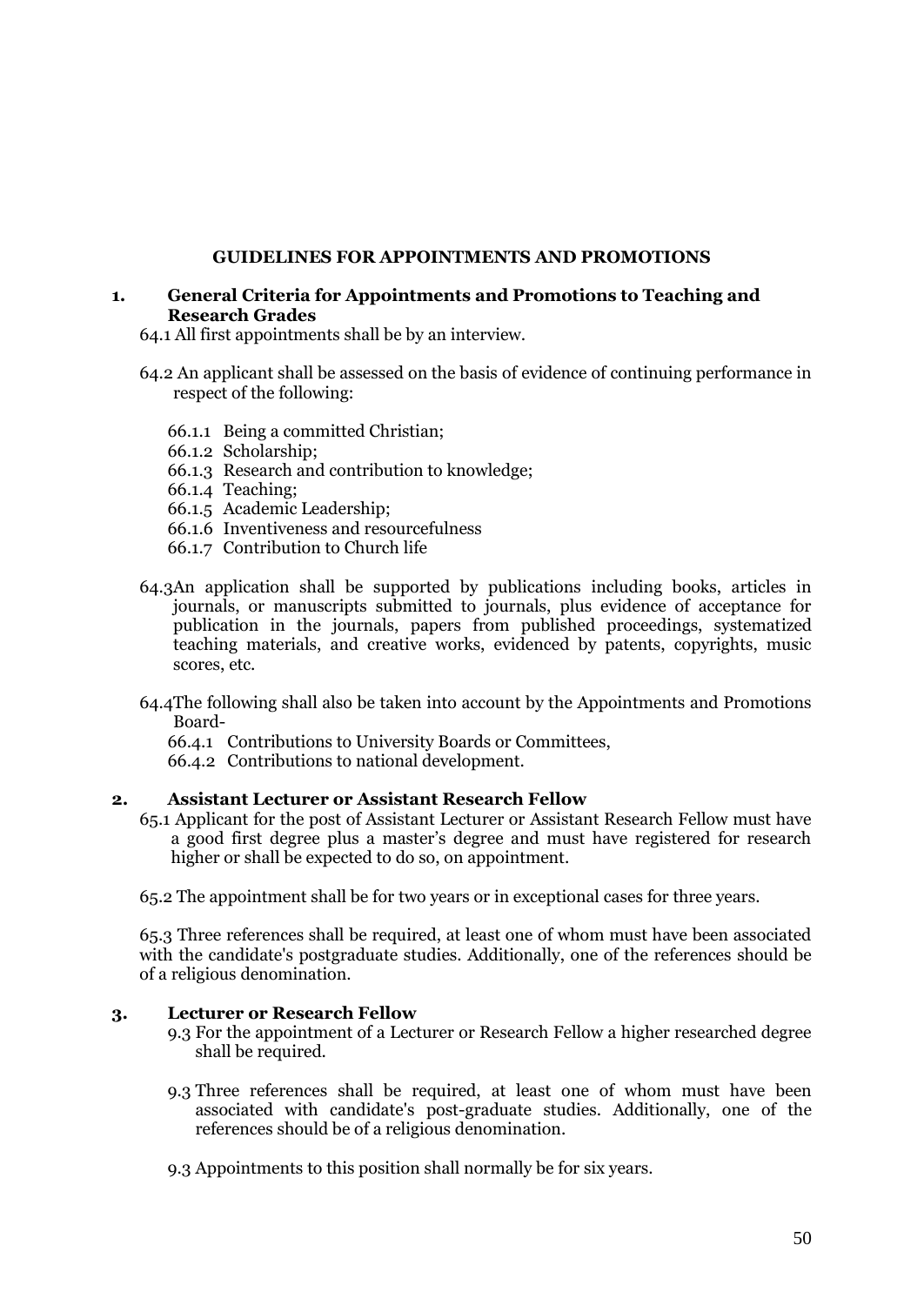9.3 The appointment shall be reviewed before the end of the sixth year; at the end of the ninth year the appointment shall terminate unless the person can be promoted to a grade above that of a Lecturer. In exceptional circumstances the Appointments and Promotions Board may, on the recommendation of the Faculty Appointments and Promotions Committee, extend the appointment for a period not exceeding two years, at the end of which the appointment shall terminate unless the person can be promoted to a grade above that of a Lecturer.

# <span id="page-50-0"></span>**4. Senior Lecturer or Senior Research Fellow**

- 6.1 Appointments or promotion to the grade of Senior Lecturer shall be considered on the basis of significant performance in the following:
	- 6.1.1.1.1 Scholarship;
	- 6.1.1.1.2 Research and contribution to knowledge;
	- 6.1.1.1.3 Teaching;
	- 6.1.1.1.4 Academic leadership;
	- 6.1.1.1.5 Inventiveness and resourcefulness;
	- 6.1.1.1.6 Extension work or service to the University, the Church and the nation;

6.2 Two external assessors shall be required.

- <span id="page-50-1"></span>**5. Associate Professor**
	- 1.1 Appointment or Promotion to the grade of Associate Professor shall be on the basis of outstanding scholarship in the candidate's field of teaching and research and contribution to the intellectual life of the University and the development of the country.
	- 1.2 Two external assessors are required.
- <span id="page-50-2"></span>**6. Full Professor**
	- 2.1 Appointment or Promotion to the grade of Professor shall be on the basis of internationally acknowledged scholarship in the candidate's field of teaching and research and contribution to the intellectual life of the University and the development of the nation.
	- 2.2 Two external assessors shall be required.

### <span id="page-50-3"></span>**7. Visiting and Temporary Appointments**

- 3.1 In consultation with the Dean and Head of Department, the Rector may, in urgent cases, approve a short-term for a period of up to one year while an application for a regular appointment is being processed.
- 3.2 In consultation with the Dean and Head of Department, the Rector may approve a short-term appointment for a period of less than one year for an applicant who does not propose to take up a regular appointment.
- 3.3 The designation "Visiting Scholar" shall apply to the appointment.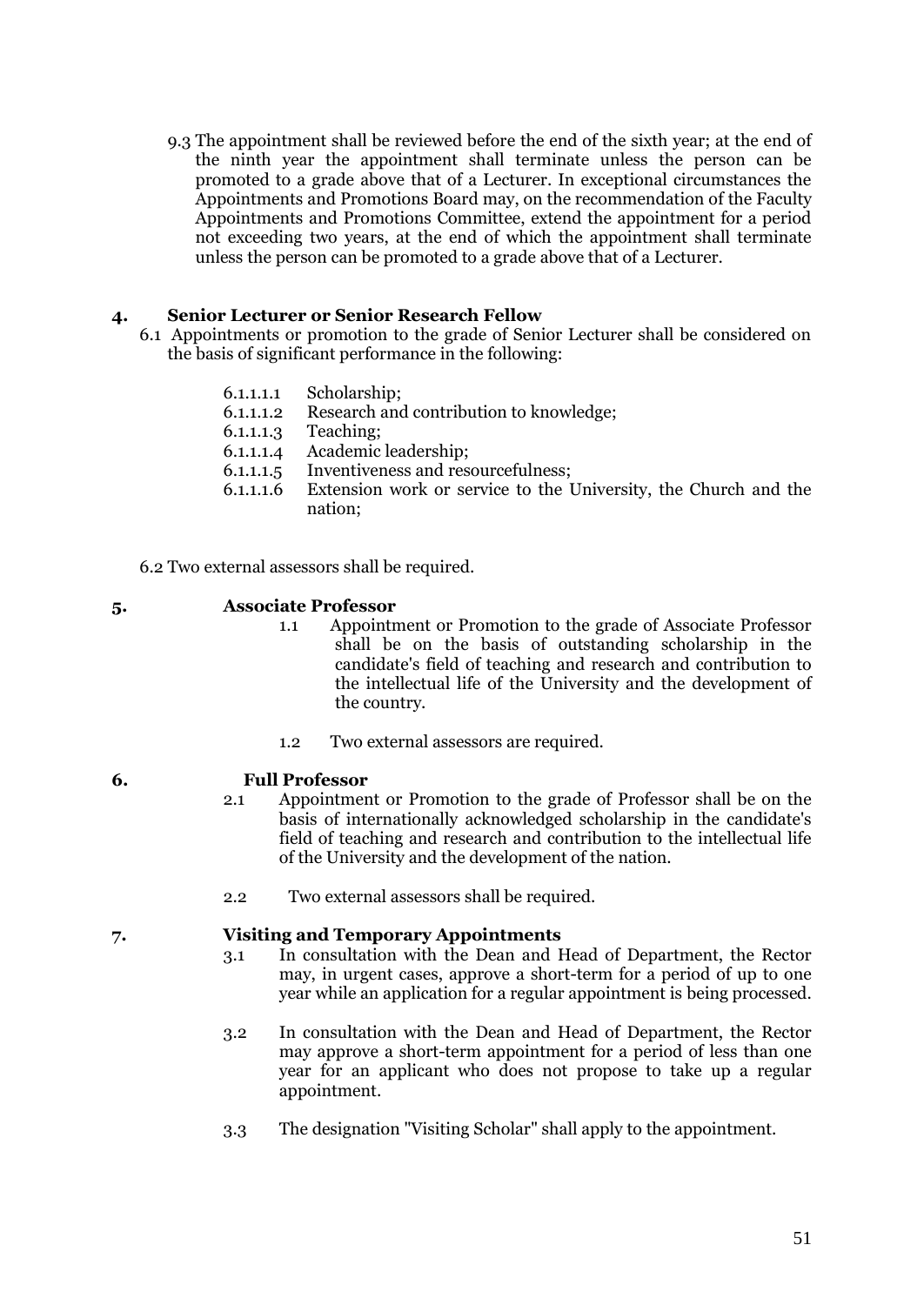3.4 The appointment shall be reported to the Appointments and Promotions Board at its next regular meeting.

# <span id="page-51-0"></span>**8. Tutor/Research Associate**

Persons who may not possess the requisite qualifications for appointment to the various teaching/research positions in the University who have acknowledged expertise in certain selected fields for which regular teachers are difficult to come by, may be appointed to teaching positions in such fields; these may include, for example, Music and Ghanaian Languages and Culture and Foreign Languages. The designation, tutor/research associate, shall apply to such persons who are offered teaching or research positions. Depending on their qualifications and experience, such persons shall enjoy conditions of service similar to those enjoyed by a lecturer/research fellow. Appointment to this category shall be for a renewable period to two years.

# <span id="page-51-1"></span>**9. Criteria for Appointments and Promotions to Non-Teaching Staff**

- 4.1 All first appointments to non-teaching staff shall be by interview.
- 4.2 For appointment or promotion to the administrative/professional grades, evidence of promise or continuing performance in respect of the following shall be required:
	- 4.2.1 Grasp of administrative procedures/regulations and organisational ability;
	- 4.2.2 Leadership;
	- 4.2.3 Initiative and reliability;
	- *4.2.4* Sense of responsibility;
- 61.1Assessment of the above shall require a report by the applicant on his contribution to the work of the University or other Institution, to which may be attached, memoranda (other than confidential material) to be reviewed as appropriate by Registrar, Dean, Director, or Chairman of a University Board Committee or other person(s) in a supervisory, administrative capacity.

# <span id="page-51-2"></span>**10. REGISTRAR'S OFFICE**

# <span id="page-51-3"></span>**CRITERIA FOR APPOINTMENT**

All fresh appointments shall be by interview.

# **10.1 Eligibility for Appointment**

For appointments to the administrative grades, the following criteria shall apply.

### **10.2 Junior Assistant Registrar**

- 4.1.1 For appointment to the grade of Junior Assistant Registrar candidates shall possess a higher degree.
- 4.1.2 In exceptional cases candidates with a good first degree or its equivalent, plus at least two years post-graduation experience may be considered.
- 4.1.3 Persons appointed under sub-regulation (2) of this regulation shall not be promoted to a higher grade unless they have acquired a higher degree.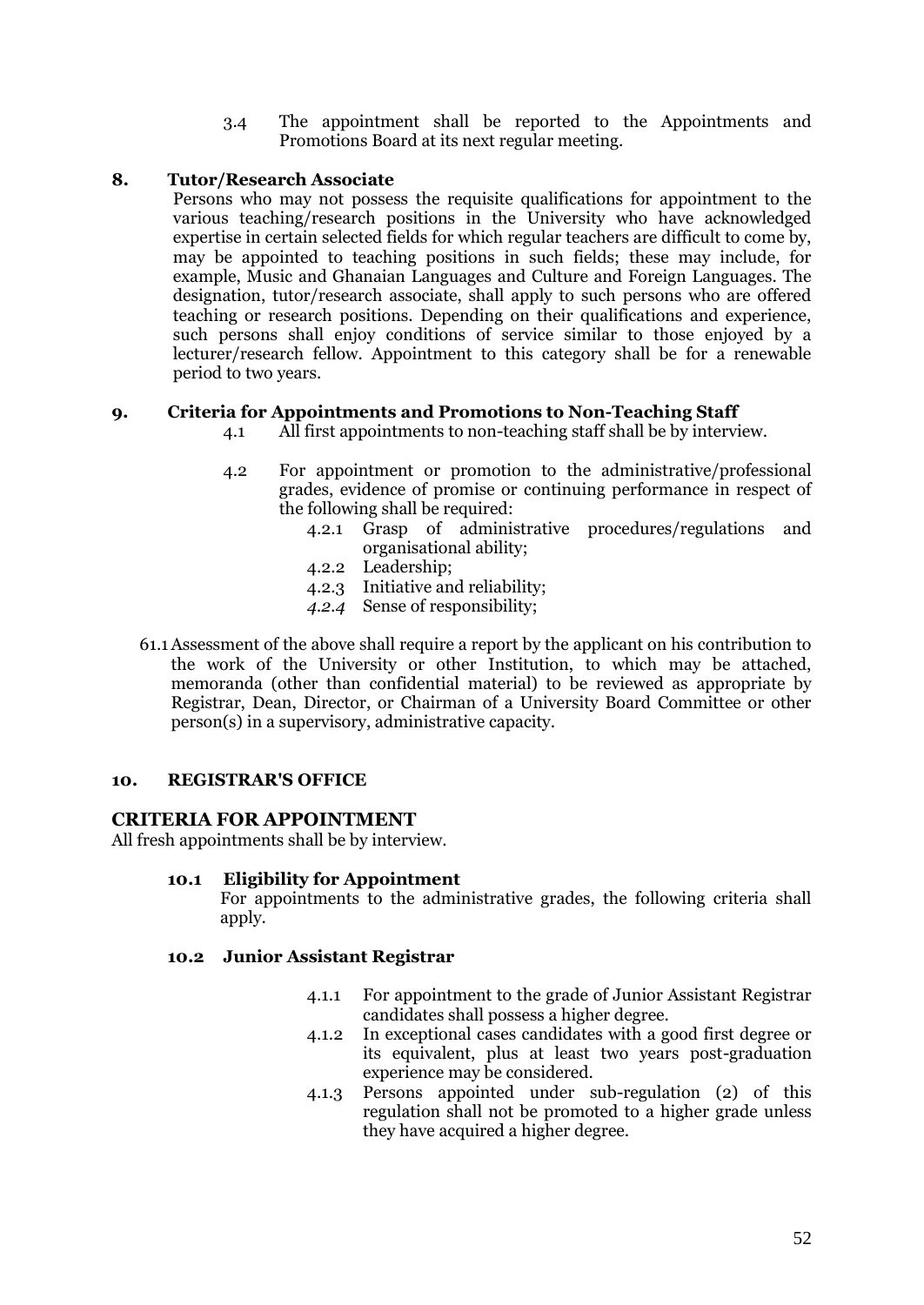# **10.3 Assistant Registrar (PR/HR/Academic)**

Candidates seeking appointment or promotion to the grade of Assistant Registrar must possess a higher degree, plus at least two years relevant experience in administration.

## **10.4 Senior Assistant Registrar**

- 4.1.1 For appointment or promotion to the grade of Senior Assistant Registrar; satisfactory performance in the grade of Assistant Registrar in the University or equivalent grade in an analogous institution for at least six years shall be required.
- 4.1.2 Two external assessors shall be required.

## **10.5 Deputy Registrar**

- 10.5.1 For appointment to the post of Deputy Registrar, candidates must possess a higher degree or equivalent professional qualification. In addition, they must have served as Senior Assistant Registrar or equivalent grade in analogous institution for a minimum of five years.
- 10.5.2 Two external assessors shall be required, and one of whom shall serve on the Interview Board. Appointment shall be by interview.

## **10.6 Registrar**

An appointment to the position of Registrar shall proceed as provided by the Statutes.

## <span id="page-52-0"></span>**11. UNIVERSITY LIBRARIAN**

# <span id="page-52-1"></span>**a) Junior Assistant Librarian**

- (1) For appointment to the grade of Junior Assistant Librarian candidates shall possess a higher degree in Library/Information Studies.
- (2) In exceptional cases candidates with good first degree in Library/Information Studies, plus two (2) years post graduation experience may be considered.
- (3) Persons appointed under sub section (2) of this regulation shall not be promoted to a higher grade/position unless they have acquired a higher degree in Library/Information Studies

# <span id="page-52-2"></span>**b) Assistant Librarian**

ii) Candidates seeking appointment or promotion to this grade/position must possess higher degree in Library/ Information Studies plus at least two (2) years relevant experience in Librarianship.

# <span id="page-52-3"></span>**c) Senior Assistant Librarian**

- (1) For appointment or promotion to this grade, satisfactory performance in the grade of Assistant Librarian in the University or equivalent grade in an analogous institution for at least six years shall be required.
- (2) Two external assessors shall be required.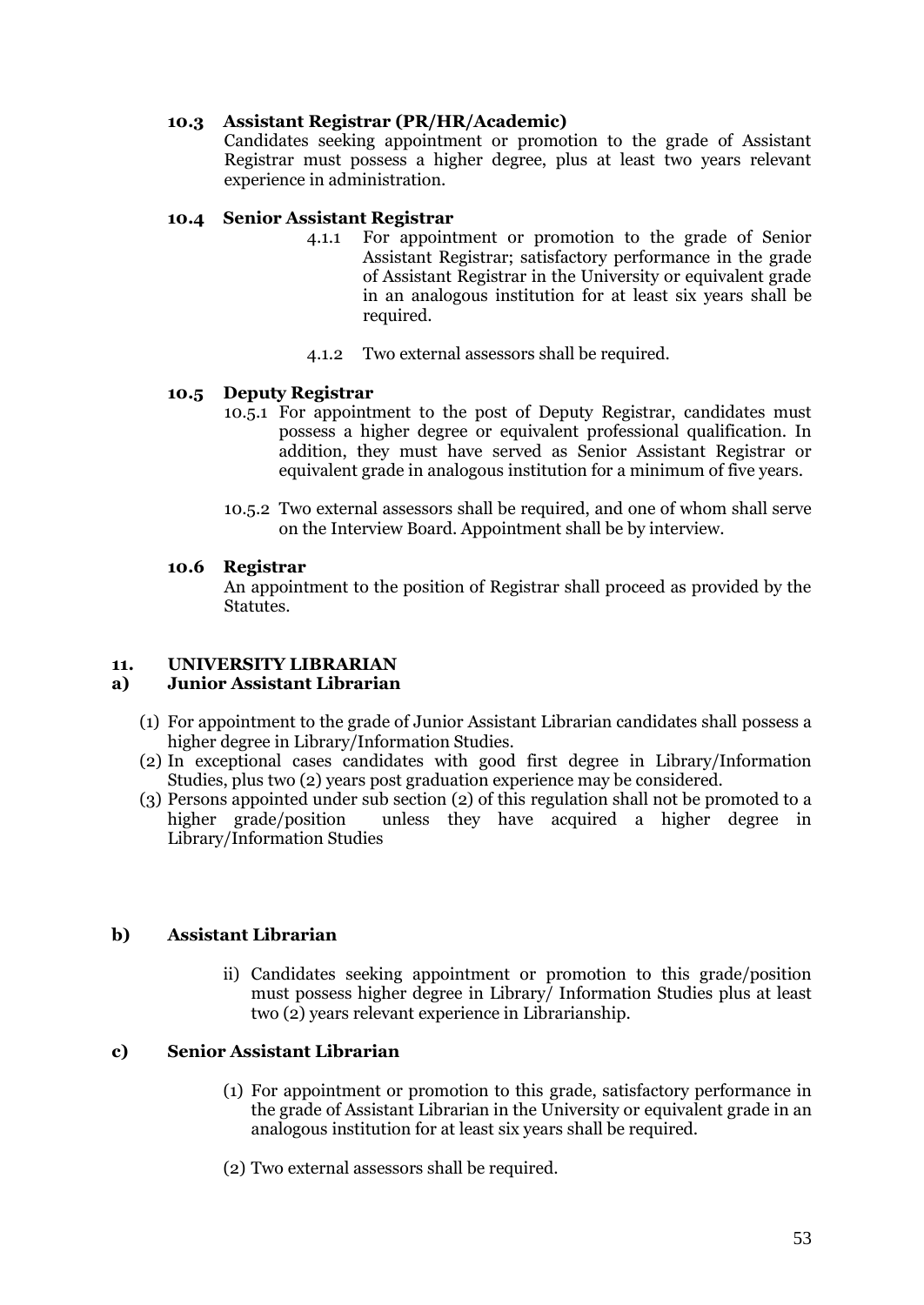# <span id="page-53-0"></span>**d) Deputy Librarian**

- (1) For appointment to this post, candidates must possess a higher degree in Library/Information Studies or equivalent professional qualification. In addition, they must have served as Senior Assistant Librarian or equivalent grade in analogous institution for a minimum of five (5) years.
- (2) Two external assessors shall be required, one of whom shall serve on the Interview Board
- (3) Appointment shall be by interview.

# <span id="page-53-1"></span>**e) University Librarian**

(i) An appointment to this position shall proceed as provided by the statutes.

# <span id="page-53-2"></span>**FINANCE OFFICE/INTERNAL AUDIT**

# <span id="page-53-4"></span><span id="page-53-3"></span>**APPOINTMENT**

# **1. Eligibility for Appointment**

For appointment as a senior member in the Finance Office/Internal Audit Unit, candidate must satisfy the criteria defined below for the various grades.

# <span id="page-53-5"></span>**2. Junior Assistant Accountant /Junior Assistant Internal Auditor**

Candidates must:

Either

- i) Have a good first degree in Accountancy or other relevant University degree (B.Com. or B.Sc. Administration. (Accounting Option) etc.
- or

ii)

Have completed Part II of Institute of Chartered Accountants (Ghana) or its equivalent in other professional Institute. In addition, have had a minimum of two years relevant experience.

# <span id="page-53-6"></span>**3. Assistant Accountant/Assistant Internal Auditor**

For appointment or promotion to **the** grade of Assistant Accountant or Assistant Internal Auditor, a person should possess any of the following: -

# Either

- a. A good first degree as in 2 (i) above plus two years postqualification experience.
- b. Part III C.A. (Ghana) or its equivalent of any of the following professional accountancy bodies:
	- (i) Institute of Chartered Accountants (I.C. A. ) Ghana;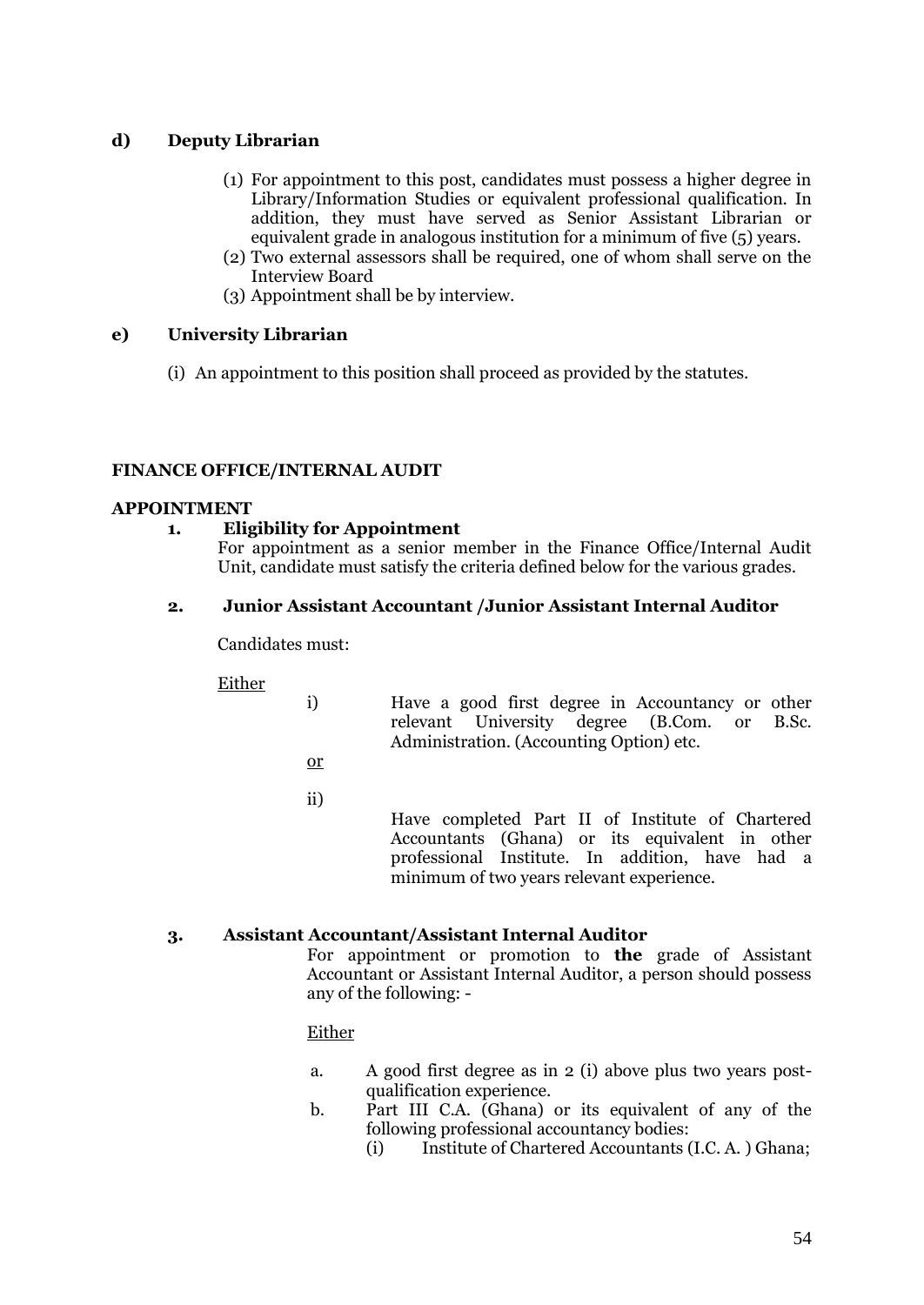- (ii) Chartered Institute of Management Accountants (CIMA);
- (iii) Chartered Association of Certified Accountants (ACCA);
- (iv) Chartered Public Accountants (US)

Or

c. Must have served as Junior Assistant Accountant or Junior Assistant Internal Auditor or equivalent for a minimum period of two years in the service of the University or comparable organisation.

## <span id="page-54-0"></span>**4. Deputy Accounts Manager/Deputy Audit Manager**

Persons to be appointed to the grade of Accountant or Senior Assistant Internal Auditor must:

## Either

a. Possess the Final Examination Certificate of the

Institute of Chartered Accountants (ICA) Ghana; Chartered Association of Certified Accountants (ACCA); Chartered Institute of Management Accountants (CIMA)

# **Or**

b. Must have served as an Assistant Accountant or Assistant Internal Auditor or equivalent for a minimum period of five years in the service of the University or comparable organisation.

#### <span id="page-54-1"></span>**5. Accounts Manager/Audit Manager**

For appointment to the grade of Senior Accountant/Deputy Internal Auditor candidates must

#### Either

a. Possess the Final Examination Certificate of

- i. Ghana Institute of Chartered Accountants (C. A) Ghana;
- ii. Chartered Association of Certified Accountants (ACCA);
- iii. Chartered Institute of Management Accountant (CIMA)
- b. Have a minimum of four years post qualification experience.

#### Or

 $\mathbf{c}$ .

Have a minimum of 3 years experience as Accountant or Senior Assistant Internal Auditor in the University or analogous Institution.

### <span id="page-54-2"></span>**6. Deputy Financial Controller/Deputy Internal Auditor**

To be appointed to the post of Deputy Financial Controller or Internal Auditor; a person must: -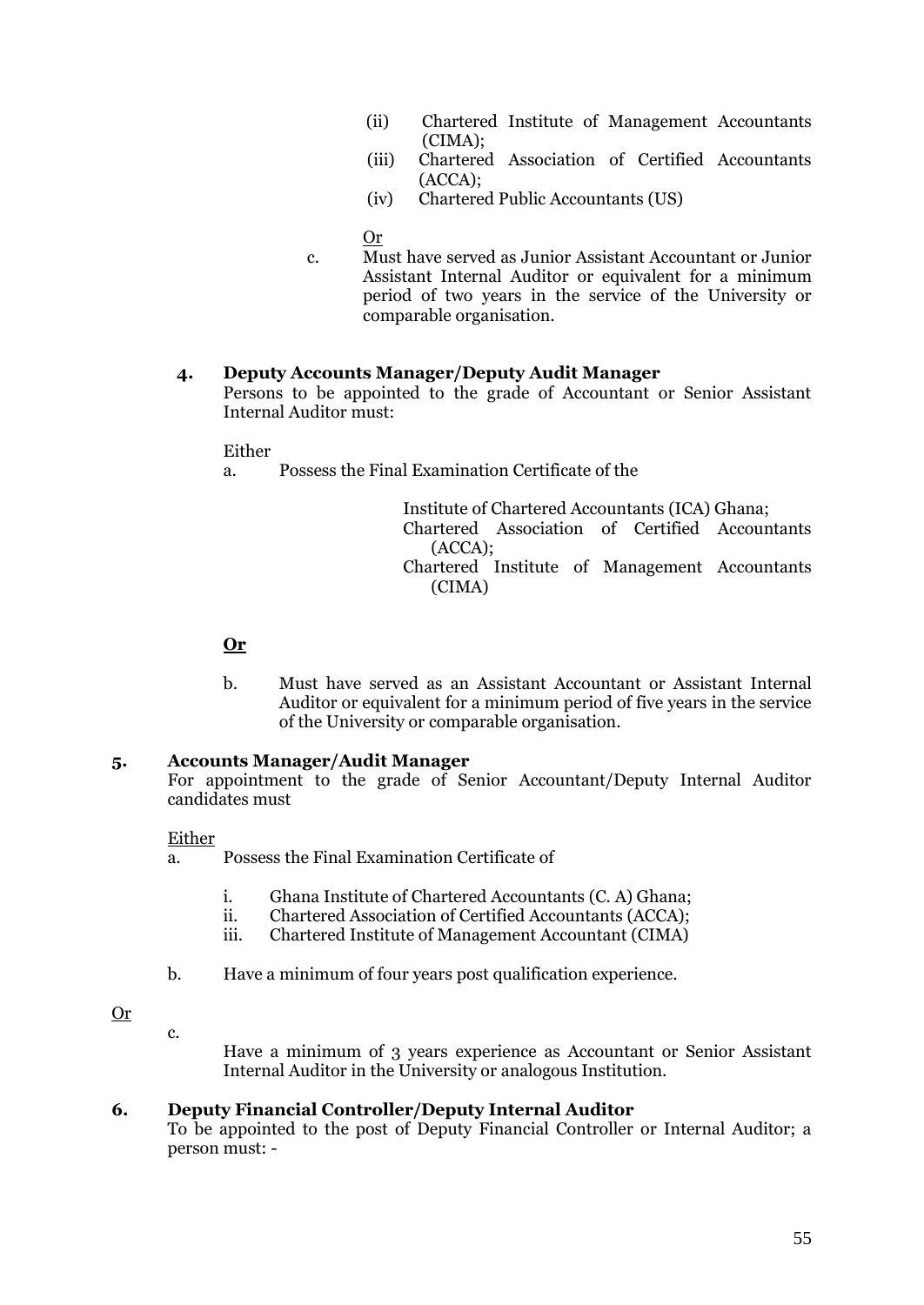- a. Be a member of a recognised major professional accountancy body.
- b. Have served in the University or comparable institution for a minimum of five years (5) in the grade of Senior Accountant' Deputy Internal Auditor.
- c. Possess a minimum of seven years (7) of relevant post-qualification experience in a practising firm or in industry.

Reports from two external assessors shall be required. They shall also be members of the Interview Board.

### <span id="page-55-0"></span>**7. Financial Controller/Chief Internal Auditor**

The post of Financial Controller/ Chief Internal Auditor shall be by appointment only. To be eligible, a candidate must: -

- a. Be a member of a recognised professional accountancy body;
- b. Have served in the University as Deputy Financial Controller for a minimum of five years or have minimum of ten years post qualification experience in a practising firm, or in industry, commerce or public service.

Reports from two external assessors shall be required. They shall also be members of the Interview Board.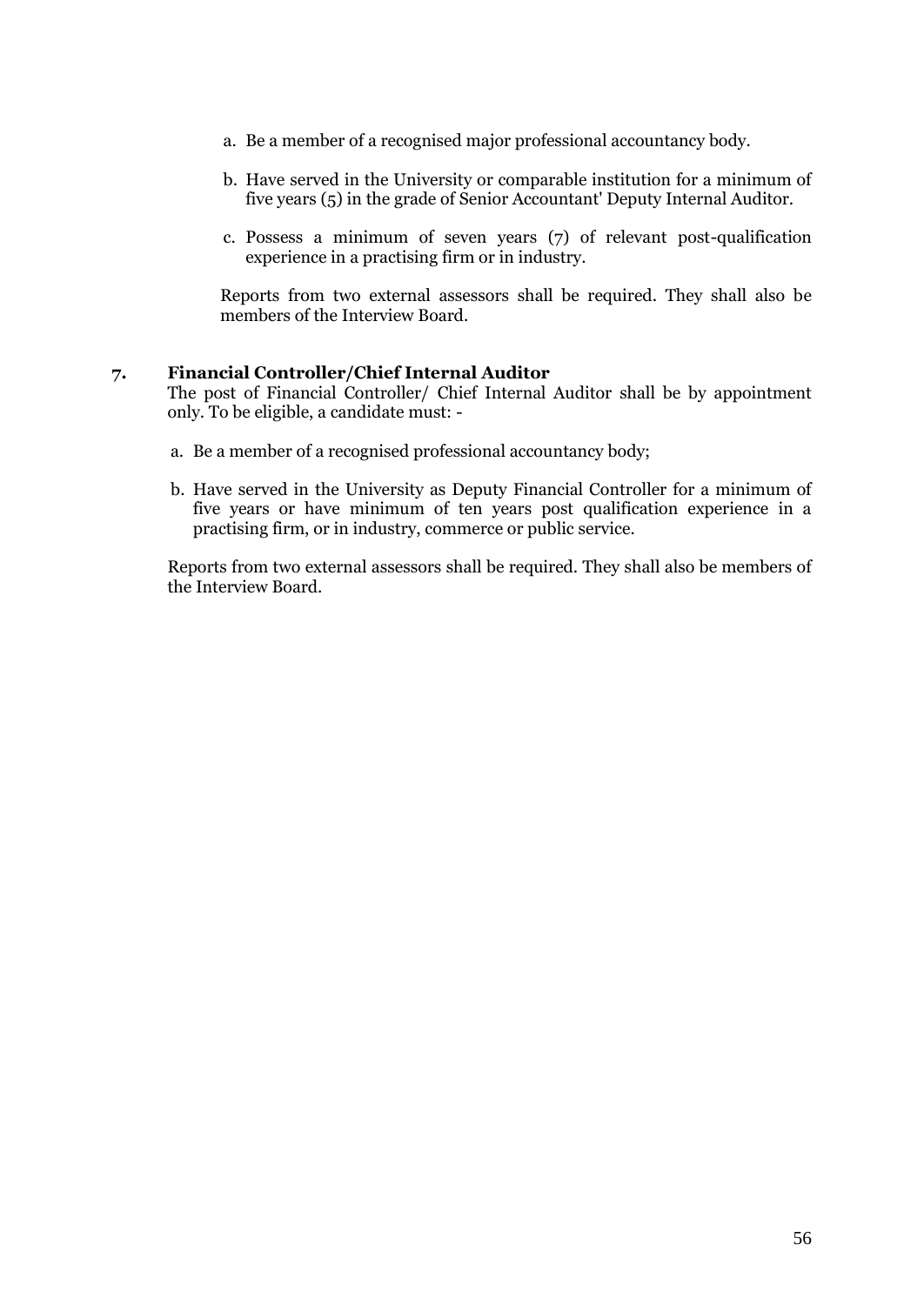### **SCHEDULE 3**

### <span id="page-56-1"></span><span id="page-56-0"></span>**STATUTORY COMMITTEES OF ACADEMIC BOARD**

#### <span id="page-56-2"></span>**1. Executive Committee**

Membership: Rector-Chairman Vice-Rector; Deans of Faculties/School; Four Members elected by the Academic Board from that body.

Quorum: Fifty per cent of the membership

## Functions:

1. The functions of the Committee shall be to:

- a. Take such action and make such decisions as may be necessary to implement the general policy established by the Academic Board, and to carry out such other functions as may from time to time be delegated to it by the Academic Board;
- b. Decide on the strength of all establishments in the University and the need or otherwise for the creation of new positions in consultation with relevant Heads of Department;
- c. Receive from the Registrar, annually, reports as to whether all committees of the Academic Board have functioned properly throughout the year; and
- d. Advise the Academic Board on the University scholarship policy and to award such scholarships as may be approved from time to time.
- 2. The minutes of meetings of the Executive Committee shall be reported to the Academic Board at its next meetings.

## <span id="page-56-3"></span>**2. Planning and Resource Committee**

Membership:

Rector - Chairman; Vice-Rector; Deans of Faculties/School; Registrar or Deputy; Financial Controller; Estate Officer Project Officer

The Committee may co-opt any number of persons from time to time to advise on technical issues. Such persons will not have right to vote.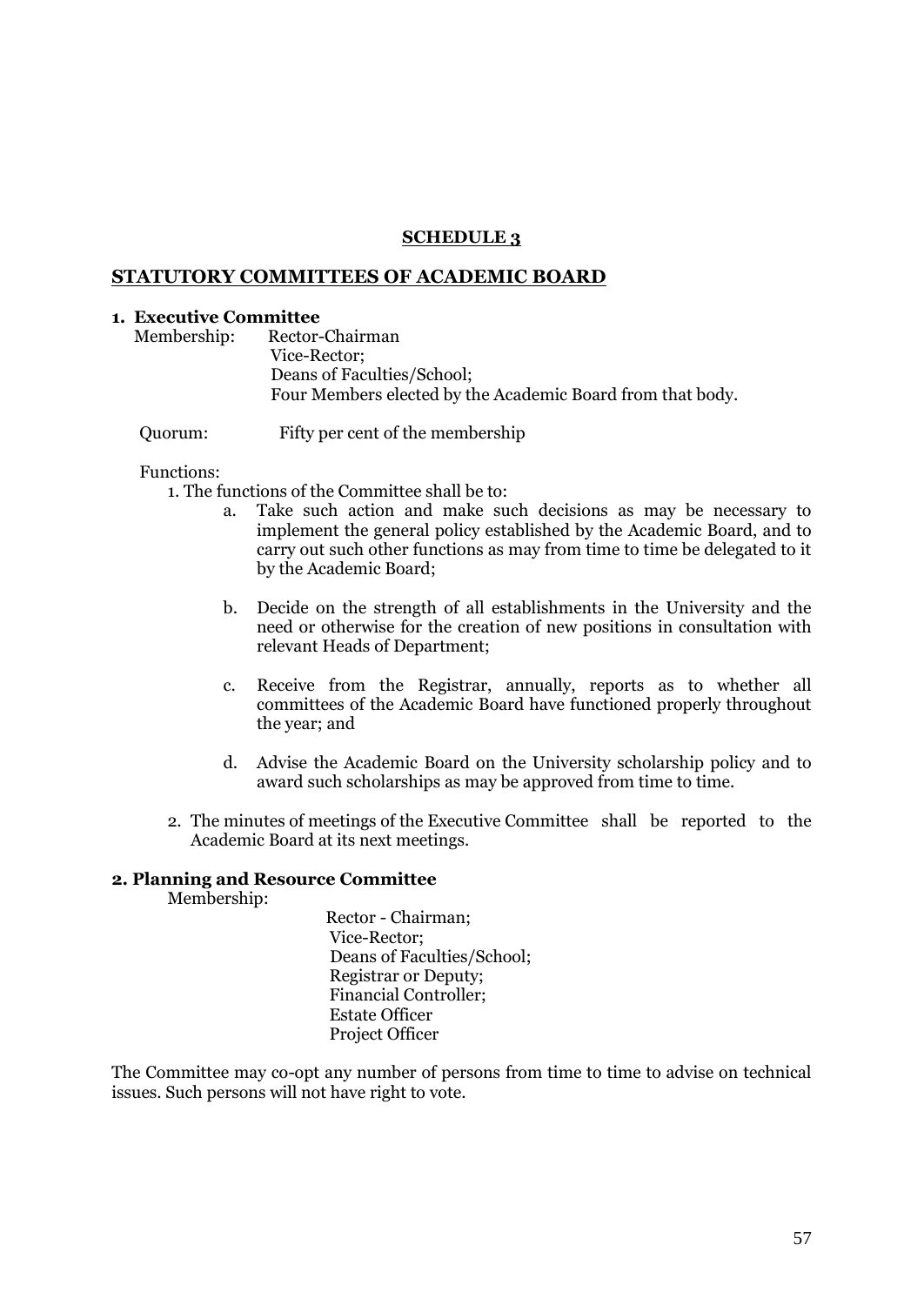## In Attendance:

| Director, Planning Unit (Secretary)     |
|-----------------------------------------|
| Dean, Faculty of Information Technology |
| <b>Deputy Registrars</b>                |
| <b>Deputy Financial Controller</b>      |

## Quorum:

## Functions:

The functions of the Planning and Resource Committee are:

- a. to advise the Academic Board on the future development of the University on matters regarding academic and human resources development;
- b. to advise the Academic Board on appropriate planning models and strategies covering all aspects of the University's activities as stated in section (a) above;
- c. to give general guidelines and directions to the operation of the Planning Unit;
- d. to advise the Academic Board on matters related to the establishment; of new departments ;
- e. to consider the immediate and long-term academic needs of the University and design appropriate strategies and plans;
- f. to advise on new courses of study of the University, taking into consideration the manpower needs of the nation and the goals set for the University.

#### <span id="page-57-0"></span>**3. Library Board** Membership:

- 7. Chairman elected by the Academic Board;
- 8. One member elected by each Faculty/School Board;
- 9. Financial Controller or his representative;
- 10. Three elected members of the Students Representative Council and the Librarian (nonvoting member).

Quorum: Fifty percent of the membership.

Functions:

Subject to the directions of the Academic Board, to supervise and direct the policy of the Library and such other matters as may be delegated to it.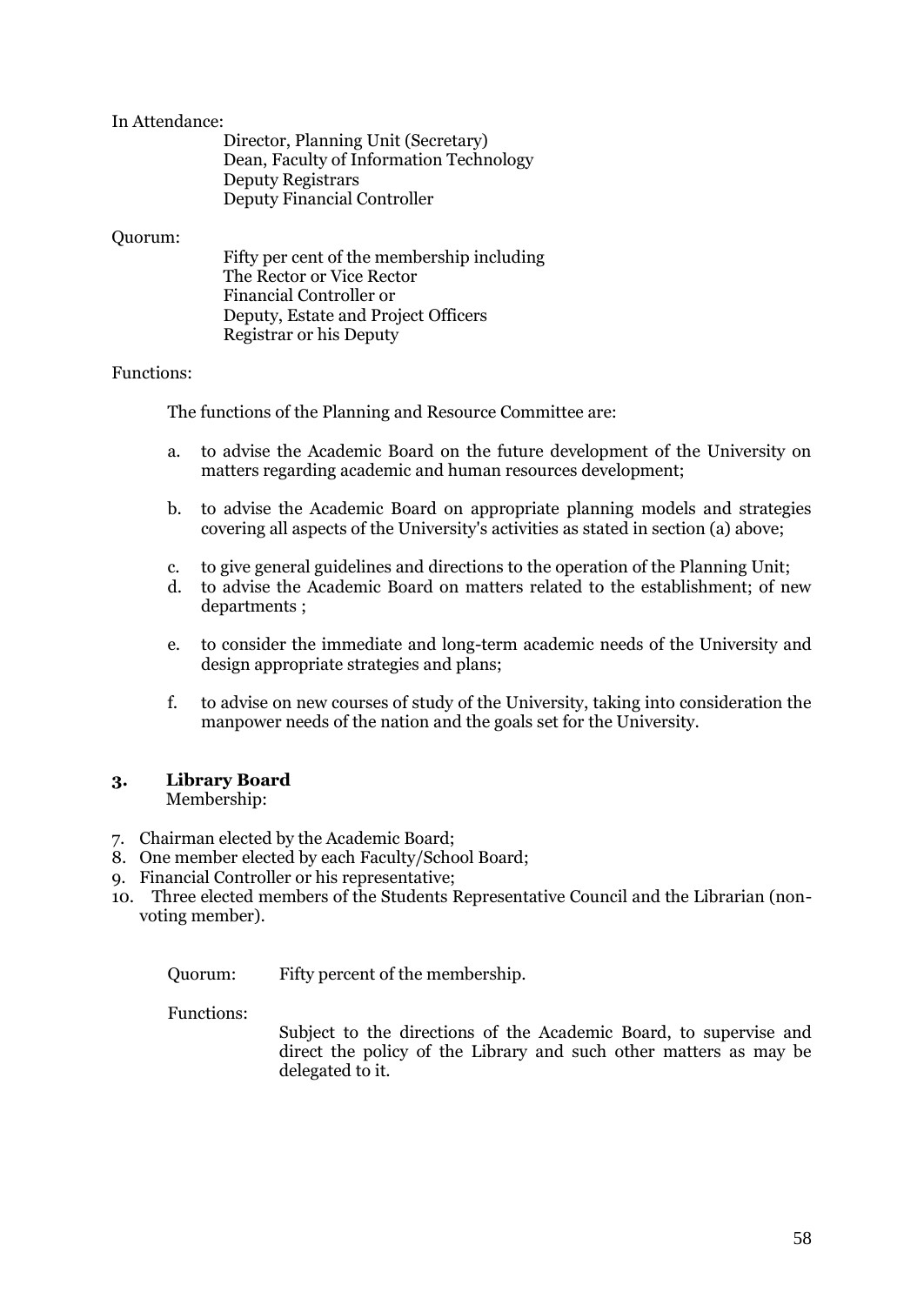# <span id="page-58-0"></span>**4. Research and Conferences Committee**

## Membership:

Rector -Chairman;

Deans of Faculties/Schools;

Three members elected by the Academic Board from that body;

One member elected from each Faculty Board, and such co-opted members as the Academic Board may from time to time approve. Quorum: Fifty percent of the membership.

# Functions:

a. to examine and take appropriate actions on all application for grants chargeable to the Special Research and Conferences Fund;

b. to maintain links with research-funding agencies and to serve as a channel for major research projects;

c. to make known and publish periodically, research activities undertaken and progress made within the University;

d. to consider applications from members of staff to attend conferences; e. to ensure the submission of progress reports on all research projects in the University before the deadline established by the Committee.

# <span id="page-58-1"></span>**5. Disciplinary Board (Senior Members)**

| Membership:       | Vice-Rector - Chairman<br>Four other members appointed by the Rector |
|-------------------|----------------------------------------------------------------------|
|                   | In Attendance: The Registrar and the Head of Department concerned    |
| Quorum:           | Fifty percent of the membership                                      |
| <b>Functions:</b> | As set out in these Statutes (Schedule 4).                           |

# <span id="page-58-2"></span>**6. Board of Graduate Studies**

Membership: Dean of Graduate Studies – Chairman Two members elected by each Faculty Board, one of whom should be a Vice Dean, and The other Senior Lecturers Registrar or his representative

Quorum: Fifty percent of the membership.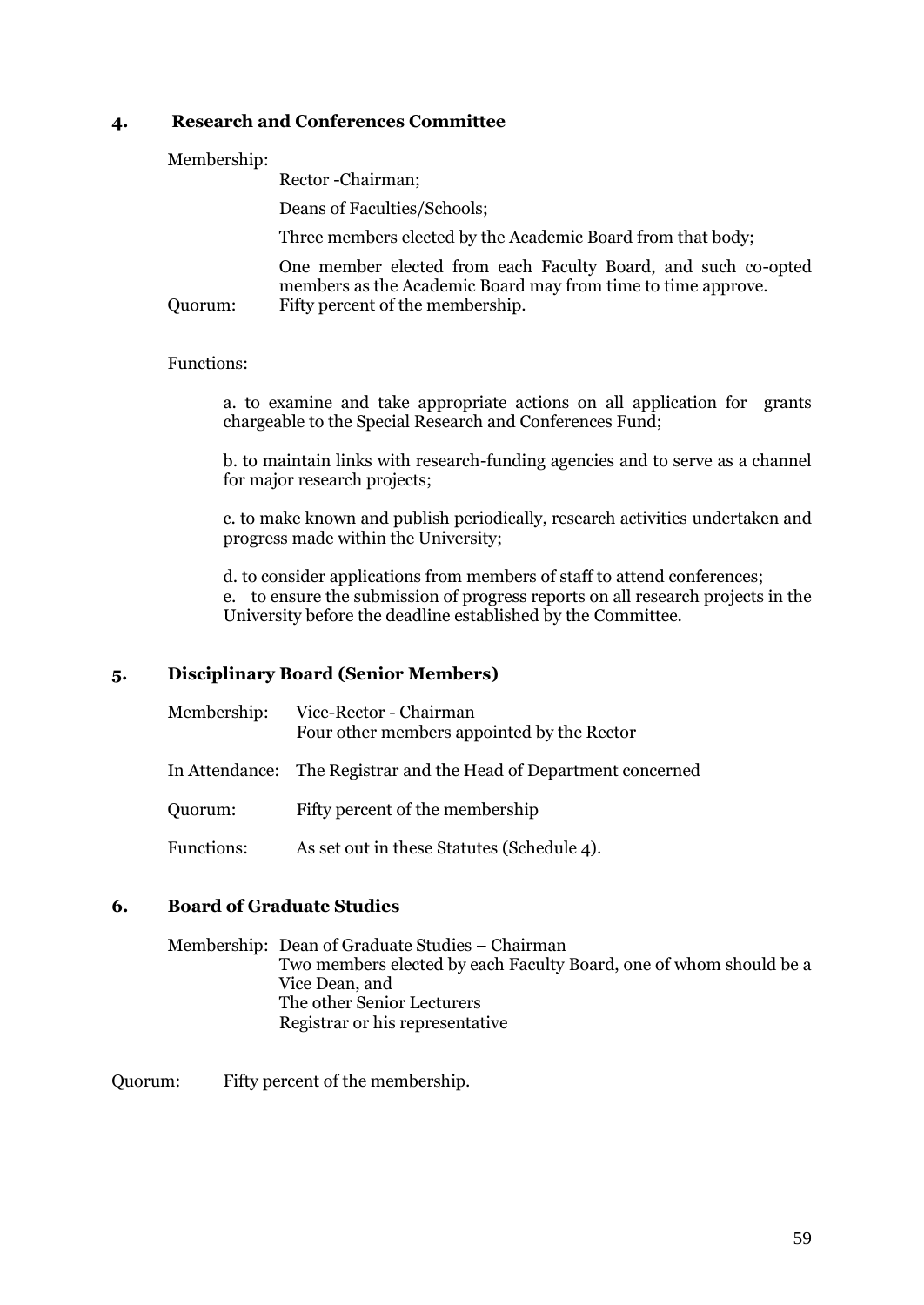## Functions:

- a. to draft regulations for all higher degrees with a view to ensuring that acceptable academic standards are maintained;
- b. to receive reports and consider recommendations pertaining to higher degrees and diplomas from Faculties;
- c. to determine results of higher degrees or post-graduate diplomas; and
- d. to make recommendations to the Academic Board for the award of post-graduate diplomas and higher degrees.

## <span id="page-59-0"></span>**7. Joint Admissions Board**

Membership:

Vice-Rector- Chairman Deans of Faculties/School Vice-Deans Registrar or his representative

Quorum: Fifty percent of membership.

Functions:

- a. to approve selections recommended by the Faculty/School Admissions Board.
- b. to make recommendations to the Academic Board on admissions policy.

# <span id="page-59-1"></span>**8. Publications Board**

Membership:

Chairman elected by the Academic Board University Editor nominated by the Vice Rector Three representatives elected by each Faculty Board

#### Quorum:

Five

# Functions:

- (1) To formulate policy on University publications.
- (2) To approve specific works for sponsorship or publication by the University.
- (3) To administer such funds as may be provided for such publications.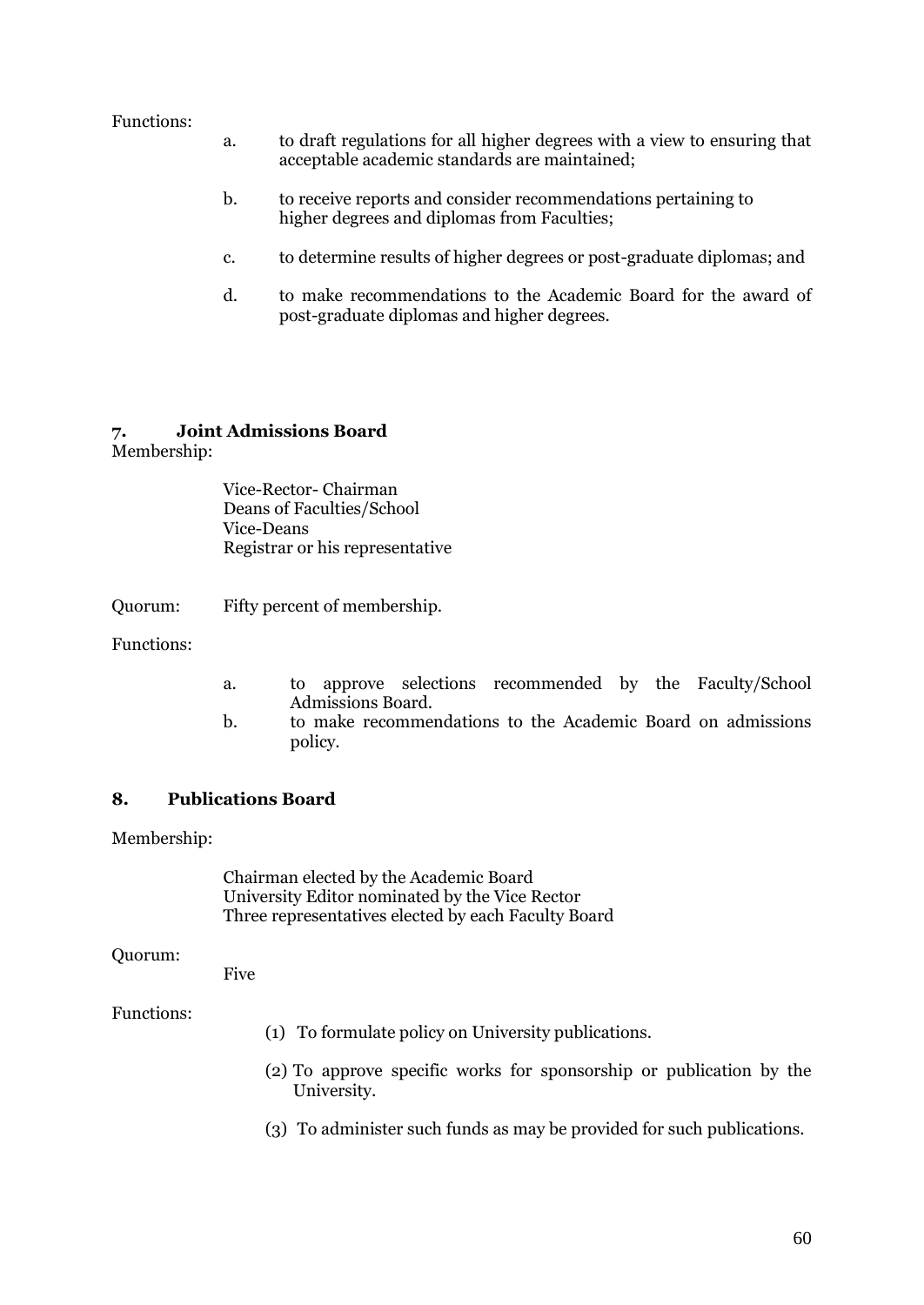(4) To arrange for the compilation and editing of the Annual Report and any other official publications of the University.

<span id="page-60-0"></span>

| 9.                                 | <b>Academic Planning Committee</b><br>Membership: | Vice-Rector<br><b>Deans of Faculties</b><br>Librarian<br>Two members elected by each Faculty Board.<br>Chairman, Time-Table Committee<br><b>Planning Officer</b> |
|------------------------------------|---------------------------------------------------|------------------------------------------------------------------------------------------------------------------------------------------------------------------|
| Quorum:<br>Function:               |                                                   | <b>Five</b><br>To consider the immediate and long term academic<br>programmes of the University.                                                                 |
| <b>Time-Table Committee</b><br>10. |                                                   |                                                                                                                                                                  |
|                                    | Membership:                                       | Chairman elected by the Academic Board                                                                                                                           |
|                                    |                                                   | Two representatives from each Faculty elected by the<br>Faculty Board.                                                                                           |
|                                    |                                                   | Assistant Registrar (Academic Affairs) - Secretary                                                                                                               |

<span id="page-60-1"></span>Quorum: Half the membership

Functions: To draw up time-tables for teaching and examinations.

# <span id="page-60-2"></span>**11. Chaplaincy Board**

Membership:

Chaplain - Chairman Dean, School of Theology and Missions Three members appointed by the Academic Board One senior pastor from the Church of Pentecost

### Quorum:

Half the Membership

### Functions:

- a. To organise worship and other religious activities for students and staff.
- b. To be responsible for the finance. and secretarial facilities of the Chaplaincy.
- c. To offer counselling services to students, staff and their families.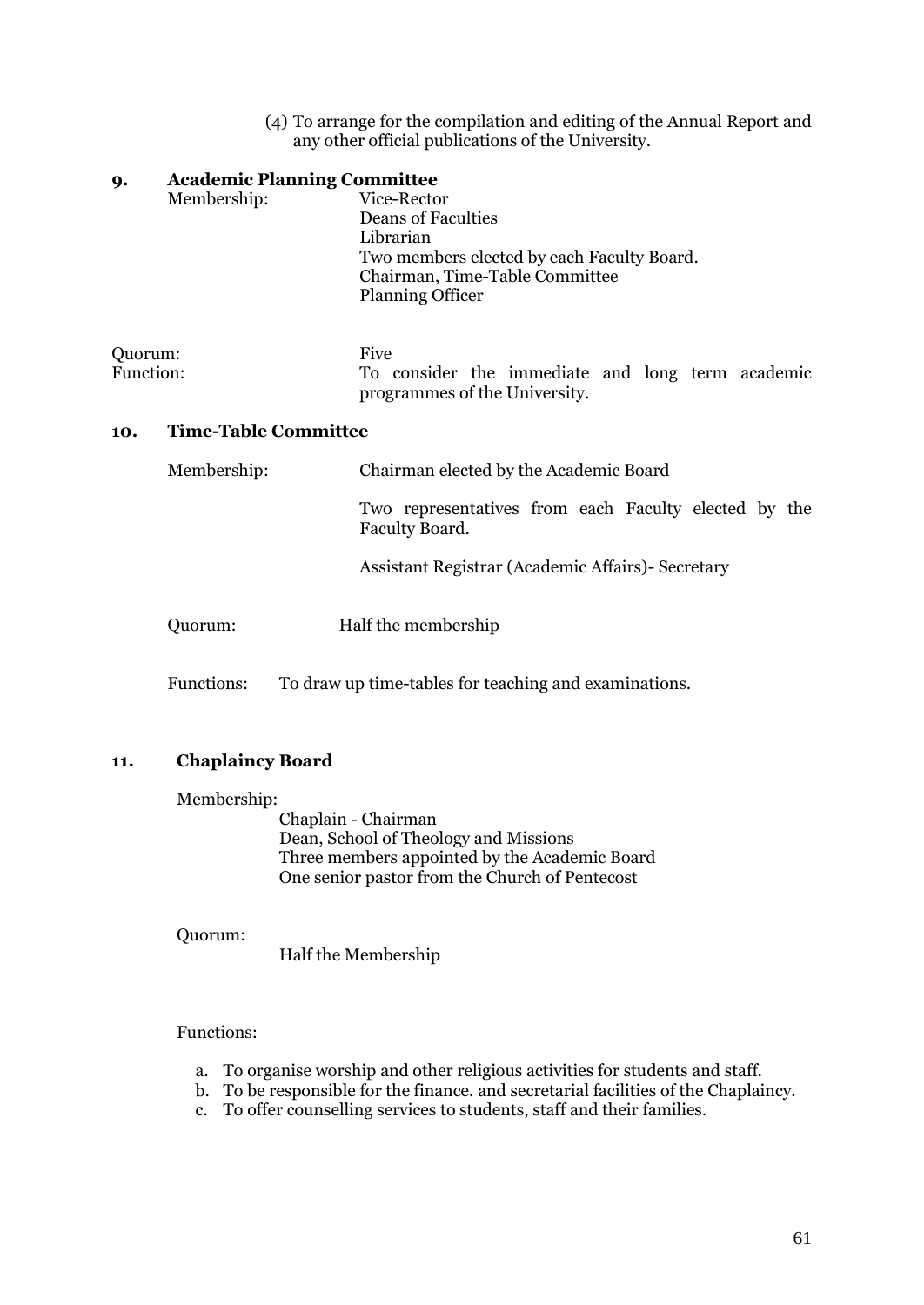# <span id="page-61-0"></span>**12. Public Relations Committee**

#### Membership:

Vice-Rector - Chairman Registrar Two members elected by each Faculty Board Project Officer Financial Controller or his representative Public Relations Manager Chaplain

One elected representative of the Students' Representative Council

Quorum: Half the membership

### Functions:

- a. To establish contacts using the appropriate public media with the University community and the public.
- b. To keep under constant review the University's public and community relations and suggest measures for improvement.
- c. To plan and make programmes for all official ceremonies; e.g. Congregation and
- d. To organise Public Lectures in the University.

# <span id="page-61-1"></span>**13. Students Affairs Committee**

Membership: Chaplain - Chairman Chaplain Two members elected by the Academic Board Financial Controller Projects Officer Two elected members of the Students Representative Council

Quorum: 50% of the membership including either the or the Chaplain shall form a quorum.

Functions:

- 8. to exercise oversight over students' general welfare, joint activities and services such as sports, clubs societies and excursions.
- 9. to make adequate provision for the supervision and welfare of students residing in university hostels.
- 10. to handle general complaints from Faculty/Schools about student matters not specific to an academic department.
- 11. to maintain contact with the University Alumni.
- 12. to submit periodic reports on its work to the Rector.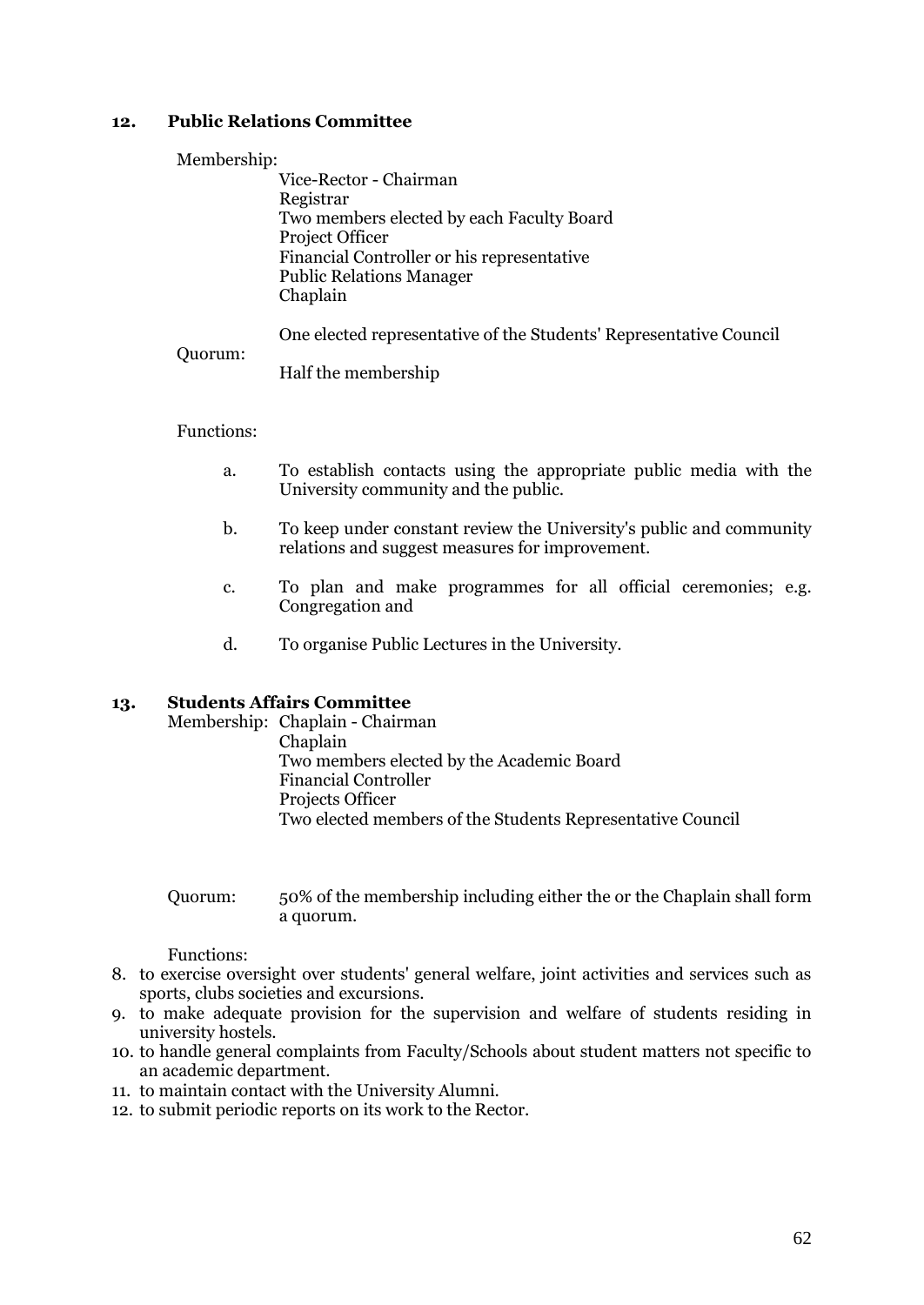# **SCHEDULE 4**

### <span id="page-62-1"></span><span id="page-62-0"></span>**RULES MADE UNDER STATUTE 50 - DISCIPLINE**

- 1. These rules shall be referred to as the Disciplinary Rules and, except as provided, shall apply to all staff of the University.
- 2. Any act done without reasonable excuse by a person to whom these Rules apply, which amounts to a failure to perform in a proper manner a duty imposed on him/her, or which contravenes any regulation, instruction or directive relating to senior members or staff of the University or which is otherwise prejudicial to the efficient functioning of the University and brings it into disrepute shall constitute a misconduct.
- 3. Without prejudice to the generality of rule 2, it is misconduct for a senior member, senior staff or junior staff of the University:
	- a. to be absent from duty without leave of the appropriate authority or reasonable excuse;
	- b. to be insubordinate;
	- c. to use without the consent of the appropriate authority, any property or facilities provided for the purpose of the University for a purpose not connected with the work of the University or not within the scope of his /her responsibilities;
	- d. to engage in any activity which is likely to bring the University into disrepute or cause disorder in the University.
	- e. to engage in any gainful occupation outside the University without the consent of the Rector;
	- f. to reveal confidential information to anyone not entitled to such information;
	- g. to verbally or physically assault any member of staff of the University;
	- h. to travel outside the country without written permission of the Rector.
- 4. It shall be misconduct for a junior member of the University:
	- a. To be absent from lectures and other prescribed assignment without permission or reasonable excuse;
	- b. To be insubordinate;
	- c. To address senior members of the University or other officials of the University in insulting or disrespectful language;
	- d. To indulge in any anti social activities and indecent acts while in residence or outside the campus which tend to bring the University into disrepute;
	- e. To engage in examination malpractice.
	- f. To indulge in any act that is deemed to adversely or negatively infringe on the physical and psychological life of any member of the University.
- 5. (1) For a breach of any of the provisions of Rules 2, 3, and 4 any of the following penalties, as appropriate, may be imposed in any disciplinary proceedings:
	- a. Dismissal;
	- b. Termination of appointment
	- c. Suspension for a stated period with or without pay;
	- d. Reduction in rank;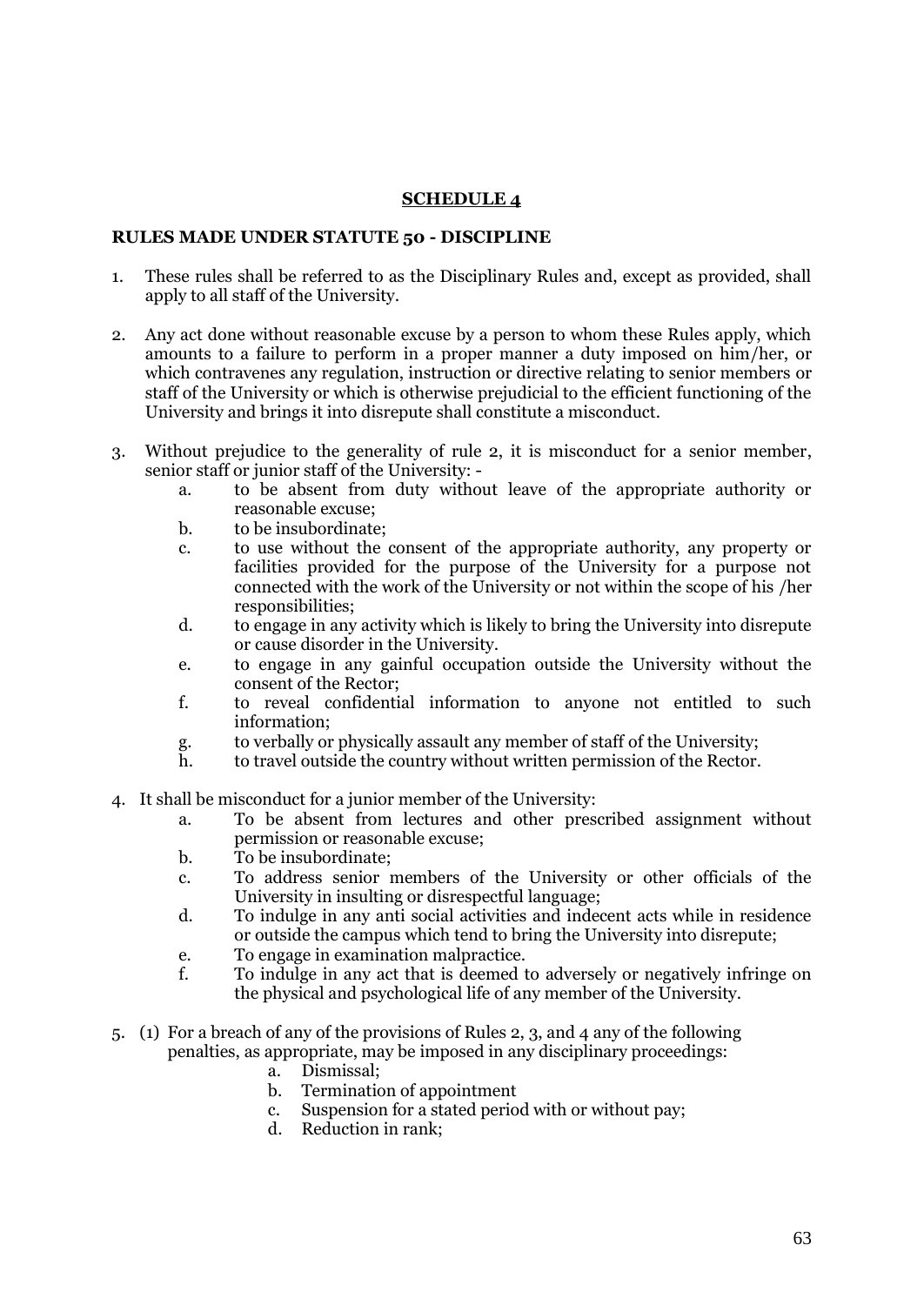- e. Deferment of increment, that is postponement of date on which the next increment is due with corresponding postponement in subsequent year;
- f. Stoppage of increment, that is, non-payment for a specified period of an increment otherwise due;
- g. forfeiture of pay for a stated period;
- h. rustication;
- i. withholding of certificate for a period of time not exceeding three academic years;
- j cancellation of certificate and banishment from writing University examination for a period of three academic years;
- k. reprimand;
- l warning.
- (2) For the purpose of this rule, penalties (a) to (l) shall be treated as major penalties, and shall be imposed only by the Rector after due consultation with the Pentecost University College Council or the Academic Board as the case may be; the other penalties shall be treated as minor ones.
- (3) Any person affected by any decision of the Rector or the person or body to whom he/she has delegated authority shall have the right of appeal as prescribed by Statute 50.
- 6. Disciplinary proceedings involving the imposition of minor penalties shall be conducted summarily.
- 7. Where in the opinion of the Rector a major penalty should be imposed in any discipline proceedings, he/she shall appoint officers of the University above the rank of the person who is the subject of the disciplinary proceedings to conduct an enquiry into charges and make appropriate recommendations to him/her as follows
	- a. in the case of Junior *Staff* the Rector shall appoint an ad hoc committee on which a representative of the Junior Staff Association shall serve;
	- b. in the case of Senior Staff the Rector shall appoint an ad hoc committee on which a representative of the Senior Staff Association shall serve;
	- C. in the case of a senior member the Rector shall refer the matter to the Disciplinary Board established under Statute 46, to conduct an enquiry into the charges and make appropriate recommendation to him/her.
- 8. (a) In every case where disciplinary enquiry is to be conducted under Rule 7, the person concerned shall be served with written charges and be given the opportunity to state the grounds on which he proposes to exculpate himself/herself. He shall also be entitled to be accompanied to the inquiry by a friend and to call witnesses on his behalf and to hear witnesses against him.

(b)If no reply is received within a time specified in the notice, the Disciplinary Board or Committee will proceed against him, in his presence or in his absence.

- 9.1 A person other than a junior member of the University, adversely affected by any decision of the Rector shall be entitled to appeal, within fourteen days of notification to him of the decision, to the Pentecost University College Council whose decision shall be final.
- 9.2 In the case of minor penalties any aggrieved person adversely affected by a decision may within fourteen days, appeal to the Rector whose decision shall be final.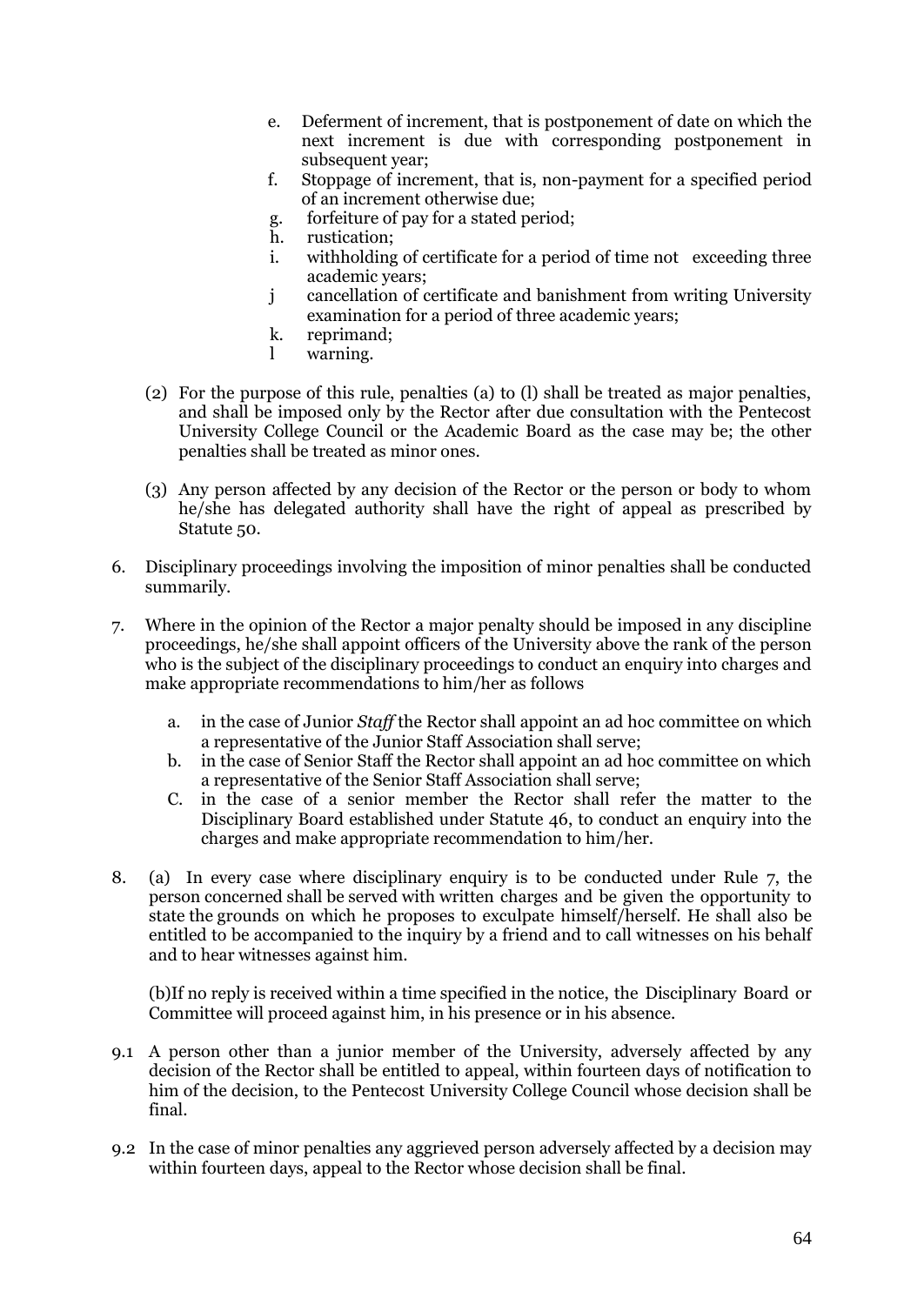10. Any Senior Member or Staff of the University who absents himself/herself from duty from without leave or reasonable cause shall not be entitled to his salary for the period that he stays away from duty. The non-payment of salary shall be without prejudice to any other disciplinary action, which may be taken against him.

11. The provision of Rule 7 of this SCHEDULE shall **not apply** to Junior Members of the University.

12. All major penalties imposed on Junior Members shall be subject to ratification by the Academic Board.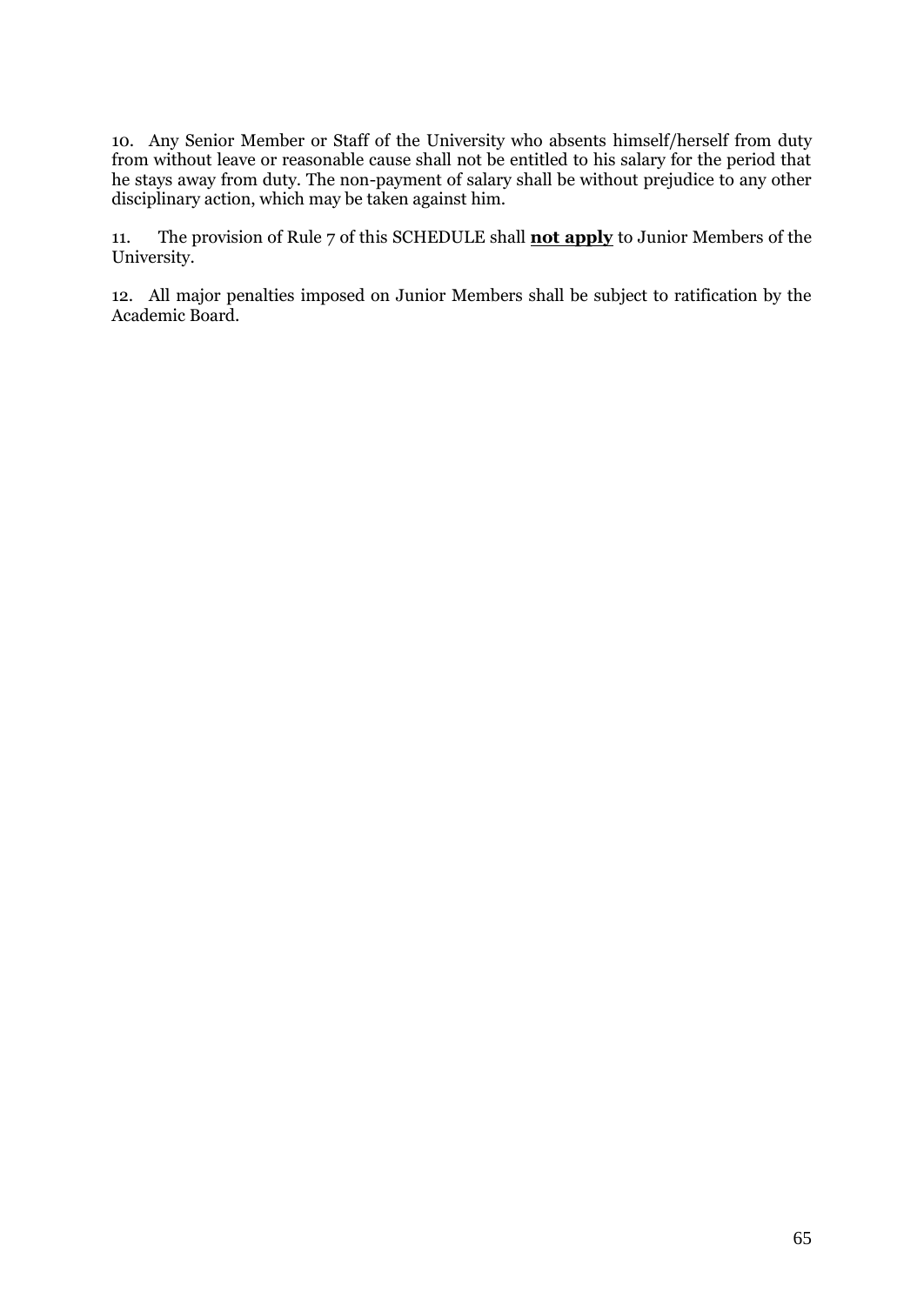#### **SCHEDULE 5**

#### **COMPOSITION OF CONVOCATION**

<span id="page-65-1"></span><span id="page-65-0"></span>Membership: Convocation shall consist of the following members holding office in the Pentecost University College:

> The Rector - Chairman The Vice-Rector Professors Directors of Schools, Institutes and Centres of the University Deans o f Faculties Registrar Librarian Associate Professors Deputy Registrars Financial Controller Senior Lecturers Deputy Librarian Senior Assistant Registrars Internal Auditor **Lecturers** Senior Assistant Librarian Assistant Librarian Assistant Registrar Deputy Accounts Managers/Deputy Audit Managers Assistant Lecturers Assistant Research Fellows Assistant Accountants/Assistant Internal Auditors Junior Assistant Registrars

Convocation shall elect its own Chairman as provided for in Statute 43.

Quorum: Twenty-five members including either the Rector or the Vice-Rector.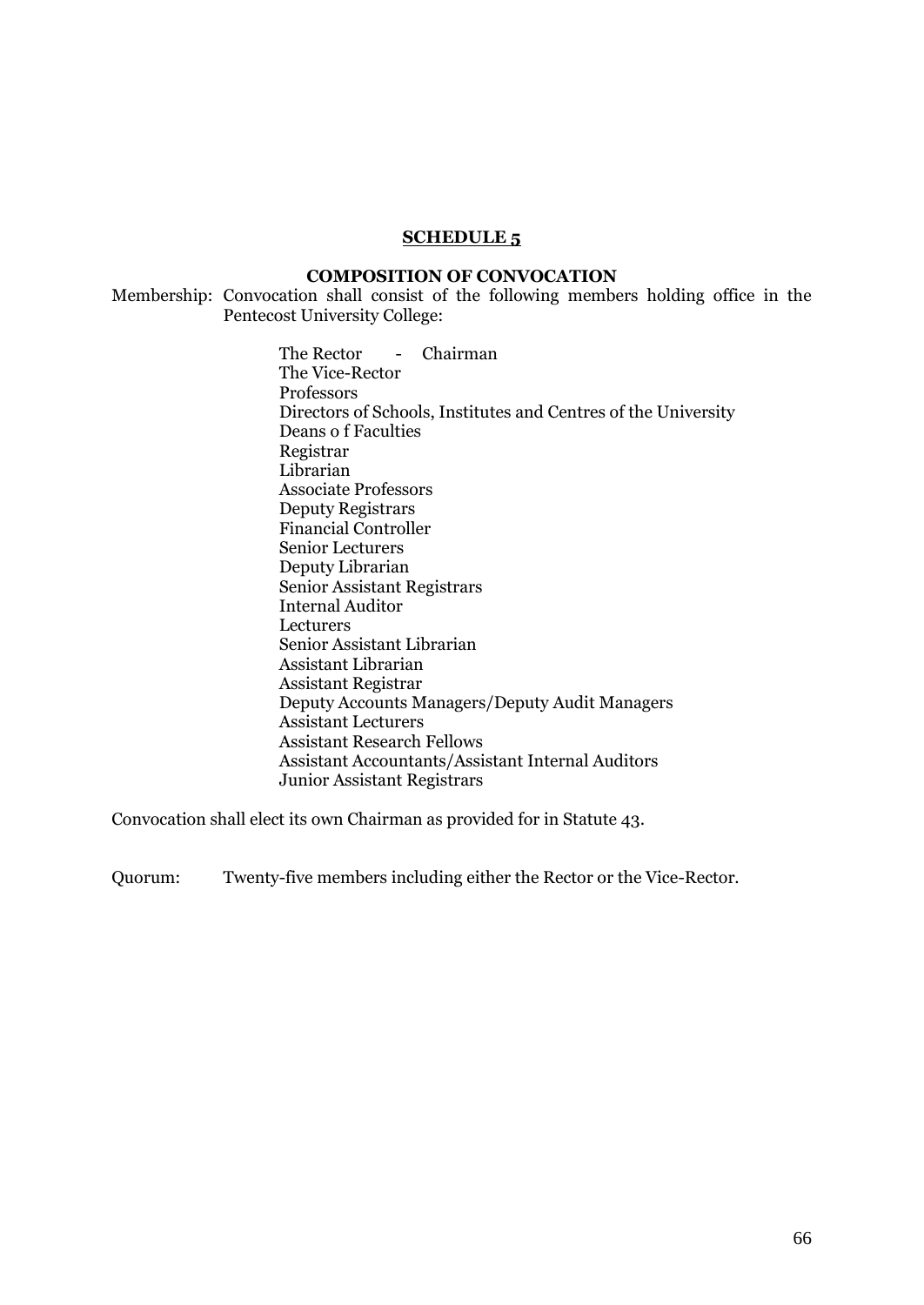## **SCHEDULE 6**

### <span id="page-66-1"></span><span id="page-66-0"></span>**SINGLE TRANSFERABLE VOTE SYSTEM**

- 1. Every elector in giving his vote
	- a) must place on his voting-paper the figure 1 opposite the name of the candidate for whom he votes;
	- b) may in addition place on his voting paper, the figure 2, or figures 2 and 3 and so on, opposite the names of other candidates in the order of his preference.
- 2. A voting paper shall be invalid on which:
	- a) the figure 1 is not marked; or
	- b) the figure 1 is set opposite the name of more than one candidate; or
	- c) the figure 1 and some other figures are set opposite the name of the same candidate.
- 3. There shall be appended to the forms of voting paper a note to the following effect:

"Instructions: Vote by placing the figure 1 in the space opposite the name of the candidate for whom you vote. You may also place the figure 2, or figures 2 and 3, and so on, in the spaces opposite the names of other candidates in the order of your preference for them.

- 4. The Returning officer shall arrange the voting -papers (other than voting Papers) in parcels according to the first preference recorded for each candidate.
- 9 The Returning officer shall then count the number of papers in each parcel and credit each candidate with one vote in respect of each valid paper on which a first preference has been recorded for him, and he shall ascertain the total number of valid papers.
- 10 The officer shall then divide the total number of valid papers a number exceeding by one the number of vacancies to be filled and the result increased by one, disregarding any fraction remainder, shall be the number of votes (hereinafter C "quota"), sufficient to secure the return of a candidate.
- 11 If at any time the number of votes credited to a candidate is equal to or greater than the quota, the candidate shall be elected.
- 12 i. If at any time the number of votes credited to a car is greater than the quota and one or more vacancies remain unfilled, the surplus shall be transferred in accordance with the provisions of this regulation to the continuing candidates indicated on the voting-papers the parcel of the elected candidate as being next in order of the voters' preference.
	- ii. If the votes credited to an elected candidate consist of:

a) original votes only, the returning officer shall examine all the papers in the parcel of the elected candidate whose surplus is to be transferred and shall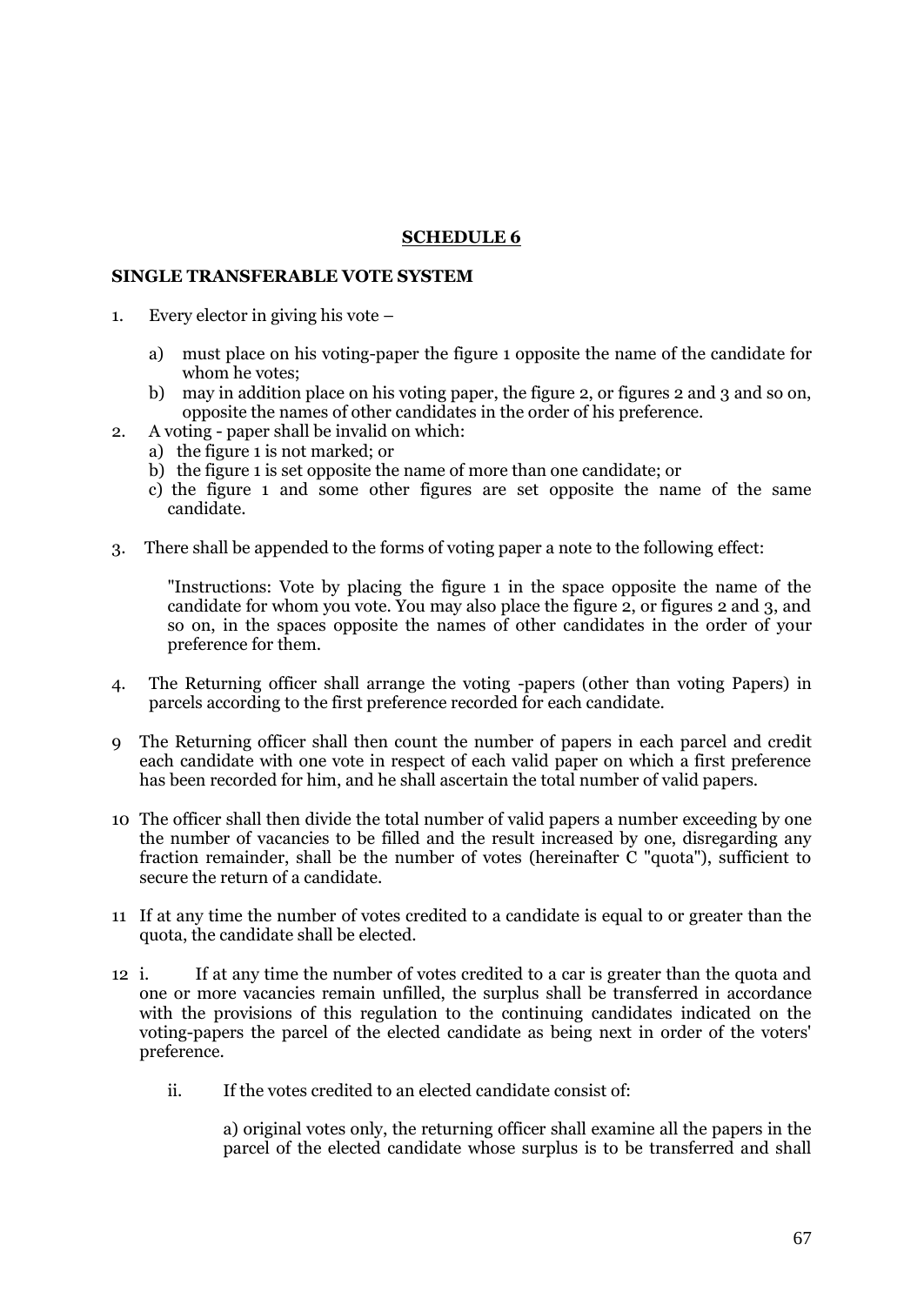arrange the transferable papers in sub accordingly to the next preference recorded thereon;

b) original and transferred votes, or of votes only, the Returning Officer shall examine papers contained in the sub-parcel last received by the elected candidate and shall arrange transferable papers in it in further sub parcel according to next preference recorded thereon.

- iii. In either (a) or (b) of sub-paragraph (ii) the Returning Officer shall make a separate sub-parcel last received by the elected candidate and shall arrange the transferable papers in it in further sup-parcels according to next preference recorded thereon.
- iv. If the total number of papers in the sub-parcels of transferable papers is equal to or less than the surplus, the Returning Officer shall transfer each subparcel of the transferable papers to the continuing candidate indicated thereon as the voters' next preference.
- v. If the total number of transferable papers is greater than the surplus the Returning Officer shall transfer from each sub-parcel the number of papers which bears the same proportion to the number of papers in the sub-parcel as the surplus bears to the total number of transferable papers.
- vi. The number of papers to be transferred from each sub-parcel shall be ascertained by multiplying the number of papers in the sub-parcel by the surplus and dividing the result by the number of transferable papers. A note shall be made of the fractional parts, if any, of each number ascertained.
- vii. Where owing to the existence of such fractional parts, the number of papers to be transferred is less than the surplus, so many of these fractional parts taken in the order of their magnitude, beginning with the largest, as are necessary to make the total number of papers to be transferred equal to the surplus, shall be reckoned as of the value of unity, and the remaining fractional parts shall be ignored.
- viii. The particular papers to be transferred from each sub parcel shall be those last filed in the sub-parcel
- ix. Each paper transferred shall be marked in such a manner as to indicate the candidate from and to whom the transfer is made.
- x. If more than one candidate has a surplus, the largest surplus shall be first dealt with.
- xi. If two or more candidates each have the same surplus, regard shall be had to the number of original votes obtained by each candidate and the surplus of the candidate credited with the largest number of original vote shall be first dealt with.
- xii. If the numbers of the original votes are equal, Returning Officer shall decide which surplus he will deal with.
- xiii. The Returning Officer need not transfer the surplus of elected candidate when the surplus together with any other surplus not transferred does not exceed the different between the totals of the votes credited to the two continuing candidates lowest on the poll.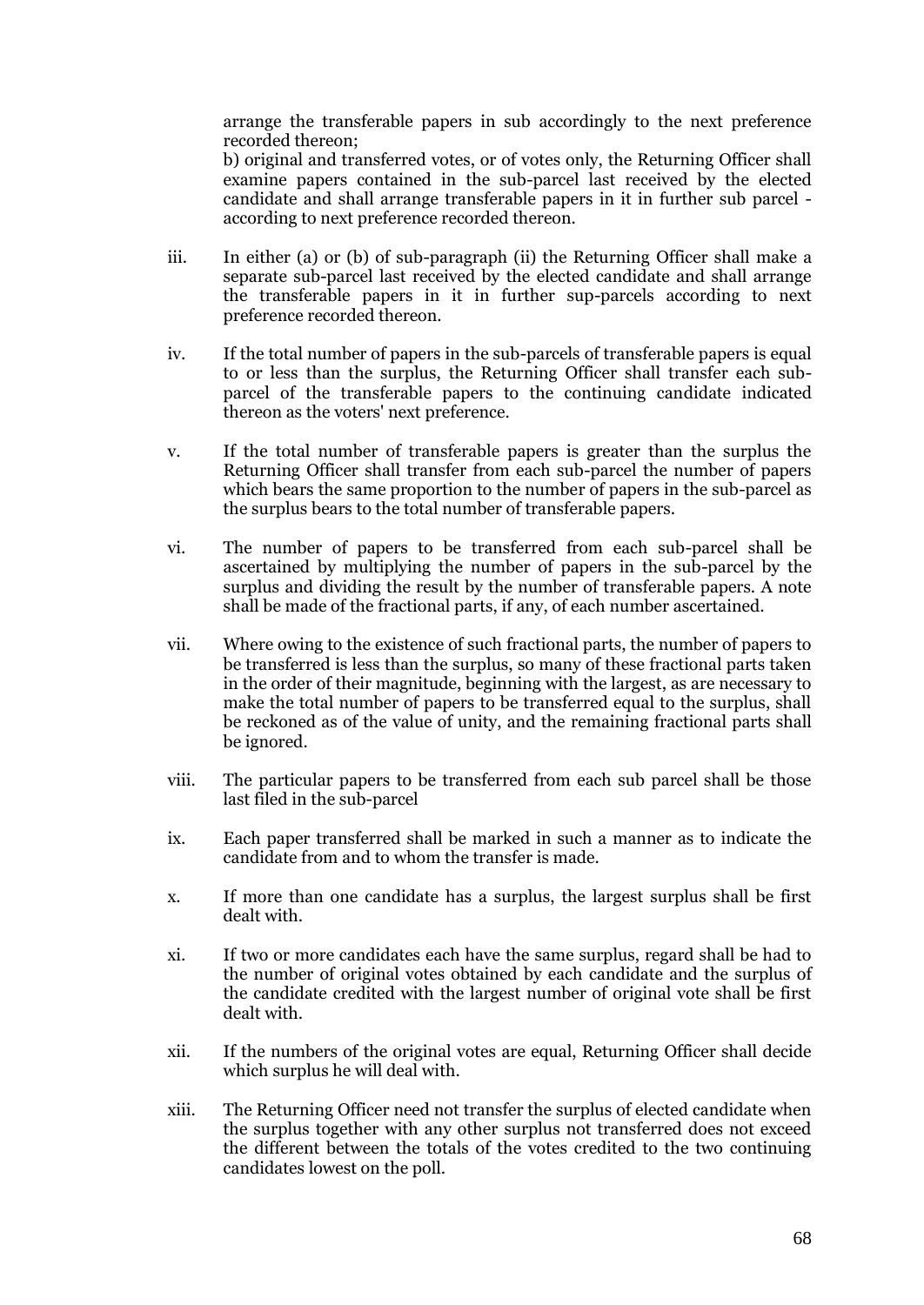- xiv. If at anytime no candidate has a surplus (or when the preceding regulation any existing surplus need not b transferred) and one or more vacancies remained unfilled the Returning Officer shall exclude from the poll the candidate credited with the lowest number of votes shall arrange the transferable papers in sub-parcel according to the next preferences recorded thereon  $f<sub>></sub>$  continuing candidates, and shall transfer each sub. to the candidate for whom that preference is re The Returning Officer shall make a separate sub-parcel the non-transferable papers.
- xv. Where the total of the votes of the two or more candidates lowest on the poll, together with any surplus votes not transferred, is less than the votes credited to the next highest candidates, the Returning Officer may in one operation exclude candidates from the poll and transfer with their votes in accordance with the preceding regulation.
- xvi. When a candidate has to be excluded under this regulation, and two or more candidates have each the same number of votes and are lowest on the poll, regard shall be had to the number of original votes credited to each of those candidates, and the candidate with fewer original votes shall be excluded, and when the numbers of the original votes are equal, regard shall be had to the total number of votes credited to those candidates at the first transfer at which they had an unequal number of votes, and the candidate with the lowest number of votes at that transfer shall be excluded, and where the number of votes credited to those candidates are equal at all transfers, the Returning Officer shall decide which shall be excluded.
- xvii. Whenever any transfer is made under any of the preceding regulations, each sub-parcel of papers transferred shall be added to the parcel, if any, of papers of the candidate to whom the transfer is made, and that candidate shall be credited with one vote in respect of each paper transferred. Such papers as are not transferred shall be set aside as finally dealt with the votes given thereon shall henceforth not be taken into account.
- xviii. If after any transfer a candidate has a surplus, that surplus shall be dealt with in accordance with and subject to the provision contained in Regulation 8 before any other candidate is excluded.
- xix When the number of continuing candidates is reduced to the umber of vacancies remaining unfilled, the continuing candidates shall be elected.
- xx. When only one vacancy remains unfilled, and the votes of one continuing candidate exceed the total of the votes of the other continuing candidates together with any surplus not transferred, that candidate shall be elected.
- xxi. When the last vacancy can be filled under this regulation, no further transfer of votes need be made.
- xxii. In publishing the result of the election the Returning Officer shall include a notification of any transfer of votes made under these regulations and of the total number of votes to each candidate after any transfer.
- xxiii. Any candidate or his representative may, at any time during the counting of the votes, either before the commencement or after the completion of any transfer of votes, (whether surplus or otherwise), request the Returning